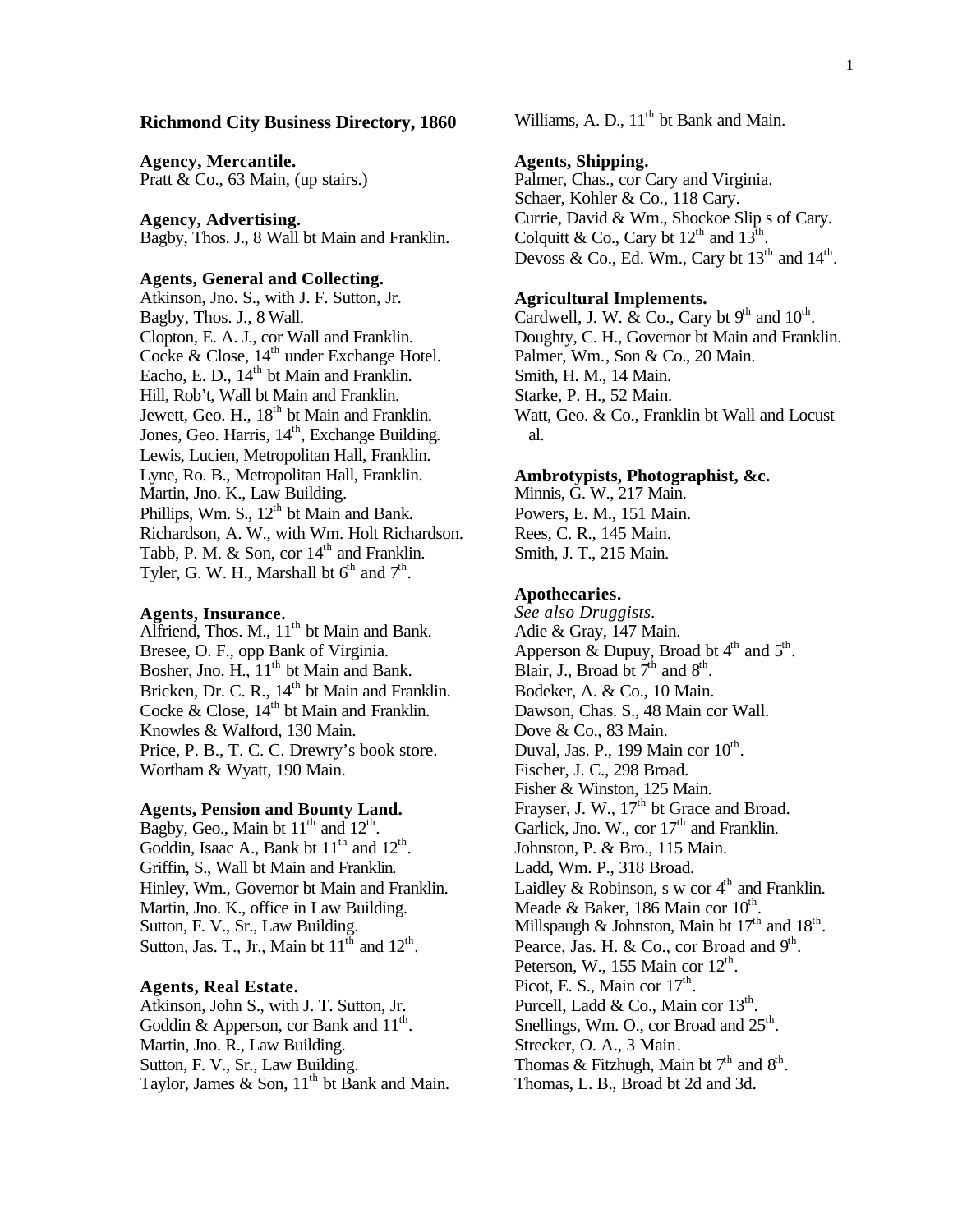Wagner, L., n e cor Broad and  $6<sup>th</sup>$ . Waring, W. L., 107 Broad.

#### **Architects.**

*See also Carpenters and Buildings.* Exall, Henry, Main over Bank of Commonwealth. Grant & Nenning, Mechanics' Institute. Lybrock, Albert, at Wm. Satters & Co., 142 Main. Smith, C. F. N., Goddin's Hall. West, Albert L., Goddin's Hall.

#### **Artists.**

Calyo, Jno. A., Marshall bt 3d and  $4<sup>th</sup>$ . Elder, Jno. A., cor 9<sup>th</sup> and Broad. Persico, G.,  $9<sup>th</sup>$  bt Grace and Broad.

#### **Attorneys at Law.**

Anderson, Archer, Goddin's Hall, cor Bank and  $11^{\text{th}}$ . Armistead, Geo. W., 9<sup>th</sup> bt Broad and Grace. August & Randolph, Bank bt  $11<sup>th</sup>$  and  $12<sup>th</sup>$ . Aylett, P. H., 115 Main. Brooke, H. L., Belvin's Building,  $12<sup>th</sup>$ . Brown & Thompson, Belvin's Building,  $12^{\text{th}}$ . Cabell & Sands, Main bt  $11<sup>th</sup>$  and  $12<sup>th</sup>$ . Cannon, Henry G., Franklin bt Governor and  $14<sup>th</sup>$ . Caskie, John S., Law Building, cor Franklin and Governor. Claiborne, Herbert A., 110 Main, over Tupman & Hull's. Cooke, John Esten,  $9<sup>th</sup>$  bt Broad and Grace. Crane, A. Judson,  $10^{th}$  bt Main and Bank. Crenshaw & Wellford, Belvin's Building,  $12^{\text{th}}$ . Crump, Wm. W., cor Governor and Broad. Daniel, P. V., Jr., Belvin's Building, 12<sup>th</sup>. Daniel, R. T., Goddin's Hall. Davis, John N., Bank bt  $11<sup>th</sup>$  and  $12<sup>th</sup>$ . Drewry, Geo. M.,  $9<sup>th</sup>$  bt Broad and Grace. Evans, Thos. J.,  $13<sup>th</sup>$  bt Main and Franklin. Giles, Thos. T., Goddin's Hall. Gilmer, Jno. H.,  $11<sup>th</sup>$  bt Bank and Main. Grattan, Peachy R., cor  $8<sup>th</sup>$  and Franklin. Griswold & Griswold, Ross 2 doors ab Richmond House. Green, Wm., s w cor Main and  $7<sup>th</sup>$ . Gregory & Cary, Custom House. Griswold, C. E., Ross bt Governor and  $14^{\text{th}}$ .

Harrison, Jno. P., 65 Main. Holladay, Alex. R., cor  $13<sup>th</sup>$  and Franklin. Howard, N. P. & T. C., Whig Building, cor Franklin and Governor. Howison, R. R., Governor bt Broad and Ross. Hudnall, Henry, cor Bank and  $11<sup>th</sup>$ . Jackson, Joseph, Jr., 130 Main. Jackson, thos. C., 130 Main. Johnson & Guigon, Whig Building. Johnson, Andrew W., 85 Main. Jones, James Alfred, Franklin bt  $12<sup>th</sup>$  and  $13<sup>th</sup>$ . Lee  $\&$  Pleasants,  $11^{th}$  bt Main and Bank. Lucas, Dan. B., 173 Main. Lyons, Jas.,  $9<sup>th</sup>$  bt Broad and Grace. Lyons, William H.,  $9<sup>th</sup>$  bt Broad and Grace. McRae & Heath, Bank bt  $11<sup>th</sup>$  and  $12<sup>th</sup>$ . Marye, Laurence S.,  $11<sup>th</sup>$  bt Main and Bank. Minor, Benj. B., Law Building, Franklin. Morgan & Garnett, Law Building, Franklin. Morson, A. A., Governor bt Broad and Ross. Myers, G. A., Governor bt Broad and Ross. Nance & Williams, cor  $14<sup>th</sup>$  and Main. Nash, B. H., cor Main and  $14<sup>th</sup>$ . Poindexter, P., cor Main and 14<sup>th</sup>. Randolph, M. L., Bank bt  $11<sup>th</sup>$  and  $12<sup>th</sup>$ . Spilman & Blackwell, 65 Main. Steger, Jno. O., Goddin's Hall. Sturdivant, N. A.,  $11<sup>th</sup>$  bt Main and Bank. Sutton, Hawes R., Bank bt  $10^{th}$  and  $11^{th}$ . Tazewell, Littleton,  $11<sup>th</sup>$  bt Bank and Main. Thomas, Franklin, Broad bt  $10^{th}$  and  $11^{th}$ . Tucker & Patton, State C. H. Tunstall, R. G.,  $11<sup>th</sup>$  bt Main and Bank. Ward, R. D.,  $11<sup>th</sup>$  bt Main and Bank. Watson & Bayly, Custom House. White, Chastain, Franklin bt  $12<sup>th</sup>$  and  $13<sup>th</sup>$ . Wise, Tyler & Wise, cor  $13<sup>th</sup>$  and Main. Wooton, Geo. Dabney, cor Main and Governor. Young, Jno. B., 141 Main.

## **Auctioneers.**

Browning, Moore & Co., Franklin nr Wall. Cook, Edward B., 70 Main. Dabney & Canthorn,  $15<sup>th</sup>$  bt Main and Cary. Davenport, J. & G. B., cor  $15<sup>th</sup>$  and Cary. Davis, Hector, Franklin bt Mayo and  $15^{\text{th}}$ . Davis, Ro. H., Franklin bt Mayo and  $15<sup>th</sup>$ . Dickinson, Hill & Co., cor Franklin and Wall. Digges, J. H., 86 Main. Dunlop, Moncure & Co., cor  $11<sup>th</sup>$  and Cary.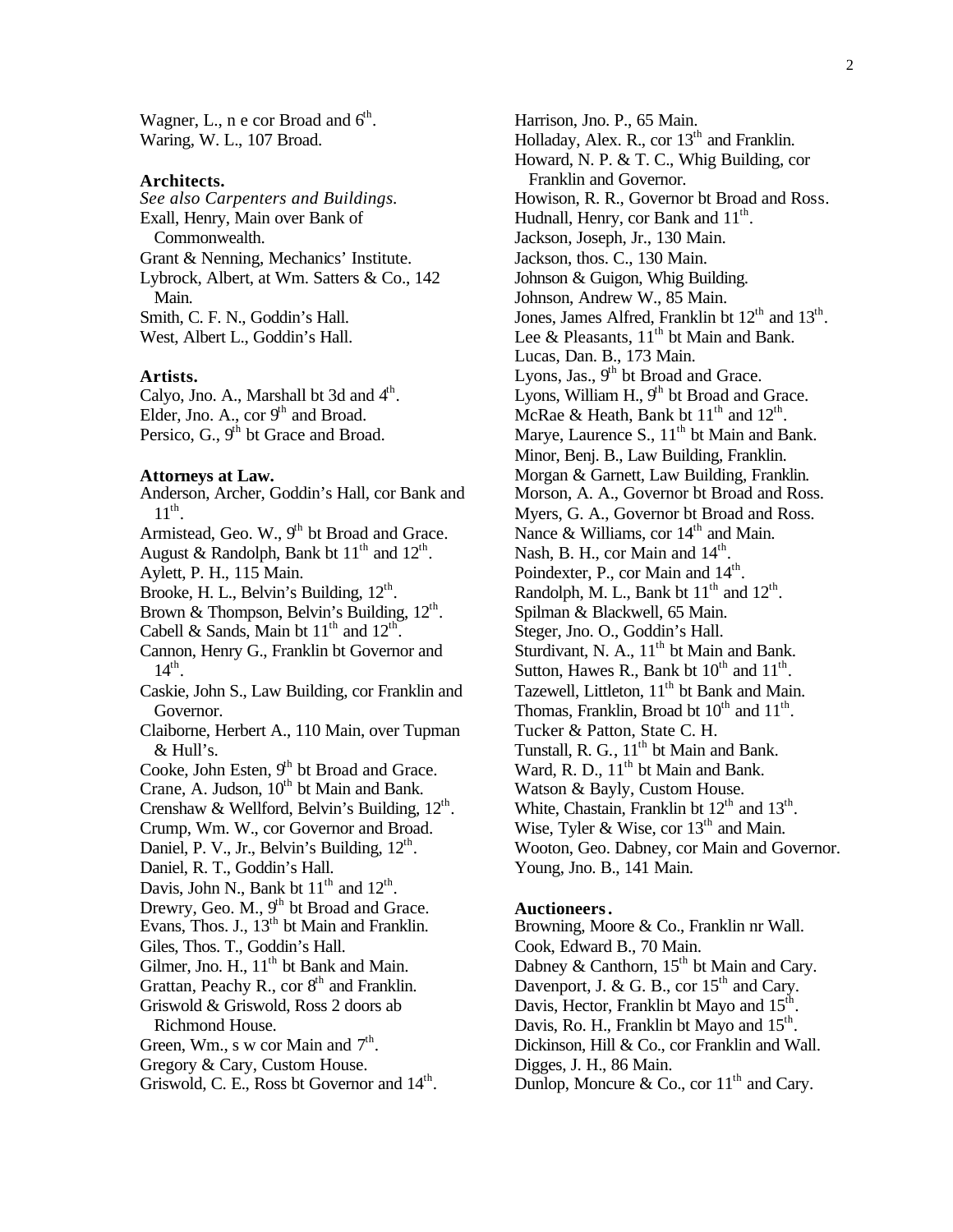Edmond, Davenport & Co., cor  $17<sup>th</sup>$  and Dock. Goddin & Apperson, cor Bank and  $11^{\text{th}}$ . Keesee, Thos. W., cor Cary and  $12<sup>th</sup>$ . Lyne, Ro. B., Metropolitan Hall, Franklin. Nott, Alex., cor Main and  $15<sup>th</sup>$ . Pulliam & Betts, Franklin bt Mayo and  $15^{th}$ . Sheppard, Wm. Y., Tobacco Exchange, cor 13<sup>th</sup> and Cary. Taylor, Jas. M.  $&$  Son,  $11<sup>th</sup>$  bt Bank and Main. Williams, A. D.,  $11<sup>th</sup>$  bt Main and Bank. Wortham, Chas. T. & Co., Dock bt  $26<sup>th</sup>$  and  $27<sup>th</sup>$ .

**Bakers.** Adam, R., Broad bt  $1<sup>st</sup>$  and 2d. Adam, R., 171 Main. Arnold, M., cor Broad and  $18<sup>th</sup>$ . Batton, Wm., cor 2d and Baker. Blenner, R. P., 2d bt Baker and Charity. Boyle, Mrs. M. J., Main bt 23d and  $24^{\text{th}}$ . Briggs, Mrs. E., n e cor Broad and 3d. Briggs, I.,  $n \text{ e cor } 4^{\text{th}}$  and Leigh. Brown, J. H., Broad bt  $8<sup>th</sup>$  and  $9<sup>th</sup>$ . Cook, Henry, Broad bt  $25<sup>th</sup>$  and  $26<sup>th</sup>$ . Damotte, C., Main bt 21<sup>st</sup> and 22d. Ehmig, Geo., Lester bt Main and Charity. Erskine, I., Front. Firth, Mrs. S. J., Brook av bt Marshall and Clay. Frederick, D., Franklin bt Wall and  $17<sup>th</sup>$ . Frommer, G., cor Adams and Brook av. Gallaher, John, 17<sup>th</sup> bt Broad and Marshall. Gill, J. A., Broad bt  $5<sup>th</sup>$  and  $6<sup>th</sup>$ . Glaber, Nich., cor Leigh and Brook av. Graves, Geo. S.,  $6<sup>th</sup>$  bt Clay and Marshall. Gretz, Entro, Main bt 22d and 23d. Hayes, Miss Virginia E.,  $6<sup>th</sup>$  bt Clay and Marshall. Hirsch, G., 2d bt Duval and Baker. Kremer, J., 2d bt Baker and Duval. Melvin, Jas., Byrd bt  $9<sup>th</sup>$  and  $19<sup>th</sup>$ . Miller, Wm., Broad bt Jefferson and Madison. Opitz, G., Cary bt  $8<sup>th</sup>$  and  $9<sup>th</sup>$ . Perkins, L. M., Nicholson bt Front and Lester. Pickering, Henry,  $17<sup>th</sup>$  bt Marshall and Clay. Sale, R. T., cor Cary and  $13<sup>th</sup>$ . Simpson & Bagnall, Main bt  $17<sup>th</sup>$  &  $18<sup>th</sup>$ . Shanks, Mrs. Jane,  $17<sup>th</sup>$  bt Venable and Chestnut al. Tinsley, Wm. N.,  $6<sup>th</sup>$  bt Broad and Marshall. Tinsley, Wm. N., Clay bt  $1<sup>st</sup>$  and Foushee. Walker, W., 17<sup>th</sup> bt Main and Cary.

Wilson, Jno. F., 14<sup>th</sup> bt Cary and Dock.

#### **Bankers.**

*See also Brokers.* Enders, Sutton & Co., 138 Main. Isaac & Taylor, cor Main and  $14<sup>th</sup>$ . Maury, R. H. & Co., 46 Main cor Wall. Pairo, H. T. & Son, n w cor Main and  $14^{\text{th}}$ . Purcell, C. W. & Co., 124 Main.

## **Banks.**

Bank of Commonwealth, Main bt  $10^{th}$  and  $11^{th}$ . Bank of Virginia, 191 Main. Exchange Bank, 154 Main. Farmer's Bank of Virginia, Main bt  $10^{th}$  and  $11^{th}$ .

## **Banks, Savings.**

City Savings Bank, 148 Main. Commercial Savings Bank, cor Main and 12<sup>th</sup>. Farmers' Savings Bank, cor Bank and 11<sup>th</sup>. Franklin Savings Bank, n e cor Main and 14<sup>th</sup>. Henrico Savings Bank, 114 Main. Manufacturers' Savings Bank, 71 Main. Merchants & Mechanic' Savings Bank, 18 Main. Old Dominion Savings Bank, 190 Main. People's Savings Bank, 11<sup>th</sup> bt Main and Bank. Planters' Savings Bank, 40 Main. Savings Institution of Richmond, 99 Main. Southern Savings Bank, 173 Main. Union Savings Bank,  $\text{cor } 9^{\text{th}}$  and Broad. United Savings Bank of Henrico, 7 Main. Virginia Savings Bank, 120 Main. Virginia Savings Institution, 318 Broad.

## **Barbers and Hairdressers.**

Backing, Geo.,  $17<sup>th</sup>$  bt Main and Cary. Holle, C. F., Broad bt  $1<sup>st</sup>$  and 2d. Hugel, Louis M.,  $12<sup>th</sup>$  bt Main and Franklin. Klosman, G., Main bt 22d and 23d. Meyer, Henry, basement Ballard House. Werner, John, 180 Main.

#### **Barrel Factories.**

Cole, H. W., Dock foot of 22d. Dunlap, James & Co., cor Byrd and  $11<sup>th</sup>$ .

#### **Bell Hangers and Locksmiths.**

Bendicks, L., Governor bt Ross and Franklin. Delarne, J.,  $6<sup>th</sup>$  bt Broad and Grace. Ready, Wm., Main bt  $8<sup>th</sup>$  and  $9<sup>th</sup>$ .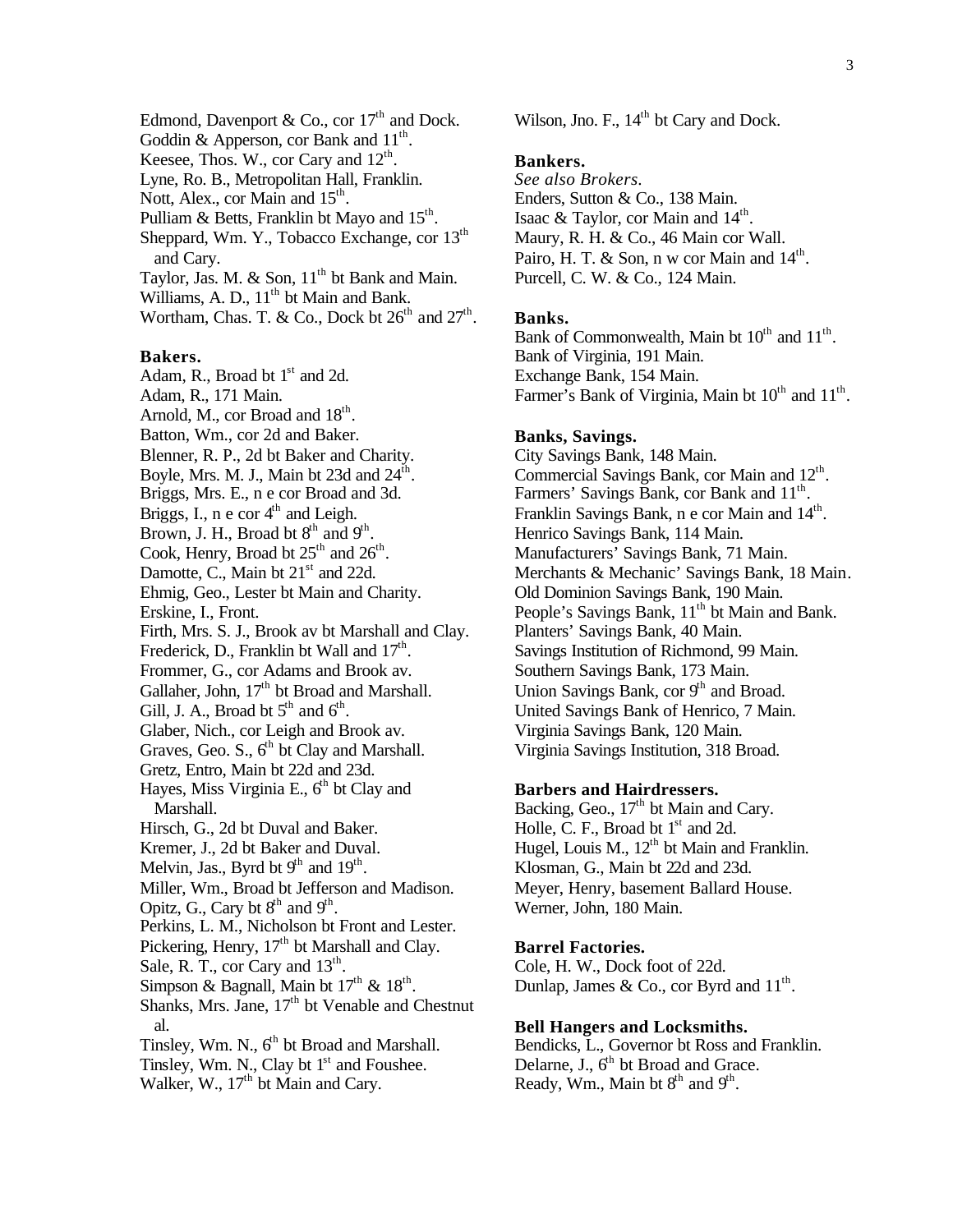Ropp, Phillip, 76 Main. Snead, W.  $W_1$ ,  $10^{th}$  bt Main and Cary.

#### **Belting, Leather and India Rubber.**

Safford, N. W., 14 Main.

## **Billiard Saloons.**

Collins, James, 11<sup>th</sup> nr Main. Whitman, M. G., cor Main and 14<sup>th</sup>.

#### **Bird Dealer.**

Collier, John, Broad bt  $15<sup>th</sup>$  and  $16<sup>th</sup>$ .

## **Blacksmiths and Wheelwrights.**

Angle, Joseph A., 2d bt Broad and Grace. Barham, Thos., Broad bt Foushee and Adams. Browne, Jas. D.,  $9<sup>th</sup>$  bt Main and Franklin. Burnett, C., Virginia bel Cary. Burns, Thos.,  $18<sup>th</sup>$  bt Franklin and Grace. Dance, L. H., Westham Plank Road. Epps, T. C., Broad bt  $1<sup>st</sup>$  and Foushee. Faherty, Walsh & Co., Lester bt Elm and Ash. Frayser, Geo. D.,  $14<sup>th</sup>$  nr Dock. Honsman, John A., 2d bt Clay and Leigh. James, Thomas,  $6<sup>th</sup>$  n Leigh. Johnson, Dan'l, 9<sup>th</sup> bt Main and Cary. Kelley, John E., Brook av bt Broad and Marshall. Kiltey, Timothy,  $17<sup>th</sup>$  bt Grace and Broad. Landram, W. L., cor Brook av and Duval. McBride, Jas., Union bt Franklin and Grace. McKinley, J., cor Union and Franklin. Mahon, T. W., 18<sup>th</sup> bt Main and Franklin. Meredith, Sam'l, Union bt Grace and Franklin. Odell, E. P., Cary bt  $17<sup>th</sup>$  and  $18<sup>th</sup>$ , and  $8<sup>th</sup>$  bt Main and Cary. Phelin, J., 18<sup>th</sup> bt Franklin and Grace. Reid, John, cor  $10^{th}$  and Broad. Rowe, J. M., cor Grace and  $18<sup>th</sup>$ . White & Kelley, co Main and  $24^{\text{th}}$ .

#### **Blank Books.**

*See Bookbinders.*

## **Boarding Houses.**

Adams, Mrs. Ann, Main bt  $19<sup>th</sup>$  and  $20<sup>th</sup>$ . Arlington House, Wm. McCrany, proprietor, cor Main and  $6<sup>th</sup>$ . Baber, Mrs. Susan H., 204 Main. Bass, Mrs. F. W., Grace bt  $8<sup>th</sup>$  and  $9<sup>th</sup>$ .

Capitol House, Mrs. Octavia Jones, prop'r, 208 Main. Carlton House, Mrs. Gannaway, proprietor, 12<sup>th</sup> bt Broad and Marshall. Clifton House, Henry T. Cook, proprietor,  $14<sup>th</sup>$ rear of Ballard House. Coghill, Mrs. C., Main nr Wall. Crance, J. Q. A., Main bt  $14<sup>th</sup>$  and  $15<sup>th</sup>$ . Diacont, A.,  $17<sup>th</sup>$  bt Franklin and Grace. Edgemont House, Main bt  $6<sup>th</sup>$  and  $7<sup>th</sup>$ . Ellett, Wm., Southern Rights Boarding House, Broad bt  $14<sup>th</sup>$  and  $15<sup>th</sup>$ . Everett House, Mrs. Jane Cox, prop'r, Main bt  $7<sup>th</sup>$  and  $8<sup>th</sup>$ . French, Thos., Main bt  $19<sup>th</sup>$  and  $20<sup>th</sup>$ . Goddin, Capt. John, Brook av bel Baker. Graves, Mrs. E. C., cor Mayo and Franklin. Hardesty, Mrs. Sarah Jane, 11 Main. Harwood, Mrs. R. B., Bank bt  $9<sup>th</sup>$  and  $10<sup>th</sup>$ . Hatcher, Mrs. S., Mayo bt Franklin and Ross. Howard House, Mrs. Chamberlain, prop'r,  $6<sup>th</sup>$  bt Clay and Marshall. Irving House, Mrs. Eddins, prop'r, Governor bt Main and Franklin. Johnson, Geo. W., 134 Main. Johnson, Mrs. Martha, Franklin bt Governor and  $14<sup>th</sup>$ . Kraus, C.,  $17<sup>th</sup>$  bt Franklin and Grace. Monticello House, Mrs. Judy Roane, prop'r, Main bt  $14^{\text{th}}$  and  $15^{\text{th}}$ . Morton, Mrs. M. C., Main bt  $6<sup>th</sup>$  and  $7<sup>th</sup>$ . Mottley, Mrs. M. E., Ross nr Governor. Olive House, Mrs. Mary H. Cogbill, prop'r, 50 Main. Pace, Mrs. Mary, 5<sup>th</sup> bt Canal and Byrd. Piedmont House, Miss S. F. Pledge, prop'r, Main bt  $14^{\text{th}}$  and  $15^{\text{th}}$ . Powell, Mrs., Broad bt  $6^{th}$  and  $7^{th}$ . Reid, Rob't, Verandah Hotel,  $6<sup>th</sup>$  bt Marshall and Clay. Richmond House, cor Governor and Ross. Russell, Mrs. M. S., Broad bt  $9<sup>th</sup>$  and  $10<sup>th</sup>$ . Seymour, Miss Lou., rear of Exchange Hotel. Smith, J. C., Henry bt Clay and Catherine. Stokes, E. H., cor Franklin and Locust al. Stratton, Mrs. G., Main bt  $17<sup>th</sup>$  and Wall. Tabb, P. M., Jr., n e cor Broad and  $11<sup>th</sup>$ . Travis, Mrs., Governor bt Main and Franklin. Virginia House, Grace bt  $8<sup>th</sup>$  and  $9<sup>th</sup>$ .

Watkins, Miss Susan, Broad bt  $9<sup>th</sup>$  and  $10<sup>th</sup>$ .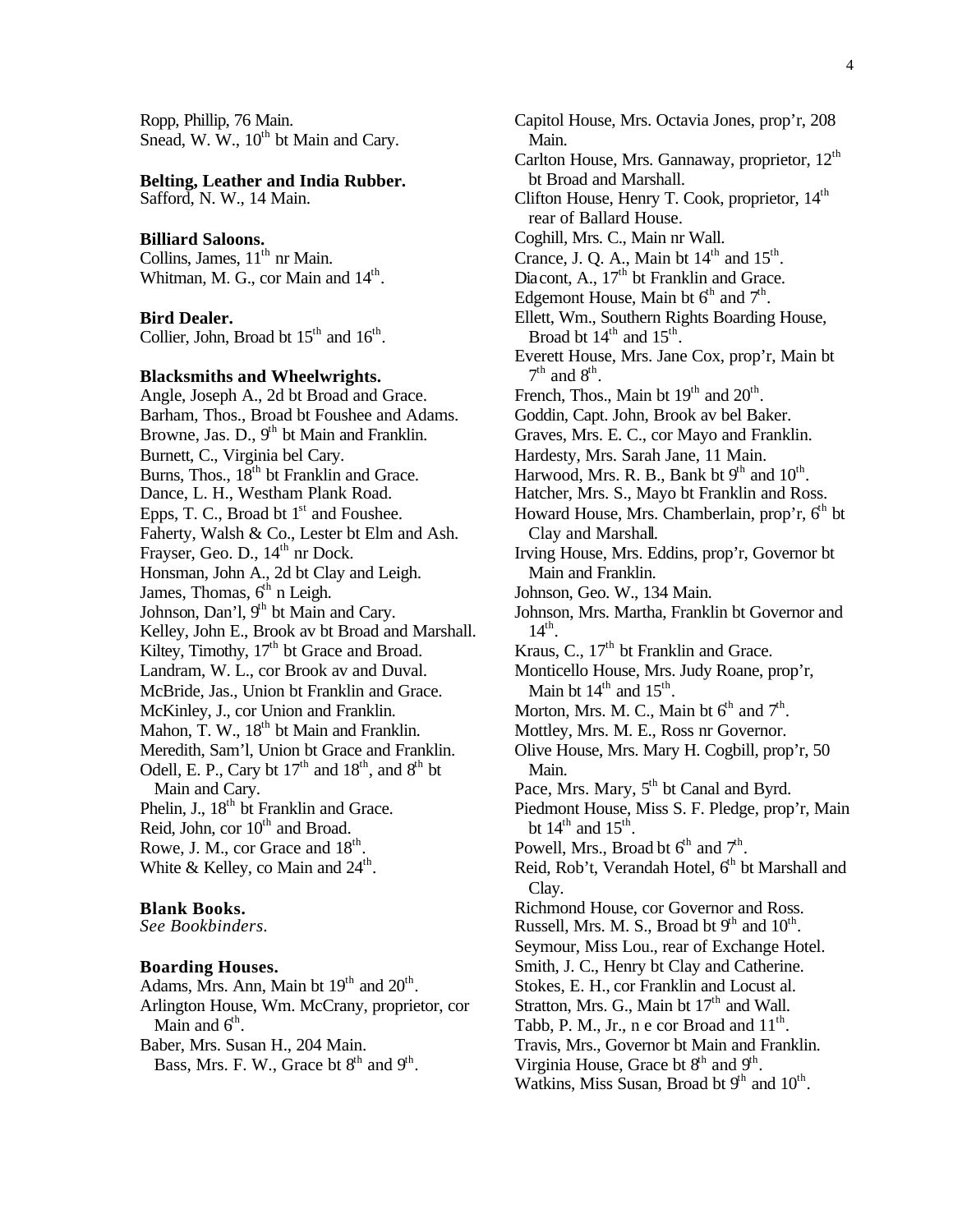Wynn, Miss Elizabeth, Locust al bt Main and Franklin.

#### **Bonnets and Straw Goods.**

*See Fancy and Millinery Goods.*

#### **Book Binders.**

Crump, W. D., cor Main and  $14<sup>th</sup>$ . Morris, A., 97 Main. Randolph, J. W., 121 Main. Stecker, John H., Broad bt  $6<sup>th</sup>$  and  $7<sup>th</sup>$ . West & Johnston, 145 Main. Woodhouse, Jas. & Co., 139 Main.

#### **Booksellers and Stationers.**

Baldwin, Geo. T., 53 Main. Bidgood, Geo. L., 161 Main. Drewry, T. C. C., 193 Main. Foster, H. C., 151 Main. Keiningham, J. R., 211 Broad. Morris, A., 97 Main. Randolph, J. W., 121 Main. Starke, T. J., 203 Main. West & Johnston, 145 Main. Woodhouse, Jas. & Co., 139 Main.

**Bone Factory.** Hartman, S., cor  $9<sup>th</sup>$  and Arch.

#### **Boots and Shoes.**

Anthony, J. H., Cary nr  $13<sup>th</sup>$ . Bachrach, I. A., cor  $5<sup>th</sup>$  and Broad. Boschen, J. H., Broad bt  $5<sup>th</sup>$  and  $6<sup>th</sup>$ . Carlton, Chamberlain & Co., 111 Main. Deufel, Geo., Broad bt  $6<sup>th</sup>$  and  $7<sup>th</sup>$ . Dorsam, L., Main bt  $19<sup>th</sup>$  and  $20<sup>th</sup>$ . Fleischman, L., Broad bt 3d and 4<sup>th</sup>. Fleckenstein, W., Front bt Hughes and Royal. Franklin, D. B., 215 Broad. Frinay, Geo., Broad bt  $6^{th}$  and  $7^{th}$ . Hardingham, A., Broad bt 2d and 3d. Harris, Isaac, Brook av nr Broad. Harris, Marcus & Bro., cor Main and  $11<sup>th</sup>$ . Harwood, Wm. J., 7 Main. Heine, F., Main bt  $18<sup>th</sup>$  and  $19<sup>th</sup>$ . Heisz, C., Broad bt  $6<sup>th</sup>$  and  $7<sup>th</sup>$ . Heller, G. & Co., Broad bt  $5<sup>th</sup>$  and  $6<sup>th</sup>$ . Hill, A. & Co., 127 Main. Kirschlegel, Ed., cor 5<sup>th</sup> and Broad. Lasfargue,  $M_{\cdot}$ ,  $14^{\text{th}}$  bt Main and Franklin. Lichtenstein, L., Franklin bt  $17<sup>th</sup>$  and  $18<sup>th</sup>$ .

Meyer, A., cor  $8<sup>th</sup>$  and Cary. Monaghan, M., Franklin bt Wall and  $17<sup>th</sup>$ . Myers, M. & H., 298 Broad. New, F.,  $17<sup>th</sup>$  bt Grace and Franklin. Page, John C., Jr., 93 Main. Peay, James H., cor 17<sup>th</sup> and Main. Putney & Watts, 113 Main. Rose, L., 286 Broad. Schick, P., Broad bt  $5<sup>th</sup>$  and  $7<sup>th</sup>$ . Shweitzer, L., Franklin bt  $17<sup>th</sup>$  and  $18<sup>th</sup>$ . Sollner, John M., Front bt Nicholson and Hughes. Stern, H. & Bro., 107 Main. Taylor, Wm. P. W., cor Broad and 4<sup>th</sup>. Tinsley, Peter, 215 Broad. Volaskey, A., cor Broad and Brook av. Volaskey, Joseph, car Brook av and Clay. Walsh, Wm., 48 Main. Walter, J., 2d Market Space. White, Philip K., 73 Main. Williams, Jas., Main bt  $17<sup>th</sup>$  and  $18<sup>th</sup>$ . Westerman, Jas., Main bt  $17<sup>th</sup>$  and  $18<sup>th</sup>$ .

#### **Bottlers.**

Clendining & Co., Cary bt  $14<sup>th</sup>$  and  $15<sup>th</sup>$ . Delarne  $\&$  Peyronnet,  $7<sup>th</sup>$  bt Broad and Grace. Dusch F., 808 Broad. Euker, Louis & Bro., 208 Main. Mason & Burns, 24 Main. Meier, Conrad, Broad bt 8<sup>th</sup> and 9<sup>th</sup>.

#### **Brass Foundries.**

*See Iron and Brass Foundries.*

#### **Brickmakers.**

Glenn & Davis, ab Munford bt Catharine and Leigh. Turner, Geo., 24<sup>th</sup> bt Main and Cary.

#### **Brokers, Stock, Bill and Ship.**

Bagby, Thos. J., 8 Wall. Currie, D. & W.,  $13^{th}$  s of Cary. Darracott, John, 146 Main. Enders, Sutton & Co., cor  $12<sup>th</sup>$  and Main. Hester, Edmund,  $18<sup>th</sup>$  s of Cary, Shockoe Slip. Lancaster, J. A. & Son, American Hotel Building. Maury, R. H. & Co., 46 Main. Mills, R. A., at R. H. Dibrell's, Shockoe Slip Millspaugh  $\&$  Read, cor  $18<sup>th</sup>$  and Cary. Pairo, H. T. & Son, cor  $14<sup>th</sup>$  and Main. Palmer, C., cor Cary and Virginia.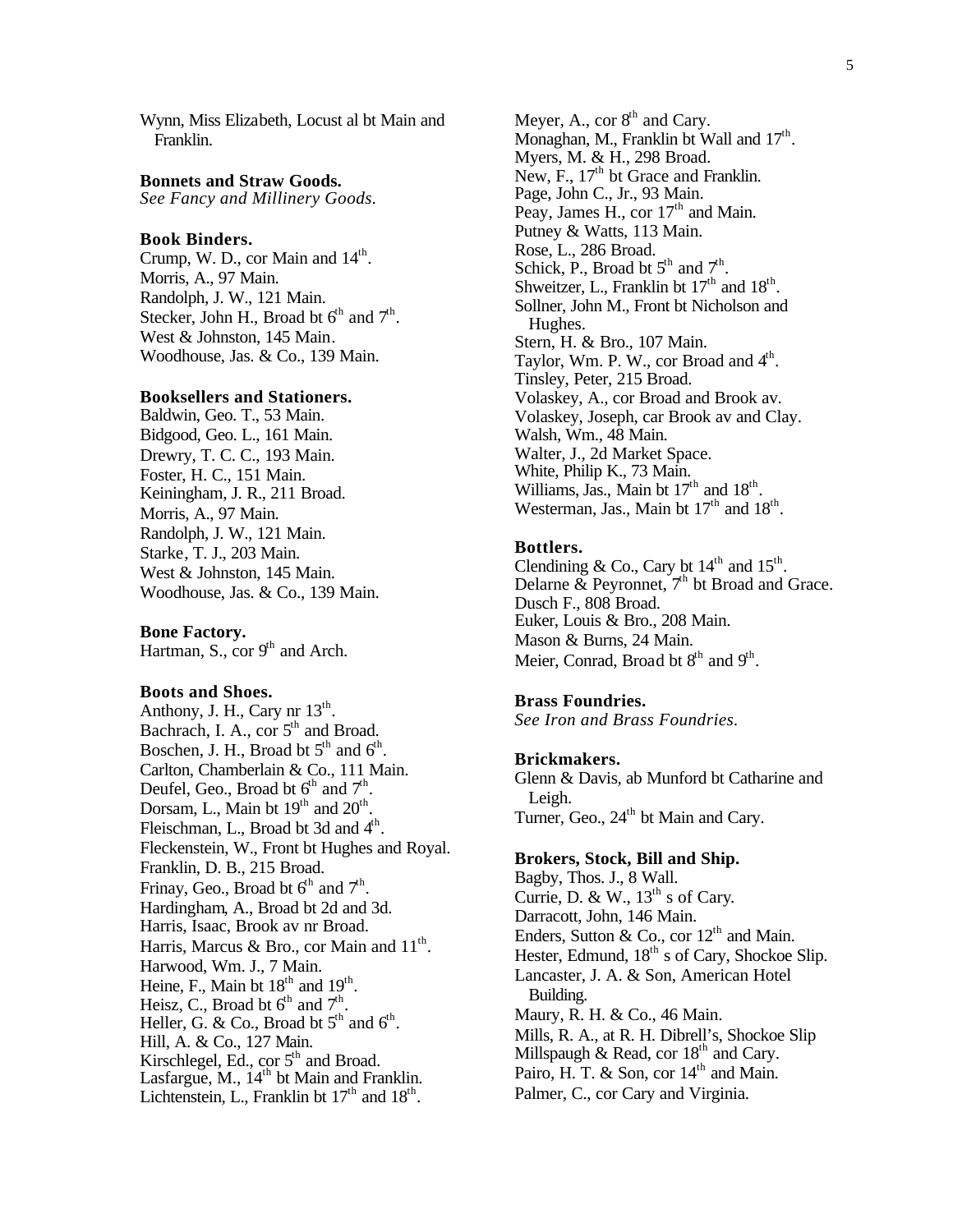Ratcliffe, Wm. B., Cary bt 13<sup>th</sup> and Virginia. Royston, Wm. S., cor Cary and Virginia. Stratton, N., 5 Pearl. Von Groning, D., Shockoe Slip. Walsh, R., Governor bt Main and Franklin. Williams, A. D.,  $11<sup>th</sup>$  bt Main and Bank.

## **Brush Maker.**

Millburn, S., cor Broad and Jail al.

## **Cabinet Makers.**

*See also Furniture Dealers.* Chandler, W. F., Franklin bt Governor and 14<sup>th</sup>. Davis, John, Franklin bt Governor and  $14^{\text{th}}$ . Gussen, J.,  $5<sup>th</sup>$  bt Broad and Marshall. Heath, W. L., Franklin bt Governor and 14<sup>th</sup>. Ruchser, John, n w cor Broad and  $5<sup>th</sup>$ . Von Freeden, J., Broad bt 2d and 3d.

## **Cap Makers.**

*See also Hats and Caps.* Haase, Charles, 9<sup>th</sup> bt Main and Bank. Schultze, M., Main bt  $19<sup>th</sup>$  and  $20<sup>th</sup>$ .

## **Carpenters and Builders.**

*See also Architects.* Barker, Geo. W., cor 18<sup>th</sup> and Clay. Bell, A., McC., 182 Main. Bullington, C. H.,  $5<sup>th</sup>$  bt Marshall and Clay. Cannon & Bro., Lester bt Elm and Maple. Clutter, Valentine J., s w cor Gay and  $\hat{4}^{\text{th}}$ . Cocke & Lea, Franklin bt  $15<sup>th</sup>$  and  $16<sup>th</sup>$ . Cooley & Casey, Broad bt  $9<sup>th</sup>$  and  $10<sup>th</sup>$ . Crane, Philip M., cor  $30<sup>th</sup>$  and N. Crouch, E.,  $12<sup>th</sup>$  bt Bank and Main. Crump, E. J., cor Leigh and 2d. Dillon, John L., cor Foushee and Leigh. Dudley, Jno. A., 24<sup>th</sup> bt Main and Franklin. Ellis, James W., Clay bt  $9<sup>th</sup>$  and  $10<sup>th</sup>$ . Epps, B. H., 18<sup>th</sup> bt Main and Franklin. Flournoy, Sam'l G.,  $14<sup>th</sup>$  bt Cary and Dock. Forbes & Minter,  $8<sup>th</sup>$  bt Grace and Franklin, . Gary, J. H., Cary bt  $11<sup>th</sup>$  and  $12<sup>th</sup>$ . Gibson & Hopkins, Main bt  $8<sup>th</sup>$  and  $9<sup>th</sup>$ . Gibson, John & Geo., n e cor  $6<sup>th</sup>$  and Cary. Gibson, W. & D.,  $8<sup>th</sup>$  bt Main and Franklin. Glazebrook, Jno. A., cor Broad and Adams. Glazebrook, John B., s w cor 3d and Grace. Goddin, Henry J., cor  $27<sup>th</sup>$  and Clay. Green & Allen, n e cor Grace and  $7<sup>th</sup>$ .

Griffin, Fleming, s e cor Grace and 2d. Jarvis, Geo. W., cor Cary and Adams. Kersey & Davis,  $8<sup>th</sup>$  bt Grace and Franklin King, J. J. Marshall bt  $1<sup>st</sup>$  and Adams. Lacy & Alley, n e cor 3d and Clay. Lacy David E., Brook av bt Clay and Leigh. Lacy, L. L., Broad bt  $1<sup>st</sup>$  and Foushee Layne, Jas., Mayo bt Ross and Broad. McAllister, Wm., Union bt Franklin and Grace. McMinn, Win. L. & D. A., cor  $20<sup>th</sup>$  and Main. Minor, Geo., cor 3d and Clay. Mitchell, E. A. & W. H., Marshall bt  $1<sup>st</sup>$  and Adams. Nettles, John, 17<sup>th</sup> bt Marshall and Clay. Parr &Dodson, cor 17<sup>th</sup> and Marshall. Patterson, Jas., 1<sup>st</sup> bt Marshall and Clay. Pearson & Newell, cor  $20<sup>th</sup>$  and Grace. Peroe, Jno. F., n w cor  $4<sup>th</sup>$  and Leigh. Pettis, R. B., Marshall bt  $1<sup>st</sup>$  and Adams. Powell, C. H.,  $7<sup>th</sup>$  bt Main and Cary. Powell, Jos. F., 3d bt Main and Cary. Schell,. Geo. D., Broad bt  $6<sup>th</sup>$  and  $7<sup>th</sup>$ . Seay, Z. H., 2d bt Broad and Marshall. Tenser, A. L., Main bt  $20<sup>th</sup>$  and  $21<sup>st</sup>$ . Tinsley & Hooker,  $7<sup>th</sup>$  bt Broad and Marshall. Turner, Austin D., cor Adams and Leigh. Van Baren, B. B., Adams bt Marshall and Clay. West & Bro., Main bt  $7<sup>th</sup>$  and  $8<sup>th</sup>$ . Woodward, R. B., Main bt  $8<sup>th</sup>$  and  $4<sup>th</sup>$ . Yeatman, Wm. H., 8th bt Grace and Franklin. Younger, Henry, Marshall bt  $4<sup>th</sup>$  and  $5<sup>th</sup>$ .

## **Carpets and Oil Cloths.**

Doggett & Anderson, cor  $18<sup>th</sup>$  and Franklin. Richardson & Co., 95 Main. Walters, Wm. A., 140 Main.

## **Carriage and Coach Makers.**

*See also Blacksmiths and Wheelwrights.* Ainslie, Geo. A., 10<sup>th</sup> bt Main and Cary. Bosher, R. H., s w cor Main and  $9<sup>th</sup>$ . Does, J., Broad bt  $8<sup>th</sup>$  and  $9<sup>th</sup>$ . Francis, O. A., Franklin bt  $15<sup>th</sup>$  and  $16<sup>th</sup>$ . Grasswitt & Taylor,  $17<sup>th</sup>$  bt Broad and Marshall. Hagan, John,  $18<sup>th</sup>$  bt Franklin and Grace. Hitchcock and Osborne, 213 Main. King and Lambeth, Franklin nr Wall. Luck, Rob't F., Brook av bt Leigh and Duval. Pullen, J. M., Wall bt Main and Franklin. Mangum, M., Lombard al bt  $13<sup>th</sup>$  and  $14<sup>th</sup>$ .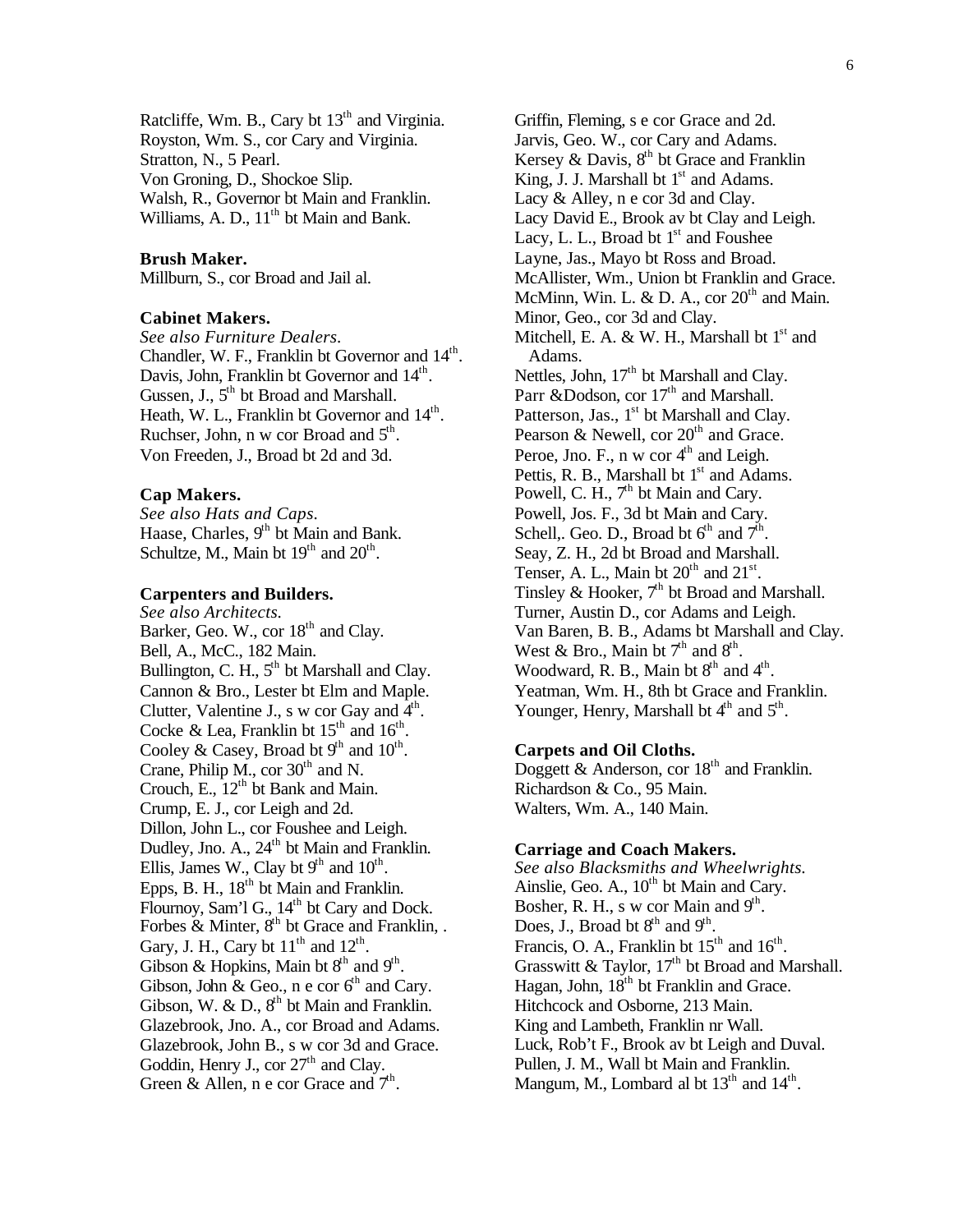Waddill, R. O., 15<sup>th</sup> bt Main and Cary.

## **Carvers.**

Franck, B. T., Grace bt  $8<sup>th</sup>$  and  $9<sup>th</sup>$ . Reichman, F. A., 12<sup>th</sup> bt Main and Cary.

#### **Chemist.**

Finch, Edward T., 184 Main.

## **China, Glass and Crockery.**

Angus & Byerly, 17 Main. Bulkley, Thomas A., 137 Main. Butler, Wm. F. & Son, 19 Pearl. Leroy, Ed., Main bt  $19<sup>th</sup>$  and  $20<sup>th</sup>$ . Schaap & Co., cor Broad and 3d, and 79 Main. Stebbins & Pullen, cor Broad and  $9<sup>th</sup>$ . Sumner, G. J. & Co., Governor bt Main and Franklin. Sutton, R. C., Jr., n e cor Broad and  $4<sup>th</sup>$ . Taylor, O. B., 117 Main.

## **Cigars.**

*See Tobacco and Cigars.*

## **Cloaks and Mantillas.**

Ezekiel, R., 69 w Main. Ginter, Alvey & Arents, Main cor  $13<sup>th</sup>$ . Strider, Mr. & Mrs. S., 67 Main.

## **Clocks.**

*See Watchmakers and Jewelers.*

#### **Clothing, Retail.**

Bachrach, I., cor  $17<sup>th</sup>$  and Franklin. Becher, P., 26 Main. Becher, B., 28 Main. Cohen, Levy, Broad bt  $1<sup>st</sup>$  and 2d. Darracott, Harris & Co., 112 Main. Dunlavy, Mrs. Ann, Brook av bt Leigh and Duval. Ellick, M.,  $17<sup>th</sup>$  bt Main and Cary. Finney, Mrs. B., 320 Broad. Fisher, Harris, Main bt  $24<sup>th</sup>$  and  $25<sup>th</sup>$ . Fleishman, W., 17<sup>th</sup> bt Main and Franklin. Greentree, Isaac & Bro., 88 Main. Groenwald, A., 17<sup>th</sup> bt Main and Franklin. Harris, M., 10 Main. Held, Chas., 6<sup>th</sup> bt Broad and Marshall. Heller, E. D.,  $17<sup>th</sup>$  bt Main and Franklin. Hexter, Levi, 90 Main.

Hoeflich, Jacob N., cor Cary and  $10<sup>th</sup>$ . Hutzler, Mrs. S., cor Main and 18<sup>th</sup>. Jacobs, Isaac,  $18<sup>th</sup>$  bt Main and Cary. Jacobs, W., 17<sup>th</sup> bt Main and Franklin. Jacobs, Harris, Main bt  $19<sup>th</sup>$  and  $20<sup>th</sup>$ . Kampner, Jos., Main bt  $17<sup>th</sup>$  and  $18<sup>th</sup>$ . Kaufman, L., 12 Main. Keen, Baldwin, & Williams, 162 Main. Kempner, Mrs. Mary, 14<sup>th</sup> bt Main and Cary. Klein, J.,  $17<sup>th</sup>$  bt Main and Franklin. Kracker, M., cor  $19<sup>th</sup>$  and Main. Lazarus,  $M_{\cdot}$ ,  $17^{\text{th}}$  bt Grace and Franklin. Lesper, Wm.,  $17<sup>th</sup>$  bt Broad and Marshall. Lichtenstein, L., Franklin bt  $17<sup>th</sup>$  and  $18<sup>th</sup>$ . Lichtenstein, S.,  $17<sup>th</sup>$  bt Franklin and Grace. May, Jacob,  $6<sup>th</sup>$  bt Broad and Marshall. Morris, E. & Co., 100 Main. Myers, Lewis A., 62 Main. Myers, M. A., 66 Main. Myers, H., cor Front and Nicholson. Nordlinger, I., 17<sup>th</sup> bt Main and Franklin. Peyser, J., cor 8<sup>th</sup> and Cary. Pike, Moses, 35 Main. Rice, J.,  $17<sup>th</sup>$  bt Main and Franklin. Rose S., Broad bt 2d and 3d. Rosenfels, S., 17<sup>th</sup> bt Main and Franklin. Ryan, D., Main bt  $21<sup>st</sup>$  and 22d. Shweitzer, L., Franklin bt  $17<sup>th</sup>$  and  $18<sup>th</sup>$ . Simpson and Miller, 119 Main. Slauchter, G.,  $17<sup>th</sup>$  bt Franklin and Grace. Samith, Wm. Ira, 114 Main. Solomon, Isaac, Main bt  $20<sup>th</sup>$  and  $21<sup>st</sup>$ . Spence, E. B., n w cor Main and  $13<sup>th</sup>$ . Stocksdale, N. & Son, 144 Main. Straus, E., cor  $17<sup>th</sup>$  and Franklin. Sycel, Henry, 314 Broad. Sycels, Isaac, Broad bt  $7<sup>th</sup>$  and  $8<sup>th</sup>$ . Shafer, Halsey & Co., 110 Main. Thalhimer, Wm.,  $17<sup>th</sup>$  bt Franklin and Grace. Volaskey, Jos., cor Brook av and Clay. Walker, Noah & Co., cor Main and  $14^{\text{th}}$ . Waterman, M. A.,  $17<sup>th</sup>$  bt Main and Franklin. Weill, A.,  $17<sup>th</sup>$  bt Franklin and Grace. Whitlock, W. H., 59 Main.

#### **Clothing, Second-Hand.**

Burke, Mrs. Mary, Brook av bt Leigh and Duval. Cowbert, S.,  $17<sup>th</sup>$  bt Grace and Franklin. Gompirts, L., Main bt  $19<sup>th</sup>$  and  $20<sup>th</sup>$ . Hunt, Mrs. Julia,  $17<sup>th</sup>$  bt Broad and Grace.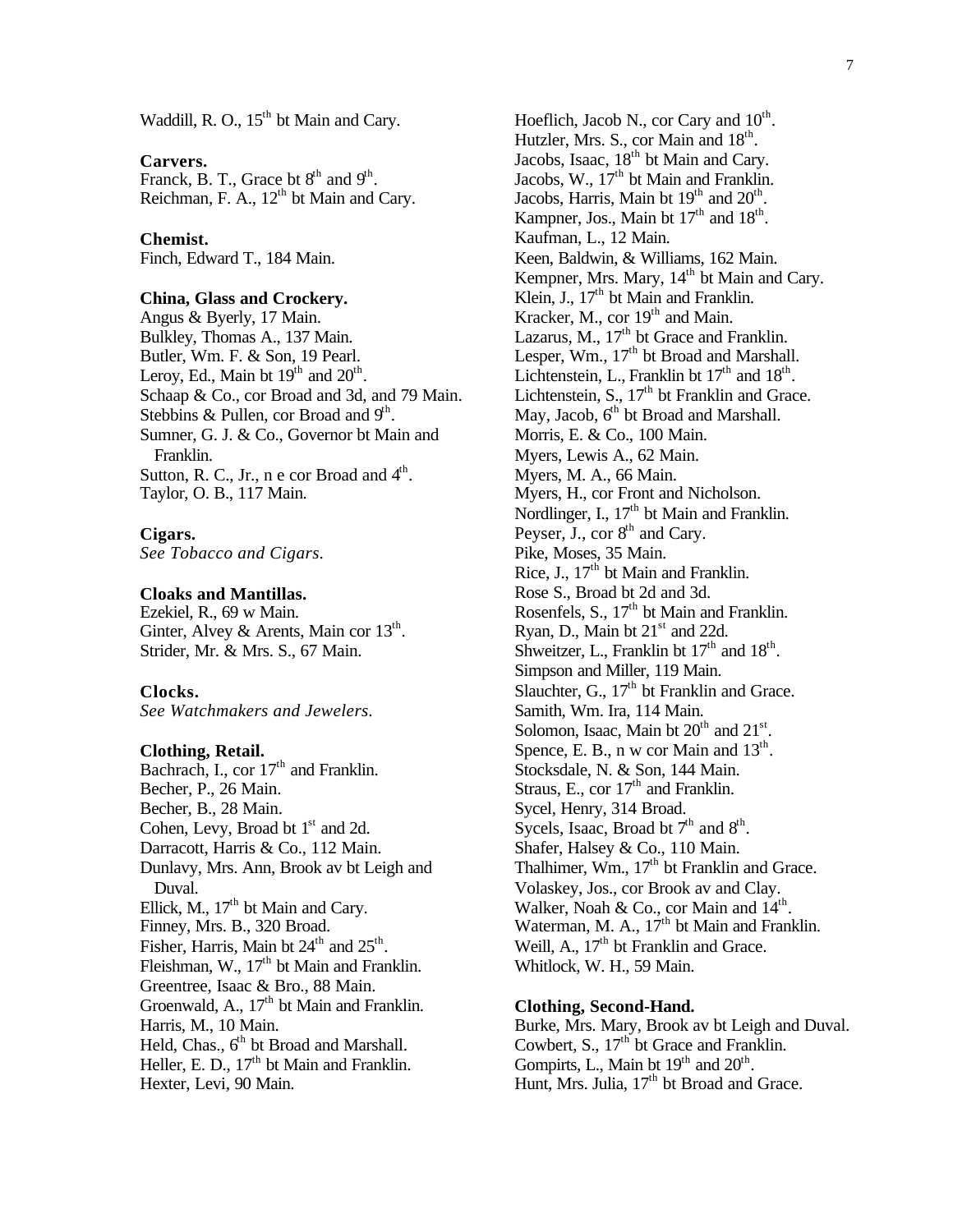#### **Clothing, Wholesale.**

Kent, Paine, & Co., 163 and 165 Main. Word & Weisiger, 12 Pearl.

#### **Cloths, Cassimeres and Vestings.**

Ferguson, J. B., Jr., Bro. & Co., 9 Pearl.

#### **Coal Dealers.**

Blair, Albert, 14<sup>th</sup> nr Mayo's Bridge. Brazeal, Wm. C., n side Basin bt  $8<sup>th</sup>$  and  $9<sup>th</sup>$ . Brown, E., cor  $9<sup>th</sup>$  and Basin Bank. Cottrell, J. F., n side Basin bt  $8<sup>th</sup>$  and  $9<sup>th</sup>$ . Davis, Wm. H.,  $21<sup>st</sup>$  bt Main and Franklin. Deaton, J. C., cor  $9<sup>th</sup>$  and Basin Bank. Ford, M. W., cor  $9<sup>th</sup>$  and Basin Bank. Green, B. W., Jr., Cary bt  $15<sup>th</sup>$  and  $17<sup>th</sup>$ . Hawes, Sam'l P. & Son, cor  $18<sup>th</sup>$ , s side Dock. Hill & Fisher, cor  $9<sup>th</sup>$  and Basin Bank. Larus, P. C., Dock bt  $17<sup>th</sup>$  and  $18<sup>th</sup>$ . Lipscomb, C. B.,  $14<sup>th</sup>$  nr Mayo's Bridge. McMurdo, C. J., nr Petersburg Depot. Poitiaux  $\&$  Botts, 17<sup>th</sup> bt Clay and Dock. Roberts, Wirt, cor 17<sup>th</sup> and Dock. Selden, M. C. & Co., n side Basin bt  $9<sup>th</sup>$  and  $10<sup>th</sup>$ . Stanard, John C., office 11<sup>th</sup> bt Main and Bank. Werth, Jno. J., cor  $10^{th}$  and Basin Bank. Whiting, M. D., nr Petersburg Depot.

#### **Coal Oil and Lamps.**

Rex, E. G., cor Main and  $21^{st}$ . Stebbins & Pullen, 101 Broad.

#### **Commission and Forwarding Merchants.**

*See also Storage.* Alvey & Lipscomb,  $13<sup>th</sup>$  bt Main and Cary. Austin and Gentry, cor Franklin and  $16<sup>th</sup>$ . Ayres, Sam'l & Son, cor Cary and Virginia. Bacon & Baskervi'l, Cary bt  $12<sup>th</sup>$  and  $13<sup>th</sup>$ . Barksdale & Bros., cor 13<sup>th</sup> and Cary. Bayly & Moncure,  $13<sup>th</sup>$  s of Cary, Shockoe Slip. Blair & Chamberlayne, 58 Main. Blair, M. & Co., cor 12<sup>th</sup> and Cary. Bolling & Co.,  $13^{th}$  s of Cary, Shockoe Slip. Bowcock & Brown,  $12^{th}$  s of Cary. Brander, Wm H., n side Basin bt  $9<sup>th</sup>$  and  $10<sup>th</sup>$ . Bridgeford & Co., cor Cary and  $20<sup>th</sup>$ . Brown & McClelland, n side Basin bt  $10^{th}$  and  $11^{\text{th}}$ . Burton & Greenhow,  $13<sup>th</sup>$  bt Main and Cary.

Butler, Jas. T. & Co., Cary bt  $14<sup>th</sup>$  and  $15<sup>th</sup>$ . Caskie & Harrison, Cary bt Virginia and 14<sup>th</sup>. Cocke, Isaac N., Broad bt  $7<sup>th</sup>$  and  $8<sup>th</sup>$ . Colquitt, W. D. & Co., 138 Cary. Conrad & Crew, Cary bt  $13<sup>th</sup>$  and  $14<sup>th</sup>$ . Cook, E. B., 70 Main. Cottez, C. & Co., 21 Pearl. Crenshaw & Co., n side Basin bt  $10^{th}$  and  $11^{th}$ . Dabney, R. A. E., n e cor Broad and  $7<sup>th</sup>$ . Davenport, J. & G. B., cor  $15<sup>th</sup>$  and Cary. Deane, Hobson & James, n side Basin bt  $10^{th}$  and  $11^{\text{th}}$ . De Voss, E. W. & Co., Cary bt  $13<sup>th</sup>$  and Virginia. Dibrell, R. H., 13<sup>th</sup> s of Cary, Shockoe Slip. Dickenson & Cole,  $13<sup>th</sup>$  s of Cary, Shockoe Slip. Digges, J. H., 86 Main. Donnan & Co.,  $13^{th}$  s of Cary, Shockoe Slip. Downey, Mark, cor 19<sup>th</sup> and Dock. Duke & Hutcheson, 40 Main. Dunlop, Moncure  $\⊂>$  co., cor Cary and  $11^{\text{th}}$ . Edmund, Davenport & Co., cor Dock and  $17^{\text{th}}$ . Eggleston & Fitzgerald, 14 Pearl. Faulkner & Clarke,  $13<sup>th</sup>$  s of Cary. Foster, Lyle & Co., Cary bt  $14<sup>th</sup>$  and  $15<sup>th</sup>$ . Fry, H. W., 15 Pearl. Garrett, Alex., Cary bt  $13<sup>th</sup>$  and  $14<sup>th</sup>$ . Gibson, W. D., Cary bt  $12<sup>th</sup>$  and  $13<sup>th</sup>$ . Gooch & Echols, n side Basin bt  $10^{th}$  and  $11^{th}$ . Green & Hobson, Cary bt  $12^{th}$  &  $13^{th}$ . Gretter, Geo. W., 34 Main. Gwathmey, W. & G.,  $13^{th}$  s of Cary. Hallock, E., 22 Main. Harris, A. T., Cary bt  $12<sup>th</sup>$  and  $13<sup>th</sup>$ . Harris, B. F., Cary bt  $11<sup>th</sup>$  and  $12<sup>th</sup>$ . Harris & Holman, n side Basin bt  $11<sup>th</sup>$  and  $12<sup>th</sup>$ . Harvey, Armistead & Williams,  $14<sup>th</sup>$  bt Cary and Dock. Hastings, Sam'l,  $14<sup>th</sup>$  bt Cary and Dock. Herring, Geo. I., 56 Main. Hester, Edmund, Shockoe Slip. Hill, Lewis, 11<sup>th</sup> bt Main and Bank. Hill & Norfleet,  $13<sup>th</sup>$  s of Cary, Shockoe Slip. Hunt & James, cor Cary and Virginia. Jeter, Sam'l H., Cary bt  $13<sup>th</sup>$  and  $14<sup>th</sup>$ . Johnson & Pugh,  $13^{th}$  s of Cary, Shockoe Slip. Johnson, Trueheart & Vaughan, Cary bt  $13<sup>th</sup>$  and Virginia. Johnson, Younger & Otey, 13 Pearl. Janes, Jno.,  $13<sup>th</sup>$  s of Cary. Jones, Sampson, cor 9<sup>th</sup> and Main.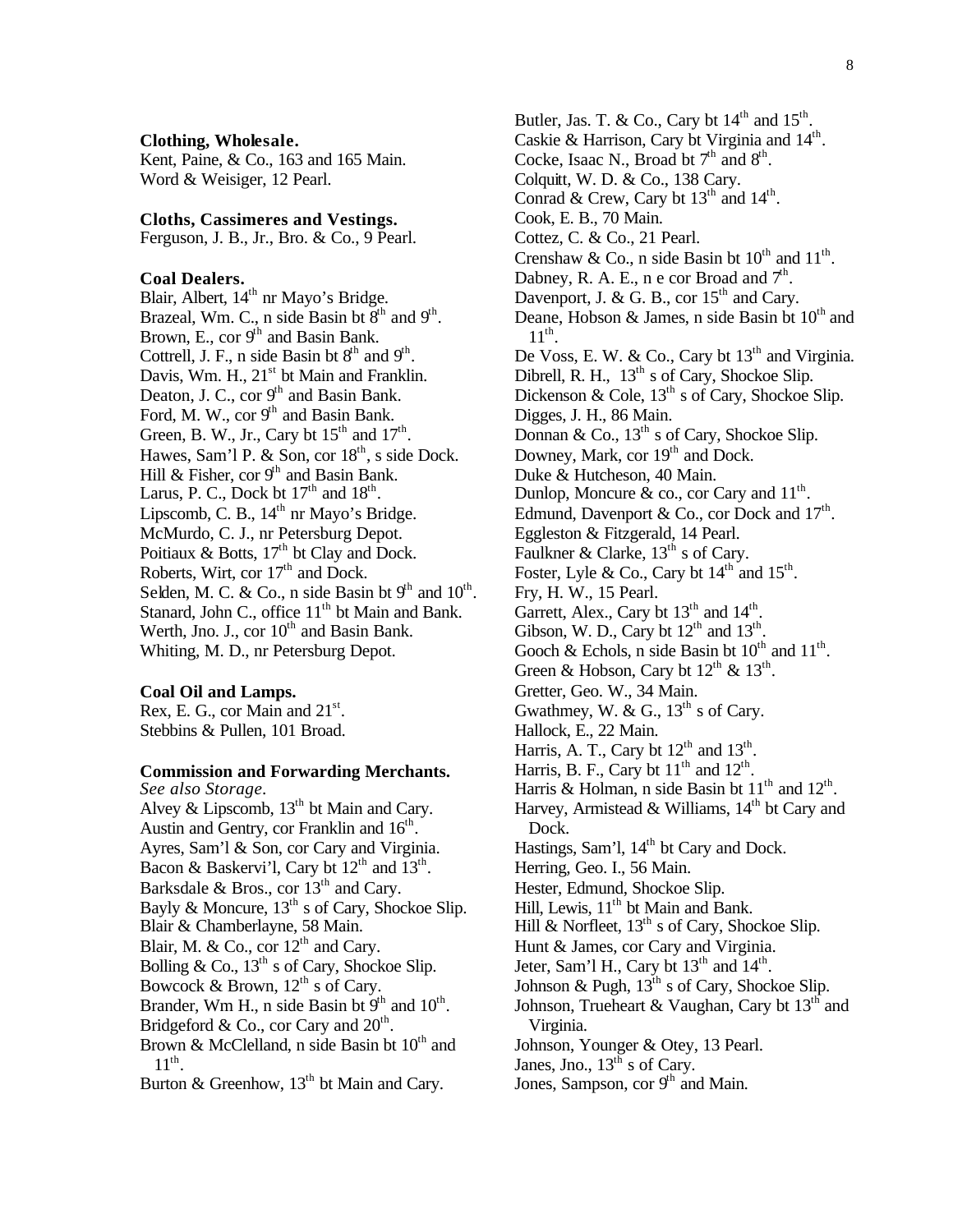Jones & Co., Main nr  $17^{\text{th}}$ . Jordan, Winn & Co., n side Basin bt  $10$  and  $11^{\text{th}}$ . Lee, A. S., Dock bel  $25^{\text{th}}$ . Libby & Burton, cor  $20<sup>th</sup>$  and Cary. Ludlam & Watson, cor Lester and Ash. McKinney & Dupuy,  $13^{th}$  s of Cary, Shockoe Slip. Macon, J. M., Jr., Law Building, Franklin nr 13<sup>th</sup>. Maddux & Co., Cary bt  $13<sup>th</sup>$  and Virginia. Marshall & Fitzhugh,  $13<sup>th</sup>$  s of Cary. Martin, N. M., Son & Co.,  $13^{th}$  s of Cary, Shockoe Slip. Massie & Pleasants, Cary bt  $14<sup>th</sup>$  and  $15<sup>th</sup>$ . Miller, Wm. G., 13<sup>th</sup> bt Main and Cary. Mills, R. A., office R. H. Dibrell's. Millspaugh, A., cor 18<sup>th</sup> and Cary. Mitchell & Fry, 16 Pearl. Morton, Joseph & John, 13<sup>th</sup> s of Cary, Shockoe Slip. Mosely, Henry L.,  $13^{th}$  s of Cary, Shockoe Slip. Owens and Miles, 13<sup>th</sup> bt Main and Cary. Norvell & Waggoner, cor Pearl and Cary. Palmer, Chas., cor Cary and Virginia. Pannill, J.,  $13<sup>th</sup>$  s of Cary. Peake, Geo. R., 13<sup>th</sup> bt Main and Cary. Peters, Martin & Co.,  $12^{\text{th}}$  s of Cary. Peyton & Archer, Cary bt  $12^{\text{th}}$  and  $13^{\text{th}}$ . Pleasants, Wm. H., 15<sup>th</sup> bt Main and Cary. Potts, Farley & Co., Cary bt  $13<sup>th</sup>$  and  $14<sup>th</sup>$ . Powell, J. G.,  $13<sup>th</sup>$  s of Cary, Shockoe Slip. Ragland & Bro., cor Main and  $9<sup>th</sup>$ . Randolph & Page,  $12^{th}$  s of Cary. Ratcliffe, Wm. B., Cary bt 13<sup>th</sup> and Virginia. Rawlings & Holladay,  $12<sup>th</sup>$  bt Main and Cary. Read  $\&$  Jeter,  $13<sup>th</sup>$  s of Cary, Shockoe Slip. Reeve, D. J. Burr, Cary bt Virginia and  $14^{\text{th}}$ . Richardson, A. W., office with W. Holt Richardson. Robinson & Roberts, cor  $13<sup>th</sup>$  and Cary. Royster, Wm. S., cor Cary and Virginia. Samuel & Wilson,  $13<sup>th</sup>$  s of Cary, Shockoe Slip. Schaer, Kohler & Co., 118 Cary. Selden & Miller, cor Cary and  $14<sup>th</sup>$ . Sheppard, Jno M., Jr.,  $13<sup>th</sup>$  s of Cary, Shockoe Slip. Shields & Somerville,  $12^{\text{th}}$  s of Cary. Siebert & Co., cor Cary and Virginia. Skinker, E. H. & Co., Cary bt  $14^{\text{th}}$  and  $15^{\text{th}}$ . Spotts, Harvey & Co.,  $14^{th}$  bt Cary and Dock. Snodgrass  $\&$  Johnston,  $15<sup>th</sup>$  bt Main and Cary.

Spotts, Harvey & Co., 29 Pearl. Staples, W. T. & Co., n side Basin, cor  $10^{th}$ . Stokes & Rives, cor  $15<sup>th</sup>$  and Cary. Sublett & Smith,  $13<sup>th</sup>$  s of Cary, Shockoe Slip. Sutton, F. V. & C. H.,  $15<sup>th</sup>$  bt Main and Cary. Syrcle & Pence,  $12^{th}$  s of Cary. Talman & Harris,  $13<sup>th</sup>$  s of Cary. Tardy & Williams, cor  $13<sup>th</sup>$  and Cary. Taylor, Wm., Main bt  $17<sup>th</sup>$  and  $18<sup>th</sup>$ . Thomas, Jas., Cary bt  $12<sup>th</sup>$  and  $13<sup>th</sup>$ . Thomas, C. W. & Co.,  $13<sup>th</sup>$  s of Cary. Tompkins, W. D. & Bro., cor  $11<sup>th</sup>$  and Basin Bank. Turner & Morgan, Law Building, Franklin nr  $13^{\text{th}}$ . Tyler & Son, 134 Cary. Von Groning, D., Shockoe Slip. Walker, Thos. J., Cary bt Virginia and 14<sup>th</sup>. Wallace, Wm. & Sons, cor Pearl and Cary. Waller, Logan, Cary bt  $13<sup>th</sup>$  and  $14<sup>th</sup>$ . Warren, W. E. & J. D.,  $13<sup>th</sup>$  s of Cary, Shockoe Slip. Watkins, Henry C.,  $13<sup>th</sup>$  s of Cary, Shockoe Slip. Webb, Lewis N. & John G. Wade, 68 Main. White, John E.,  $13<sup>th</sup>$  s of Cary, Shockoe Slip. Williams & Carrington,  $13<sup>th</sup>$  s of Cary, Shockoe Slip. Williams, D. T. & Hicks,  $13<sup>th</sup>$  s of Cary, Shockoe Slip. Winston & Powers, cor  $14<sup>th</sup>$  and Cary. Womble & Claiborne, 11 Pearl. Woods, P. A., cor  $11^{th}$  and Cary. Woolridge, Wade W., 15<sup>th</sup> bt Main and Cary. Wortham, Chas. T. & Co.,  $15^{th}$  bt Main and Cary. Wortham, E., & Co., cor Cary and  $15^{\text{th}}$ . Wren, J. F.,  $8<sup>th</sup>$  bt Cary and Canal. **Confectioners, Retail.**

# Ammann, C., Broad bt  $5<sup>th</sup>$  and  $6<sup>th</sup>$ .

Antelotti, Louis, Broad bt  $16<sup>th</sup>$  and  $17<sup>th</sup>$ . Antoni, And., 156 Main. Armstrong, John, Main bt  $26<sup>th</sup>$  and  $27<sup>th</sup>$ . Augustine, J.,  $17<sup>th</sup>$  bt Franklin and Grace. Bailey, Mrs. Mary E., cor 22d and Main. Baker, Wm., Sr., Front bt Hughes and Royal. Bankler, Aug., 17<sup>th</sup> bt Cedar and Washington Bitzell, A., Main bt  $21<sup>st</sup>$  and 22d. Blenner, August, 2d bt Baker and Charity. Bossieux, L. J., 80 Main.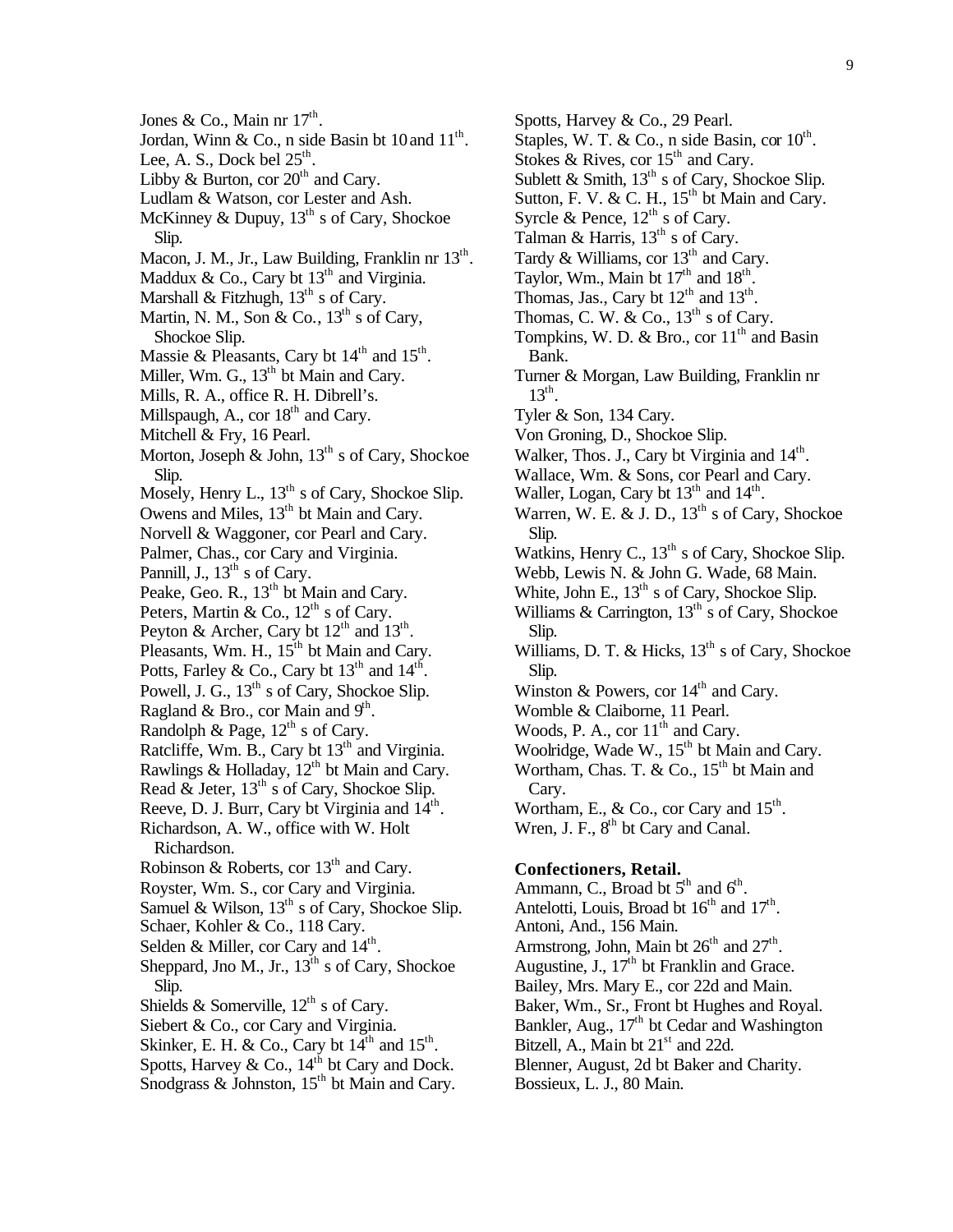Botto, Frank,  $25<sup>th</sup>$  bt Main and Franklin. Botto, L., cor Main and  $21<sup>st</sup>$ . Bourquenot, X., Franklin bt Governor and  $14^{\text{th}}$ . Bowers, C., cor Main and  $25<sup>th</sup>$ . Bradford, Thos., Franklin bt Locust al and Wall. Breeden, Alonzo, cor Broad and 2d. Buckley, Michael,  $10^{th}$  bt Canal and Byrd. Catogni, B., cor  $18<sup>th</sup>$  and Main. Conway, Jas., 15<sup>th</sup> bt Clay and Marshall. Cordel, Jas. J., 9<sup>th</sup> bt Main and Bank. Crump, Mrs. E. J., Byrd bt  $9<sup>th</sup>$  and  $10<sup>th</sup>$ . Curotti, Mrs. Mary, Main bt  $20<sup>th</sup>$  and  $21<sup>st</sup>$ . Danazen, John, Main bt 23d and 24<sup>th</sup>. Davini, Charles, 197 Main. Davini, P.,  $14<sup>th</sup>$  bt Main and Franklin. Delarue, F., Broad bt  $6^{th}$  and  $7^{th}$ . Delarue, Louis, Broad bt 1<sup>st</sup> and 2d. Denegre, John, Main bt  $24<sup>th</sup>$  and  $25<sup>th</sup>$ . Dominick, C.,  $17<sup>th</sup>$  bt Williams and Richmond. Don, Wm., Cary bt  $17<sup>th</sup>$  and  $18<sup>th</sup>$ . Dooley, Mrs. Catharine, Broad bt 8<sup>th</sup> and 9<sup>th</sup>. Duke, W. L., Broad bt Mayo and  $15<sup>th</sup>$ . Easton, John, Main bt  $24<sup>th</sup>$  and  $25<sup>th</sup>$ . Easton, Richard, Main bt  $24<sup>th</sup>$  and  $25<sup>th</sup>$ . Francisco, D., cor  $17<sup>th</sup>$  and Grace. Franck, Charles, Cary bt  $9<sup>th</sup>$  and  $10<sup>th</sup>$ . Fry, John, Broad bt  $4^{\text{th}}$  and  $5^{\text{th}}$ . Gallagher, Miss Eliza,  $9<sup>th</sup>$  bel Byrd. Goldsmith, G., 800 Broad. Gosser, Oswald, 3d bt Jackson and Duval. Gotze, Wm., Broad bt  $5<sup>th</sup>$  and  $6<sup>th</sup>$ . Gundersheimer, Jacob, 4 w Main. Hartman, George, Cary bt  $17<sup>th</sup>$  and  $18<sup>th</sup>$ . Heath, A. A., Main bt  $1<sup>st</sup>$  and Foushee. Hebermehl, G., Broad bt Jefferson and Adams. Heller, S., Broad bt  $6<sup>th</sup>$  and  $7<sup>th</sup>$ . Herbig, John, Broad bt  $6<sup>th</sup>$  and  $7<sup>th</sup>$ . Heremborg, A.,  $6<sup>th</sup>$  bt Broad and Marshall. Hirsh, Thomas, Broad bt  $6<sup>th</sup>$  and  $7<sup>th</sup>$ . Hober, F., Lester bt Tyler and Royal. Hoeflick, J. N., cor  $10^{th}$  and Cary. Hogan, Thos.,  $9<sup>th</sup>$  bel Byrd. Hunter, R. W., Broad bt  $5<sup>th</sup>$  and  $6<sup>th</sup>$ . Hutzler, M., Broad bt  $6<sup>th</sup>$  and  $7<sup>th</sup>$ . Ide, Julius, Main bt  $18<sup>th</sup>$  and  $19<sup>th</sup>$ . Ioiro, Peter, 17<sup>th</sup> bt Venable and Chesnut al. Jenkins, Sam'l B., n e cor Broad and 2d. Kelly, C., Cary bt  $7<sup>th</sup>$  and  $8<sup>th</sup>$ . Kempner, Mrs. Mary, 14<sup>th</sup> bt Main and Cary. Kennedy, Jno., 14<sup>th</sup> bt Cary and Dock.

Lockwood, E. K., Main bt  $7<sup>th</sup>$  and  $8<sup>th</sup>$ . Longinotti, Jos.,  $17<sup>th</sup>$  bt Grace and Broad. Lotis, Michael, cor  $21<sup>st</sup>$  and Franklin. Louis, John, Main bt  $20<sup>th</sup>$  and  $21<sup>st</sup>$ . May, M., Broad bt  $6^{\text{th}}$  and  $7^{\text{th}}$ . Moore, James, Cary bt  $15<sup>th</sup>$  and  $17<sup>th</sup>$ . Moore, James, 51 w Main. Myers, N. A., Broad bt 3d and  $4<sup>th</sup>$ . Navan, Michael, Franklin bt  $20<sup>th</sup>$  and  $21<sup>st</sup>$ . Newman, John, cor Broad and  $8<sup>th</sup>$ . Norris, James H., Main bt  $26<sup>th</sup>$  and  $27<sup>th</sup>$ . Ottenheimer, L., Front bt Hughes and Royal. Perosonio, F., Main bt 23d and 24<sup>th</sup>. Perry, Elijah,  $17<sup>th</sup>$  bt Broad and Marshall. Petit, Mrs. R. M., Main bt  $21<sup>st</sup>$  and 22d. Pistolatti, L., Main bt 22d and 23d. Pizzini, Antonio, Broad bt  $5<sup>th</sup>$  and  $6<sup>th</sup>$ . Pizzini, Andrew, 119 Broad. Pizzini, Juan, 128 Main. Probst, Mrs. Eliz. A., cor  $15<sup>th</sup>$  and M. Reinhardt, Mrs., Broad bt 2d and 3d. Richardson, Jno. J., 206 Main. Ross, Benj., 2d Market Space. Ryan, Mrs. Ellen, Broad bt  $15<sup>th</sup>$  and  $16<sup>th</sup>$ . Ryan, Jno. & Pat., 2d Market. Sale, R. T., Cary bt  $13<sup>th</sup>$  and  $14<sup>th</sup>$ . Salomon, Ab., cor Franklin and Locust al. Samanni, F., Broad bt 3d and 4<sup>th</sup>. Samanni, T., Broad bt  $7<sup>th</sup>$  and  $8<sup>th</sup>$ . Schleicher, Geo., M bt  $20<sup>th</sup>$  and  $21<sup>st</sup>$ . Schonfarber, Mrs. G., Broad nr 2d. Selaner, S. W., Broad bt 2d and 3d. Shad, John, Main bt  $18<sup>th</sup>$  and  $19<sup>th</sup>$ . Shunazaburg, Geo., Main bt  $24<sup>th</sup>$  and  $25<sup>th</sup>$ . Smith, Chas., Cary bt  $17<sup>th</sup>$  and  $18<sup>th</sup>$ . Smith, Mrs. Mary, Franklin bt Governor and  $14<sup>th</sup>$ . Smith, Mrs. Mary, 18<sup>th</sup> bt Franklin and Grace. South, Mrs. Caroline, Broad bt  $15<sup>th</sup>$  and  $16<sup>th</sup>$ . Stone, Mrs. M. E., cor  $15<sup>th</sup>$  and M. Stornoni, Gregory, cor Franklin and 18<sup>th</sup>. Throgmorton & Bro., Nicholson nr Front. Vanderbelt, W. S., cor  $20<sup>th</sup>$  and Main. Veitch, Mrs. H., cor  $15<sup>th</sup>$  and Broad. Vermillera, Chas. E., 2d bt Duval and Jackson. Wade, Jas. D., Leigh nr Brook av. Welsh, C., Nicholson bt Front and Orleans. Werst, A., 2d bt Leigh and Jackson. Williams, Miss Jane, cor Adams and Broad.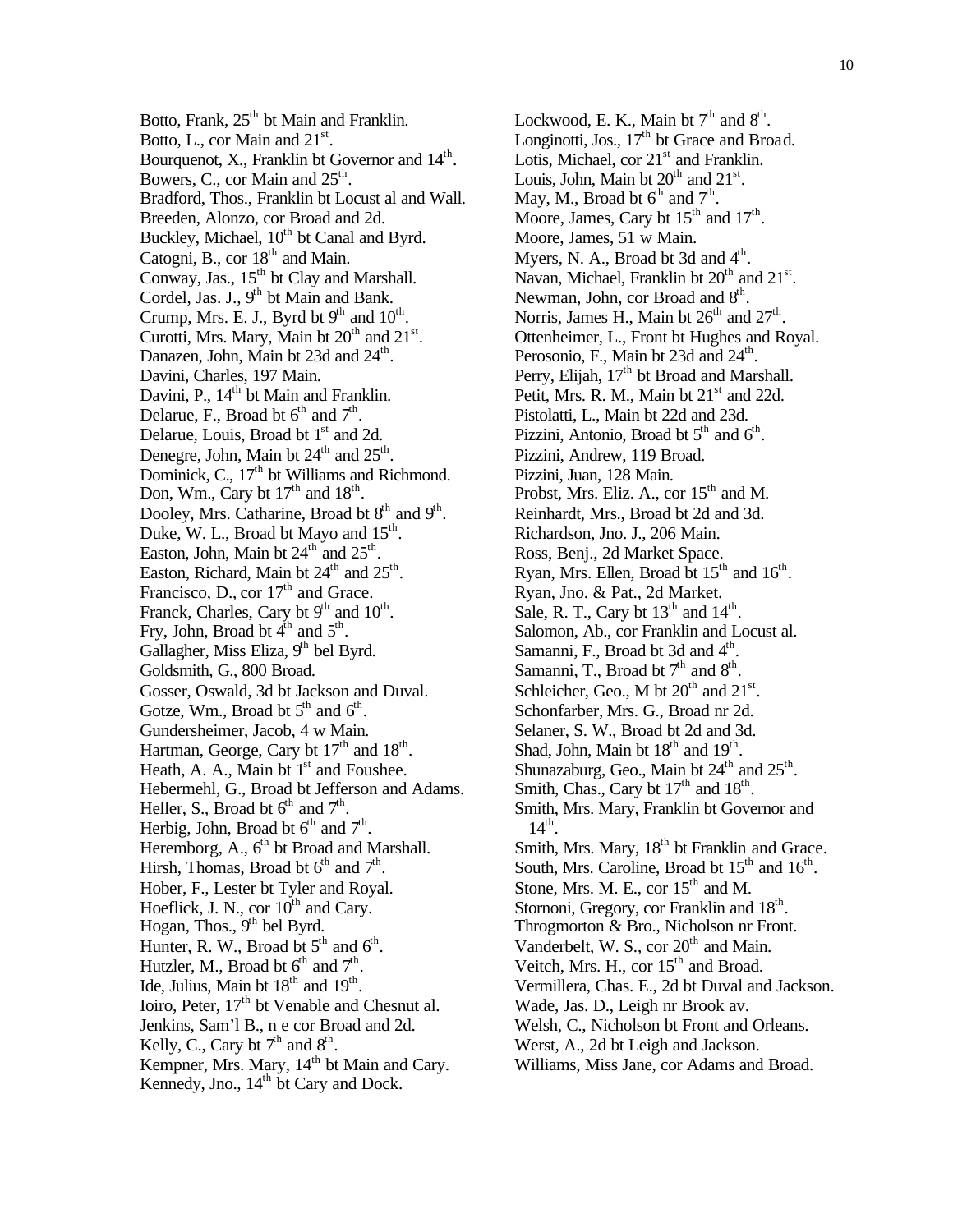Zable, Chas., Elmwood opp Fair Ground, Sydney.

#### **Coopers.**

Gary, R. O., s e cor Cary and  $6<sup>th</sup>$ . Gelhausen, L., Broad bt Jefferson and Madison. McGruder, J. H., cor Adams and Leigh. Neidermayer, Adolph., Brook av bt Baker and Moore. Sing & Co., Cary bt  $17<sup>th</sup>$  and  $18<sup>th</sup>$ . Williams & Pearce,  $13<sup>th</sup>$  bt Main and Cary.

## **Cuppers and Leechers.**

Backing, Geo.,  $17<sup>th</sup>$  bt Main and Cary. Doran, Edw'd, 35 w Main. Martin, E. F., Leigh bt 2d and 3d. Woolhouse, Mrs. H., 132 Main.

#### **Cutlers and Instrument Makers.**

McNamee, Ro.,  $14<sup>th</sup>$  bt Main and Franklin. Meador, M., Franklin bt  $12<sup>th</sup>$  and  $13<sup>th</sup>$ . Nelson, James O.,  $10^{th}$  bt Main and Cary.

#### **Dentists.**

Burton, W. L.,  $9<sup>th</sup>$  bt Main and Franklin. Coulling, David, 209 Main. Hudson & Davison, 205 Main. Jeter, Dr. F. A., 91 w Main. Jones, G. W., 204 Main. Michard, J. Seth, Main bt  $7<sup>th</sup>$  and  $8<sup>th</sup>$ . Pleasants, W. B., Governor bt Broad and Ross. Steel, Geo. B., s w cor Main and  $8<sup>th</sup>$ . Traverse, Dr., Belvin's Building, 12<sup>th</sup> nr Franklin. Wayt & Mahoney, 211 Main. Woodward, Joseph, 204 w Main.

#### **Dress Makers.**

*(See also Milliners.)* Allen, Miss C., Cary bt  $6<sup>th</sup>$  and  $7<sup>th</sup>$ . Condrey, Miss J. H., cor  $24<sup>th</sup>$  and N. Eanes, Mrs. F., cor  $5<sup>th</sup>$  and Marshall. Elam, Mrs. S. E., Broad bt  $4<sup>th</sup>$  and  $5<sup>th</sup>$ . Elmore, Mrs. F. A., Grace bt 2d and 3d. Epps, Mrs. S. J., 64 Main. Everett, Mrs. M., Main bt  $8<sup>th</sup>$  and  $9<sup>th</sup>$ . Ezekiel, Mrs. C.,  $w$  17<sup>th</sup> bt Main and Franklin. Fauche, Madame, Broad bt 3d and 4<sup>th</sup>. Gaskins, Mrs. Martha,  $26<sup>th</sup>$  bt Marshall and Clay. Gibson, Mrs. Nancy, 21 w Main.

Haley, Mrs. H. T., Main bt  $8<sup>th</sup>$  and  $9<sup>th</sup>$ . Henley, Mrs., Broad bt 3d and 4<sup>th</sup>. Landrum, Mrs. S., Marshall bt  $5<sup>th</sup>$  and  $6<sup>th</sup>$ . McGruder, Mrs. J. P., Mayo bt Franklin and Ross. Mann, Miss Eliza, 111 Broad. Place, Misses E. & A., Marshall bt 2d and 3d. Rady, Mrs. H. A., cor  $18<sup>th</sup>$  and Main. Rose, Mrs. M. A., Canal bt  $4<sup>th</sup>$  and  $5<sup>th</sup>$ . Saunders, Mrs. R. E., Marshall bt  $18<sup>th</sup>$  and  $19<sup>th</sup>$ . Savill, Miss F., M bt  $25<sup>th</sup>$  and  $26<sup>th</sup>$ . Slinn, M., Brook av bt Duval and Baker. Stebbins, Mrs. M. E., 117 Main. Walden, Mrs. M. E., Marshall bt  $1<sup>st</sup>$  and 2d.

#### **Druggists, Wholesale.**

Adie & Gray, 147 Main. Dove & Co., 83 Main. Fisher & Winston, 125 Main. Johnston, P. & Bro., 115 Main. Pearce, Jas. H. & Co., cor  $9<sup>th</sup>$  and Broad. Peterson, W., 155 Main. Purcell, Ladd & Co., cor  $13<sup>th</sup>$  and Main.

#### **Dry Goods, Retail.**

Alley, O. H., Broad bt 3d and  $4<sup>th</sup>$ . Bachrach, I., cor  $17<sup>th</sup>$  and Franklin. Bagby, Geo. R., 31 Main. Beine, Anton, Brook av bt Clay and Leigh. Breeden & Fox, s e cor  $4<sup>th</sup>$  and Broad. Britton & Powell, Franklin bt  $17<sup>th</sup>$  and  $18<sup>th</sup>$ . Chiles & Chenery, s w cor Broad and  $6<sup>th</sup>$ . Christian & Lathrop, 99 w Main. Cohen, N. A., 25 w Main. Courtney, J. C. & Co., 203 Broad. Dunlavy, Mrs. Ann, Brook av bt Leigh and Duval. Endel, M., Main bt  $24<sup>th</sup>$  and  $25<sup>th</sup>$ . Fariss, S. M., Broad bt 3d and  $4<sup>th</sup>$ . Faulhaber, A.,  $6<sup>th</sup>$  bt Clay and Marshall. Fleischer, Moses, s e cor Broad and 6<sup>th</sup>. Finney, Mrs. B., 320 Broad. Fleischer, Mrs. P., 12 w Main. Fleischer, Simon, 5 w Main. Fleishman, W., 17<sup>th</sup> bt Main and Franklin. Golden, M., Broad bt 3d and  $4<sup>th</sup>$ . Groenwald, A.,  $17<sup>th</sup>$  bt Main and Franklin. Gwatkin, Chas. A., Main bt  $7<sup>th</sup>$  and  $8<sup>th</sup>$ . Held, L.,  $6<sup>th</sup>$  bt Broad and Marshall. Heller, E. D., 17<sup>th</sup> bt Main and Franklin.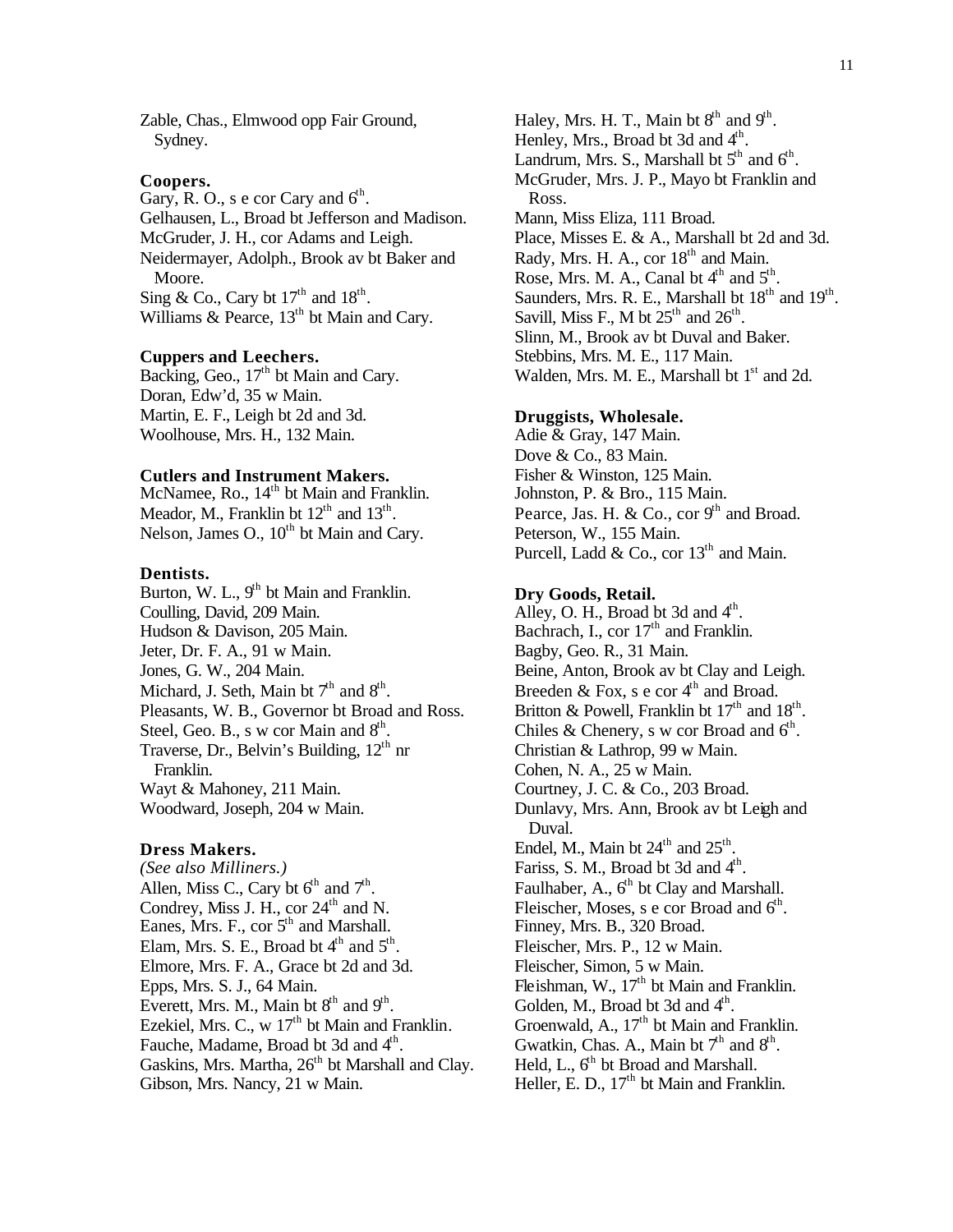Hirsh, Abraham, Broad bt  $6<sup>th</sup>$  and  $7<sup>th</sup>$ . Hirsh, B., Main bt  $20<sup>th</sup>$  and  $21<sup>st</sup>$ . Hutzler, A., Broad bt 3d and  $4<sup>th</sup>$ . Jacobs, Geo., 39 w Main. Jacobs, W., 17<sup>th</sup> bt Main and Franklin. Johnson & Harwood, 77 w Main. Klein, J., 17<sup>th</sup> bt Main and Franklin. Kronheimer, I., Broad bt  $1<sup>st</sup>$  and 2d. Kraker, Julius, Main bt  $19<sup>th</sup>$  and  $20<sup>th</sup>$ . Lazarus, M.,  $17<sup>th</sup>$  bt Grace and Franklin. Levy, Jacob A., 15 w Main. Lichtenstein, L., Franklin bt  $17<sup>th</sup>$  and  $18<sup>th</sup>$ . Lichtenstein, S.,  $17<sup>th</sup>$  bt Franklin and Grace. Mailert, Aug., 41 w Main. Millhiser, J. & Bro., 193 Broad. Moses, A., 63 w Main. Nordlinger, I., 17<sup>th</sup> bt Main and Franklin. Parker, A. K. & Co., 143 Main. Pepper, L. I.,  $17<sup>th</sup>$  bt Grace and Franklin. Perkins & Co., 141 Main. Peyser, J., cor  $8<sup>th</sup>$  and Cary. Price, Sam'l M. & Co., 157 Main. Price, Thos. R. & Co., 89 w Main. Quarles, Thos. D. & Sons, Broad bt 3d and 4<sup>th</sup>. Rice, Jacob,  $17<sup>th</sup>$  bt Main and Franklin. Ricener, Henry, cor Brook av and Marshall. Rose, L., Broad bt 2d and 3d. Rose, S., Broad bt 2d and 3d. Rosenbaum, J. M., Broad bt  $4<sup>th</sup>$  and  $5<sup>th</sup>$ . Rosenbaum, S. M., n w cor Broad and  $6<sup>th</sup>$ . Rosenfels, S., 17<sup>th</sup> bt Main and Franklin. Rosenheim, Isaac, 23 w Main. Shweitzer, L., Franklin bt  $17<sup>th</sup>$  and  $18<sup>th</sup>$ . Simon, S., Broad bt  $1<sup>st</sup>$  and 2d. Slauchter, G.,  $17<sup>th</sup>$  bt Franklin and Grace. Smither, J. L., 29 w Main. Straus, E., cor  $17<sup>th</sup>$  and Franklin. Strause, Joseph, 27 w Main. Swords & Thaw, 115 Broad. Swords, W. J., Broad bt  $5<sup>th</sup>$  and  $6<sup>th</sup>$ . Sycel, Julius, Broad bt 3d and  $4<sup>th</sup>$ . Thalhimer, Wm.,  $17<sup>th</sup>$  bt Franklin and Grace. Valentine, D. H., 223 Broad. Waterman, M. A., 17<sup>th</sup> bt Main and Franklin. Watkins & Ficklen, 159 Main. Weill, A.,  $17<sup>th</sup>$  bt Franklin and Grace.

## **Dry Goods, Wholesale.**

Ellett & Drewry, 17 Pearl. Kent, Paine & Co., 163 and 165 Main. Wadsworth, Turner & Co., 18 Pearl.

#### **Dyers and Scourers.**

Dennis, O. H., Franklin bt Governor and 14<sup>th</sup>. King, E.,  $10^{th}$  bt Main and Cary. Mayer, M., Cary bt  $7<sup>th</sup>$  and  $8<sup>th</sup>$ . Mercer, James, Franklin bt Governor and 14<sup>th</sup>.

#### **Earthenware.**

*See also China, Crockery Ware, &c.* Sweeney, S. B.,  $14<sup>th</sup>$  bt Cary and Dock. Keesee & Parr, cor  $12<sup>th</sup>$  and Cary.

#### **Engravers.**

Collier, Jno. H., Broad bt  $15<sup>th</sup>$  and  $16<sup>th</sup>$ . Graham, A. E.,  $13<sup>th</sup>$  bt Main and Cary. Pietzker, — , Governor nr Franklin. Whitman, M. G.,  $13<sup>th</sup>$  s of Cary, Shockoe Slip.

#### **Engine Builders.**

*See Machinists.*

## **Express Company.**

The Adams Express Co., 202 w Main.

#### **Fancy Goods, Wholesale.**

Anderson, Green & Hawes, 101 Main. Ginter, Alvey & Arents, cor  $13<sup>th</sup>$  and Main. Thomas, Hughes & Caldwell, 7 Pearl.

## **Fancy Trimmings.**

Barton, N. C., 229 Main. Boettcher, C., Broad bt  $5<sup>th</sup>$  and  $6<sup>th</sup>$ . Courtney, J. C. & Co., Broad bt  $4<sup>th</sup>$  and  $5<sup>th</sup>$ . Goldsmit, E., Broad bt  $4<sup>th</sup>$  and  $5<sup>th</sup>$ . Hirsh, S., Broad bt  $4<sup>th</sup>$  and  $5<sup>th</sup>$ . Ruskell, Geo., 91 Main.

## **Fancy Variety Goods.**

Allen, Jno. D. & Co., Main bt  $7<sup>th</sup>$  and  $8<sup>th</sup>$ . Angus & Byerly, 17 w Main. Greenebaum, J., Broad bt 2d and 3d. Harrold, Jno., 113 Broad. Henry, A., 13 w Main. Kayton & Plant, 21 w Main. Mitledorfer, M., Broad bt 3d and 4<sup>th</sup>. Myer, Israel, Broad bt 2d and 3d. Phillips, H. A., Broad bt 2d and 3d. Schaap & Co., 73 Main, and n w cor Broad and 3d.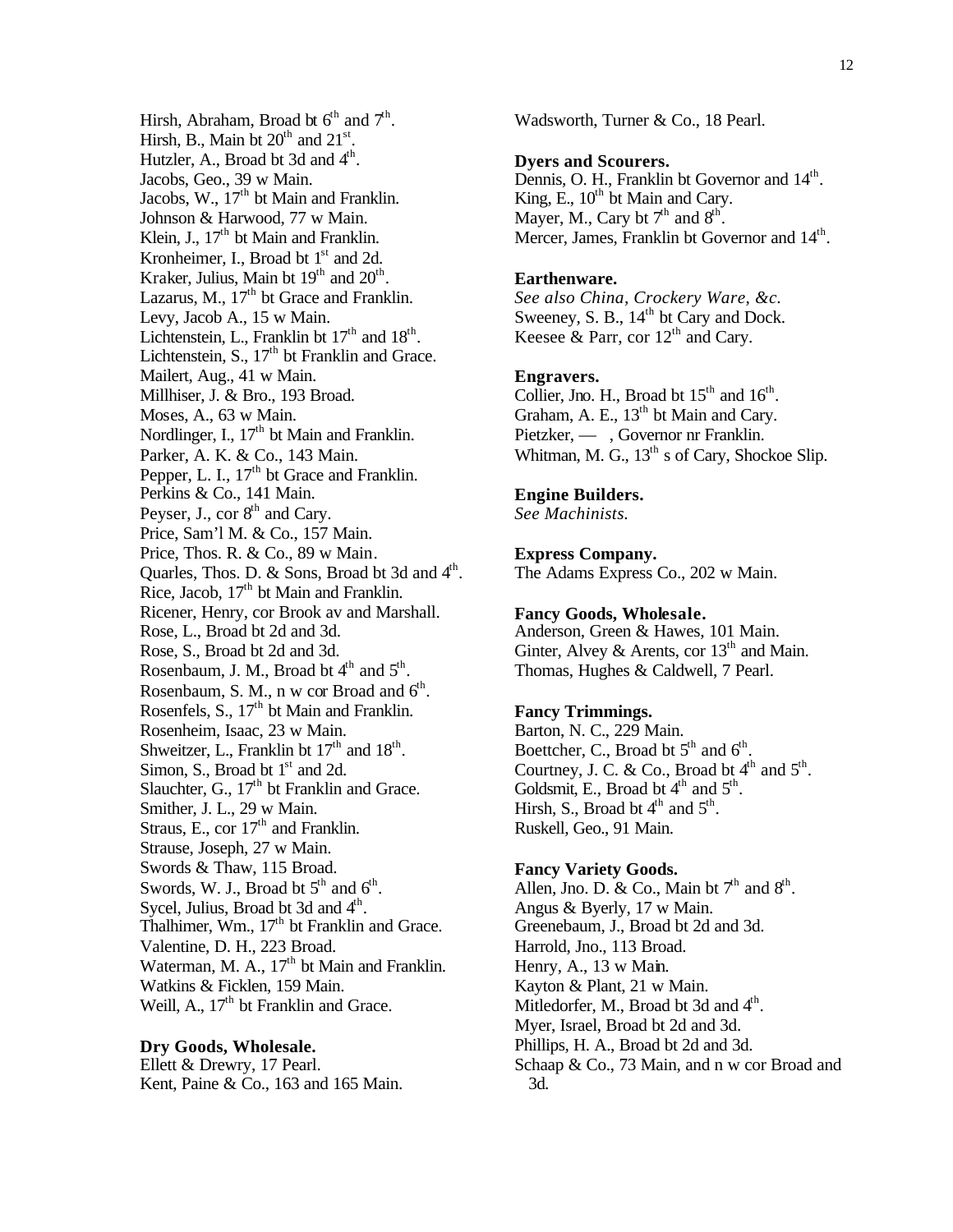Wahman, J. F., Broad bt  $5<sup>th</sup>$  and  $6<sup>th</sup>$ .

## **File Maufacturers.**

Law & Shuman, Cary bt  $8<sup>th</sup>$  and  $9<sup>th</sup>$ .

#### **Florists.**

Eggeling, E. G., Broad opp Richmond College. Morton, Jno., cor Broad and Henry.

## **Flour Dealers.**

Crenshaw & Co., n side Basin bt  $10^{th}$  and  $11^{th}$ . Gooch and Echols, n side Basin bt  $10^{th}$  and  $11^{th}$ . Harris & Holman, n side Basin bt  $11<sup>th</sup>$  and  $12<sup>th</sup>$ . Jordan, Winn & Co., n side Basin bt  $10^{th}$  and  $11^{\text{th}}$ .

McGruder's, S. Sons, cor Cary  $\&$  13<sup>th</sup>.

Staples, W. T. & Co., cor  $10^{th}$  and Basin Bank.

Tompkins, W. D. & Bro., cor  $11<sup>th</sup>$  and Basin Bank.

## **Flouring Mills.**

Brummel, Joseph & Co., office  $14<sup>th</sup>$  bt Cary and Dock.

Crenshaw Mills, Tredegar ab Armory.

Columbian Mills – Haxall, Crenshaw & Co.,  $12<sup>th</sup>$ nr Byrd.

Gallego Mill – Warwick & Barksdale, cor  $12<sup>th</sup>$ and Canal.

McGruder & Co., cor  $6<sup>th</sup>$  and Arch.

#### **Foundries, Iron and Brass.**

Anderson, J. R. & Co. – Tredegar Works, s side Canal ab Armory. Barns, F. J., Main bt  $8<sup>th</sup>$  and  $9<sup>th</sup>$ . Barnes, Lewis L.,  $7<sup>th</sup>$  bt Main and Cary. Bowers, A. J., cor  $9<sup>th</sup>$  and Cary. Browne, Jas. D.,  $9<sup>th</sup>$  bt Main and Franklin. Denoon, S. D., 225 Main. Ettenger & Edmond, Cary bt  $15<sup>th</sup>$  and  $17<sup>th</sup>$ . Lownes & Cook,  $8<sup>th</sup>$  bt Main and Franklin. Old Dominion Iron and Nail Works, office Pearl bt Cary and Dock. Rahm, P., Cary bt  $14<sup>th</sup>$  and  $15<sup>th</sup>$ . Samson & Pae, s e cor Byrd and  $5^{\text{th}}$ . Snyder, Asas, nr Tredegar Works. Talbott & Bro., cor  $17<sup>th</sup>$  and Cary.

## **Furniture Dealers & Cabinet Makers.**

Belvin & Atkinson,  $13<sup>th</sup>$  bt Main and Franklin. Binford & Porter, n e cor Governor and Franklin. Gathright, E.,  $13<sup>th</sup>$  bt Main and Franklin. Habliston & Bro., 169 Main. Harwood, S. W.,  $13<sup>th</sup>$  bt Main and Franklin. Helfert, F.,  $15<sup>th</sup>$  bt Main and Cary. Howe, R. C., 13<sup>th</sup> bt Main and Franklin. Laube, F., s w cor Broad and 3d. Owens, T. H., Broad bt  $6<sup>th</sup>$  and  $7<sup>th</sup>$ . Reeve, Marcus, cor 17<sup>th</sup> and Broad.

## **Gas Fitters and Plumbers.**

Bargamin, G. & A., 217 Main. Bargamin, Paul,  $10^{th}$  bt Main and Cary. Bowden, Wm., Jr., Franklin next door bel Ballard House. Farquhar, Thos. W.,  $7<sup>th</sup>$  bt Grace and Broad. Hagerty & Starke, Main bt  $9<sup>th</sup>$  and  $10<sup>th</sup>$ . Langley, Chas. H.,  $13<sup>th</sup>$  bt Main and Cary. O'Donnell, Daniel, 103 Broad. Starrett, Geo.,  $13<sup>th</sup>$  bt Franklin and Main. Yale, Chas. D. & Co., 13<sup>th</sup> bt Main and Franklin.

## **Gas Regulators.**

Merriken, J. S.  $\&$  Co.,  $11<sup>th</sup>$  bt Main and Bank.

#### **Gents' Furnishing Goods.**

Darracott, Harris & Co., 112 Main. Greentree, Isaac & Bro., 88 Main. Hexter, Levi, 90 Main. Keeling, E. D., 126 Main. Keen, Baldwin & Williams, 102 Main. Myers, M. A., 66 Main. Poe, Jno., Jr., Ballard House, cor  $14<sup>th</sup>$  and Franklin. Shafer, Halsey & Co., 110 Main. Simpson & Miller, 119 Main. Smith, Wm. Ira, 114 Main. Spence, E. B., 120 Main. Stocksdale, N. & Son, 144 Main. Sturtevant & Maguire, Main nr 14<sup>th</sup>. Walker, Noah &  $Co$ , cor  $14<sup>th</sup>$  and Main.

## **Gilders.**

*See also Painters.* Beilstein, Wm. H., Munroe nr Broad. Sundberg, J. V., Main bt  $9<sup>th</sup>$  and  $10<sup>th</sup>$ .

## **Grain Dealers.**

*See Produce Dealers.*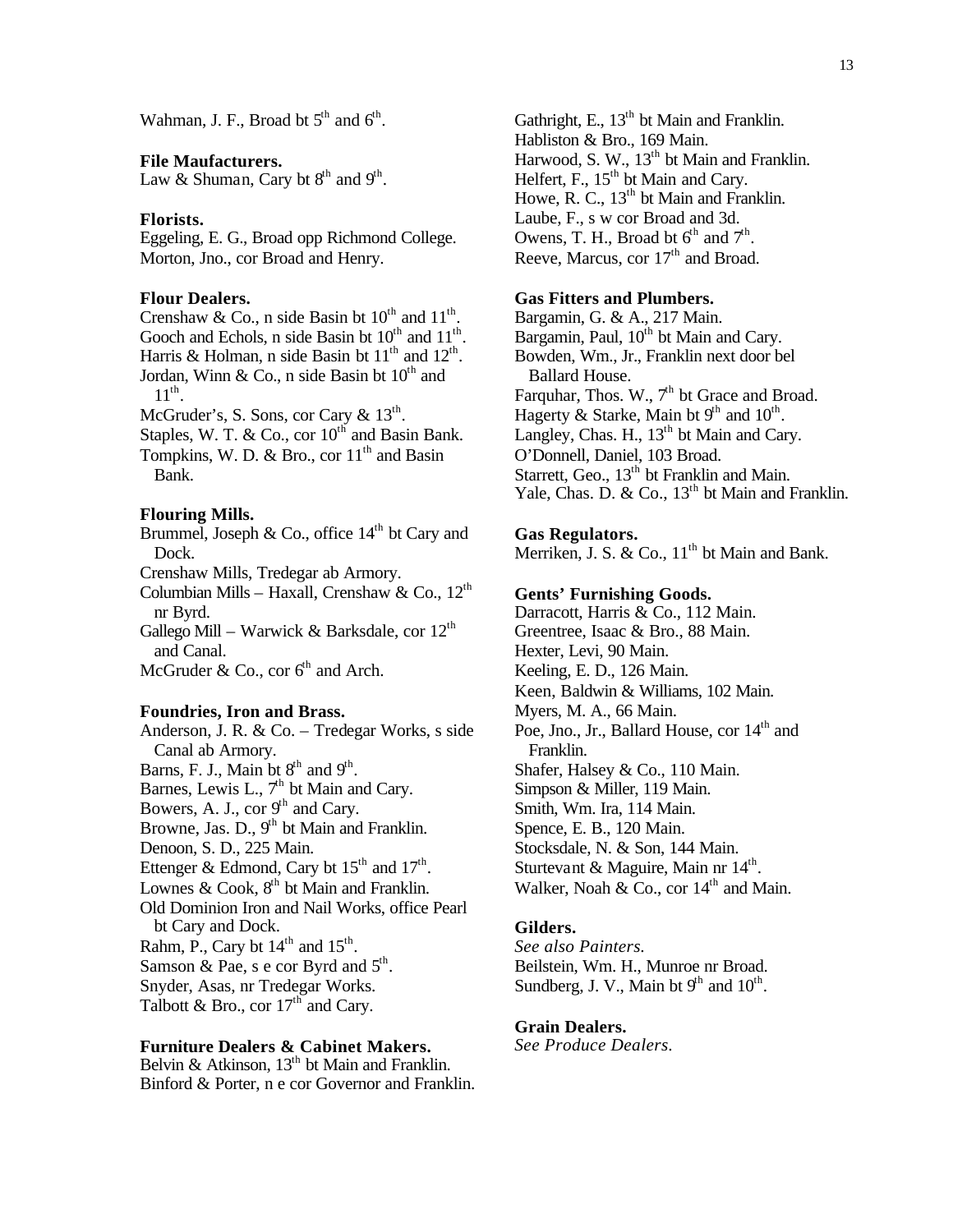#### **Grates and Fenders.**

Denoon, S. D., 225 Main. Lownes & Cook,  $8<sup>th</sup>$  bt Main and Franklin.

### **Grocers, Retail.**

Abram, Mrs. C., Broad bt Jefferson and Madison. Ahern, Jeremiah, Duval nr Madison. Ahern, John, cor 3d and Leigh. Ahern, Pat., cor Adams and Jackson. Angle, Appine,  $12<sup>th</sup>$  bt Main and Cary. Antelotti, D., Franklin bt Wall and  $17^{\text{th}}$ . Atkins, M. H., cor Laurel and Plank Road. Atkinson, Mrs. Sarah C., Front bt Tyler and Royal. Arrata, L., cor  $18<sup>th</sup>$  and Marshall. August, P., Broad bt  $1<sup>st</sup>$  and Foushee. Austin, J. L., sor  $17<sup>th</sup>$  and Venable. Baccigaluppo, D., 9 Franklin. Baccigaluppo, Jas., 11 Franklin. Bacigalupi, V., cor Broad and  $16<sup>th</sup>$ . Bailey, James, Church, Oregon Hill. Baker, Elijah, Venable bt 22d and 23d. Baker, Fred'k,  $18<sup>th</sup>$  bt Marshall and Clay. Baker, Jno. W., cor Broad and Foushee. Baker, Wm., Jr., Front bt Hughes and Royal. Baratta, Angelo, Franklin bt  $17<sup>th</sup>$  and Wall. Barnes, Jesse, cor  $18<sup>th</sup>$  and Franklin, and cor  $17<sup>th</sup>$ and Franklin. Barnes, R. H., Franklin bt  $17<sup>th</sup>$  and  $18<sup>th</sup>$ . Batto, Lewis, cor Main and 21<sup>st</sup>. Bauer, Jno. F., cor Baker and St. Peter. Baumar, J. H., 13<sup>th</sup> bt Main and Cary. Beegleston, J. A., Cary bt  $19<sup>th</sup>$  and  $20<sup>th</sup>$ . Beine, Anton, Brook av bt Clay and Leigh. Bell, John J.,  $17<sup>th</sup>$  bt Venable and Chestnut. Bethell, Cornelius J., Church, Oregon Hill. Beveridge, J. W., Brook av bel Baker. Blair, Walter D., n w cor Main and  $8<sup>th</sup>$ . Blankinship, F. A., 14<sup>th</sup> bt Cary and Dock. Bosher, C. M., 1 w Main. Boyle, P. L.,  $17<sup>th</sup>$  bt Clay and Venable. Brant, Jno., 2d bt Baker and Charity. Brigaglia, A., cor  $17<sup>th</sup>$  and Marshall. Brignoli, Joseph, Franklin bt Madison and Monroe. Brimer, J. W.,  $7<sup>th</sup>$  bt Cary and Canal. Brizzolara, A., cor Grace and 17<sup>th</sup>. Bizzolara, J. N., cor Brook av and Leigh. Brown, W. B., Cary bt  $7<sup>th</sup>$  and  $8<sup>th</sup>$ .

Burgess, Geo., M bt  $25<sup>th</sup>$  and  $26<sup>th</sup>$ . Burgess, Thompson, St. Stephen's bt Federal and Coutts. Burke, Mrs. Ann, Main bt 22d and 23d. Burke & Eggleston, Franklin bt  $17<sup>th</sup>$  and  $18<sup>th</sup>$ . Burke, Mrs. Mary, cor 10<sup>th</sup> and Canal. Burns, T. C., cor  $17<sup>th</sup>$  and Clay. Butler, Mansfield, cor Dock and  $18<sup>th</sup>$ . Byrnes, Jas. A., Byrd bt  $9<sup>th</sup>$  and  $10<sup>th</sup>$ . Campbell, Jno., Broad bt Jefferson and Adams. Caniper, Jas., cor  $25<sup>th</sup>$  and Main. Carr, Henry, cor 2d and Byrd. Carroll, Mrs. Mary, Adams nr Brook av. Carvado, James F., cor Lester and Elm. Carvado, Mrs. Jane, cor Lester and Elm. Cassela, Francis, cor  $27<sup>th</sup>$  and Marshall. Chandler, L. T., Franklin bt  $16<sup>th</sup>$  and  $17<sup>th</sup>$ . Chapin, A., cor  $5<sup>th</sup>$  and Arch. Clark, Patrick,  $15<sup>th</sup>$  bt Marshall and Clay. Clarke, Wm., 17<sup>th</sup> bt Clay and Venable. Clash, John, Brook av bel Duval. Clinton, George, Cary bt  $5<sup>th</sup>$  and  $7<sup>th</sup>$ . Cocke, L. G., 2d bt Cary and Leigh. Cole, John W., cor  $19<sup>th</sup>$  and Main. Colgert, Chas., Madison bt Broad and Grace. Conor, Thos., Nicholson bt Front and Orleans. Corbin, E., cor St. Stephen's and Coutts. Coster, Bernard, Cary bt  $6<sup>th</sup>$  and  $7<sup>th</sup>$ . Cunningham, Chas., Main bt  $24<sup>th</sup>$  and  $25<sup>th</sup>$ . Cunningham, Ed., Lester bt Bath and Royal. Cushing, L., Brook av bel Baker. Dandridge, Wm. G., 105 Broad. Davis, Hugh L., cor Duval and St. Paul. Dewers, Mrs. E., Canal bt  $10^{th}$  and  $11^{th}$ . Dobson, G., Main bt  $20<sup>th</sup>$  and  $21<sup>st</sup>$ . Dobson, H. W., Main bt  $21<sup>st</sup>$  and 22d. Dobson, Jas., 17<sup>th</sup> bt Venable and Chestnut al. Donahoe, John, Venable bt  $18<sup>th</sup>$  and  $19<sup>th</sup>$ . Doroni, Lorenzo, Main bt 23d and 24<sup>th</sup>. Doronin, N., cor 23d and Main. Dougherty, Hugh, 17<sup>th</sup> opp Venable. Downey, Mrs. M., 2d bt Jackson and Duval. Downs, J.,  $17<sup>th</sup>$  bt Main and Cary. Dusch, Mrs. Anna, Broad bt Jefferson and Adams. Dwyer, Jno., 17<sup>th</sup> bt Baldwin and Craig al. Eagan, Simon, s side Dock nr  $17<sup>th</sup>$ . Ellett, J. C., Marshall bt  $5<sup>th</sup>$  and  $6<sup>th</sup>$ . Elliott, Jos., Venable bt 22d and 23d. Elmore, Jno. H., cor Main and 23d.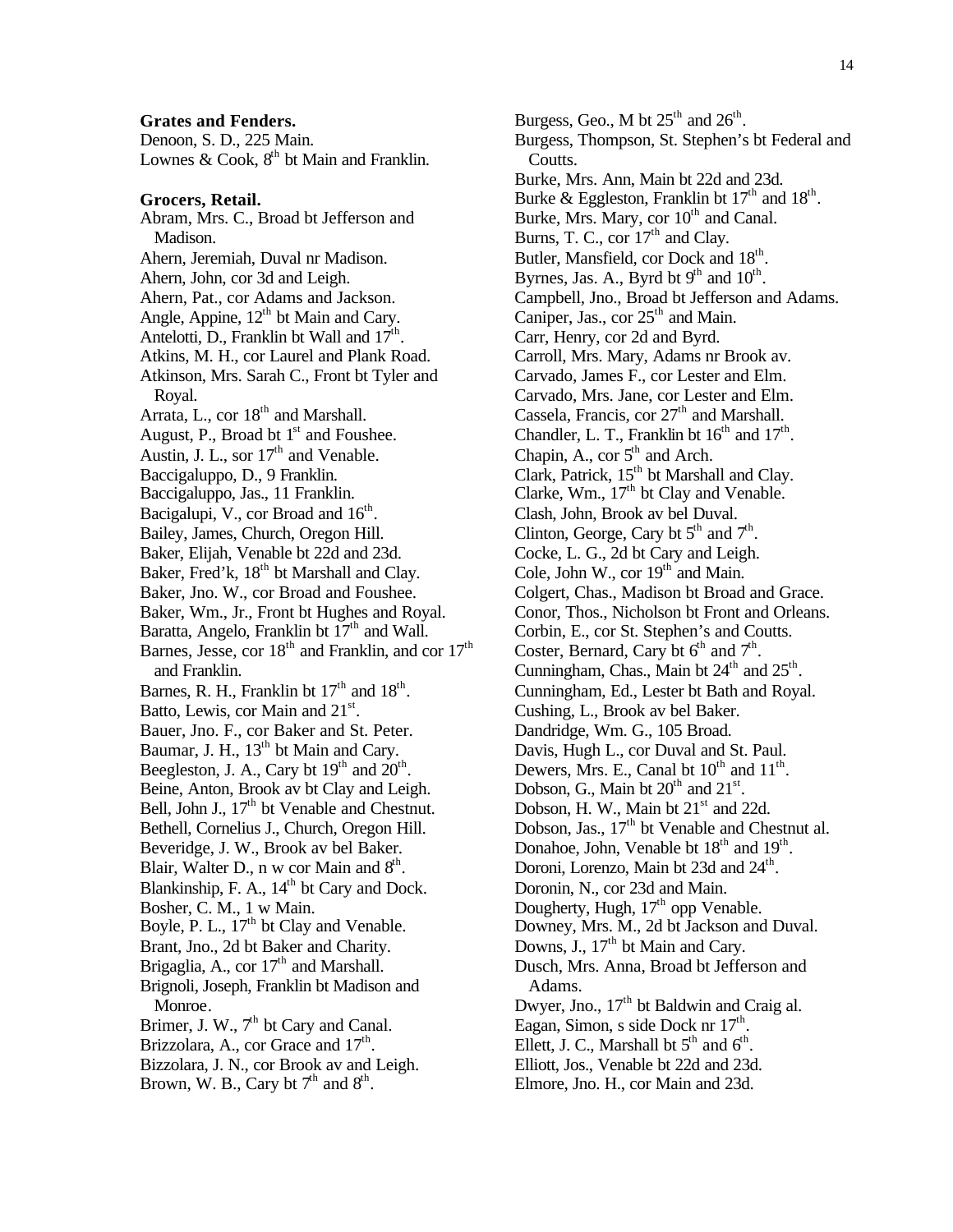English, Wm., s e cor 2d and Leigh. Enroughty, Jas., Byrd bt  $9<sup>th</sup>$  and  $10<sup>th</sup>$ . Euker & Balzer,  $6<sup>th</sup>$  bt Broad and Marshall. Fagan, John, 17<sup>th</sup> bt Grace and Broad. Fagan, Pat., s side Dock nr  $17<sup>th</sup>$ . Ferguson, Geo.,  $26<sup>th</sup>$  bt Clay and Leigh. Fillman, Geo., cor  $18<sup>th</sup>$  and Marshall. Finck, Jno., cor Broad and Madison. Fitzgerald, John, Byrd bt  $9<sup>th</sup>$  and  $10<sup>th</sup>$ . Fitzgibbon, J., Main bt  $20<sup>th</sup>$  and  $21<sup>st</sup>$ . Flanagan, T., cor Broad and  $1<sup>st</sup>$ . Fogarty, P., n e cor 2d and Canal. Folkes, Ro. J., cor  $29<sup>th</sup>$  and M. Forstmann, Joseph, Main bt 23d and 24<sup>th</sup>. Foster, J. B., Cary bt  $9<sup>th</sup>$  and  $10<sup>th</sup>$ . Franck, Geo., Cary bt  $9<sup>th</sup>$  and  $10<sup>th</sup>$ . Franklin, Mrs. E., Duval nr Brook. Freeman, Henry, cor Elmwood and Pine. Froman & Anderson,  $17<sup>th</sup>$  bt Franklin and Grace. Fryfogel, Jacob, Broad bt Munford and Moore. Gabalina, John H., cor 22d and Main. Galden, James, Lester bt Ash and Elm. Garber, Michael, Broad bt Jefferson and Adams. Garr, W. H., cor  $25<sup>th</sup>$  and Clay. Gates & Pritchard, Broad bt  $24<sup>th</sup>$  and  $25<sup>th</sup>$ . Geisenhaus, Jno., Broad bt Madison and Monroe. Gennochio, John, Franklin bt  $17<sup>th</sup>$  and  $18<sup>th</sup>$ . Gentry, Fleming, cor 2d and Charity. Gentry, Mrs. Lucy, Cary bt  $11<sup>th</sup>$  and  $12<sup>th</sup>$ . Grannima, M., cor  $1<sup>st</sup>$  and Main. Giblin, John, Broad bt  $15<sup>th</sup>$  and  $16<sup>th</sup>$ . Gilligan, M., Grace bt  $18<sup>th</sup>$  and  $19<sup>th</sup>$ . Gillin, Rob't, Main bt  $18<sup>th</sup>$  and  $19<sup>th</sup>$ . Glazebrook & Thomas, cor Adams and Brook av. Golden, Dennis, Sydney nr J. Talman, Jr. Goode, W. T., Cary bt  $11<sup>th</sup>$  and  $12<sup>th</sup>$ . Gordon, Jno. N.  $\&$  Son,  $14<sup>th</sup>$  bt Main and Franklin. Gorman, Pat'k, Cary, Sydney. Graeme, John, 12<sup>th</sup> bt Main and Cary. Granger, T. M.,  $6<sup>th</sup>$  bt Broad and Marshall. Green, Mrs. Emily, cor Broad and Monroe. Green, M., Main bt 23d and  $24^{\text{th}}$ . Gude, Bernard, 3d bt Jackson and Leigh. Hagan, Chas.,  $17<sup>th</sup>$  bt Cedar and Washington. Hagan, J., cor  $17<sup>th</sup>$  and Venable. Hagan, Joseph, Marshall bt Jefferson and Brook av. Hagemyer, F. W., cor Main and  $21^{st}$ .

Hall and Earnest, Franklin bt  $17<sup>th</sup>$  and  $18<sup>th</sup>$ . Harts, Matthew, Cary bt  $11<sup>th</sup>$  and  $12<sup>th</sup>$ . Haskins, Ro. O., cor Ash and Lester. Hastings, Sam'l, 14<sup>th</sup> bt Cary and Dock. Hawkins, Wm. W.,  $20<sup>th</sup>$  bt M and N. Haynes, Wm.,  $17<sup>th</sup>$  bt Venable and Poplar. Heinlein, John, Plank Road. Helenan, Mrs. Margaret,  $17<sup>th</sup>$  bt Venable and Poplar. Hennessey, John, Main bt 18<sup>th</sup> and 19<sup>th</sup>. Hitchcock, J. H., 14<sup>th</sup> bt Cary and Dock. Higgins, Jno. M., Franklin bt  $16<sup>th</sup>$  and  $17<sup>th</sup>$ . Hogan, Wm., Broad bt  $15<sup>th</sup>$  and  $16<sup>th</sup>$ . Hollekamp, Jno., Marshall bt  $6<sup>th</sup>$  and  $7<sup>th</sup>$ . Holzapfel, Friedrich,  $6<sup>th</sup>$  bt Clay and Marshall. Hogue, Mrs. Mary, cor Leigh and Smith. Hufnagle, C., Cary bt  $8<sup>th</sup>$  and  $9<sup>th</sup>$ . Hulcher, John, 3d bt Jackson and Leigh. Hundley, Geo. A. & Co., Broad bt  $5<sup>th</sup>$  and  $6<sup>th</sup>$ . Ihler, Miss E., Cary bt  $6^{th}$  and  $7^{th}$ . Imary, Mrs. M., cor 23d and Main. Jacobs, L., Franklin bt  $16<sup>th</sup>$  and  $17<sup>th</sup>$ . Jarvis, Wm. H., cor Main and  $17<sup>th</sup>$ . Johnston & Whiting, Broad n w cor  $4<sup>th</sup>$ . Jones & Co., 8 Main. Jones, M., Cary bt  $14<sup>th</sup>$  and  $15<sup>th</sup>$ . Karr, Henry, cor Byrd and  $1<sup>st</sup>$ . Kavanaugh, J. P., Broad bt  $6<sup>th</sup>$  and  $7<sup>th</sup>$ . Kell, Mrs. Margaret, cor Leigh and Henry. Keudler, J. W. & Co.,  $6<sup>th</sup>$  bt Broad and Marshall. Kennedy, James, n e cor Main and 2d. Kersting, John, Main bt  $21<sup>st</sup>$  and 22d. Kilgallin, Jas., 2d bt Duval and Baker. King, Wm. T., Franklin bt  $16<sup>th</sup>$  and  $17<sup>th</sup>$ . Kiniry, P., 2d bt Duval and Jackson. Kinsel, Pat'k, Plank Road ab Cherry. Kinsley, Christian, 18<sup>th</sup> bt Broad and Marshall. Kleimm, G. A., Main bt  $21<sup>st</sup>$  and 22d. Kracker, Henry, Cary, Sydney. Krouse, John, cor Laurel and Plank Road, Sydney. Lannan, N., Cary bt  $15<sup>th</sup>$  and  $17<sup>th</sup>$ . Larkin, P., Cary bt  $17<sup>th</sup>$  and  $18<sup>th</sup>$ . Lewis, Chas., Broad bt Henry and Smith. Libby & Burton, cor Cary and  $20<sup>th</sup>$ . Linkham, Henry,  $6<sup>th</sup>$  bt Clay and Marshall. Litman, Barney, Byrd bt  $7<sup>th</sup>$  and  $10<sup>th</sup>$ . Lockwood, E. A., Franklin bt  $17<sup>th</sup>$  and  $18<sup>th</sup>$ . Lowe, Geo. F., Cary bt 9 and 10. Lubs, G. P., Marshall bt  $5<sup>th</sup>$  and  $6<sup>th</sup>$ .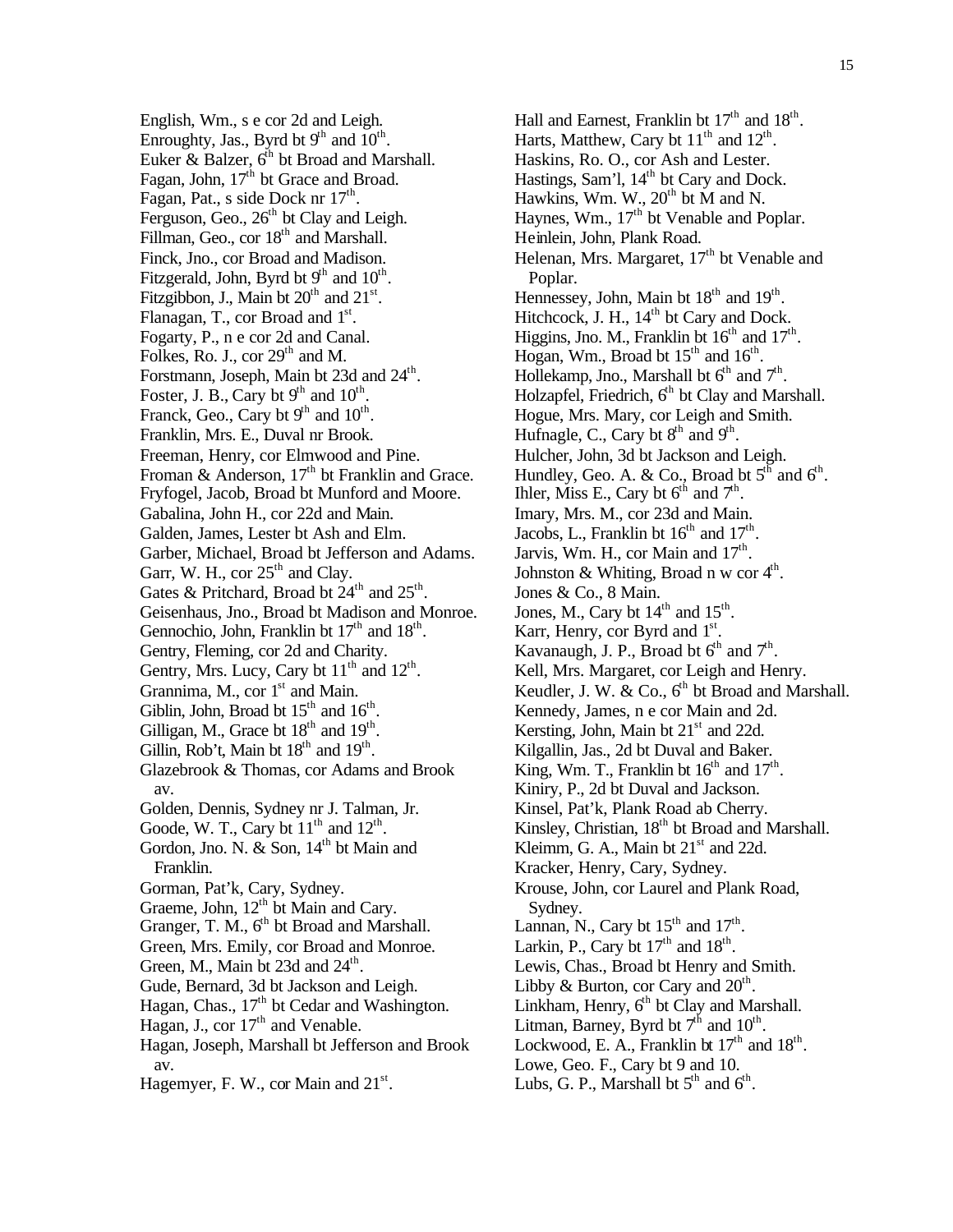16

Lucas, Vincent, cor  $20<sup>th</sup>$  and Franklin. Lumpkin, G. M. & Bro., Franklin bt Governor and 14. Lumpkin, W. J., cor  $1<sup>st</sup>$  and Main. Lyneman, H., Brook av bt Leigh and Duvall. Lyneman, J. M., cor Leigh and Brook av. McCarthy, Dennis, 17 opp V. C. R. R. Shops. McCarthy, F., 117 Broad. McCarthy, P., Cary bt  $6<sup>th</sup>$  and  $7<sup>th</sup>$ . McDewitt, M., Byrd bt  $9<sup>th</sup>$  and  $10<sup>th</sup>$ . McDonald, John, cor 25<sup>th</sup> and Broad. McDonald, Richard, 18<sup>th</sup> bt Broad and Marshall. McDonough, Thos.,  $25<sup>th</sup>$  bt Wall and Broad. McEvoy, John, 7 bt Cary and Canal. McGonem, Patrick, 15<sup>th</sup> bt Main and Cary. McKenney, Mrs. C., cor  $17<sup>th</sup>$  and Richmond. McKinley, John, Main bt 22d and 23d. McKuen, J., Main bt 22d and 23d. McNamarra, T., cor Front and Nicholson. Mann, John, Cary bt  $13<sup>th</sup>$  and  $14<sup>th</sup>$ . Mantel, Wm., cor Duvall and Foushee. Marable, D. A. J., Franklin bt Wall and 17. Martin, Geo., Cary at Monroe. Martin, James, cor Broad and 2d. Mason, Michael, Venable bt  $18<sup>th</sup>$  and  $19<sup>th</sup>$ . Masurier, J. E. L., 7 Franklin. Matthews, Felix, 302 Broad. Matthews, John T., cor Venable and  $20^{\text{th}}$ . Mazzoni, John B., Main bt 23d and 24<sup>th</sup>. Mesco, John, 2d bt Baker and Charity. Metzger, H., cor Baldwin and 17. Mileston, Mrs. S., Broad bt Madison and Munroe. Miller, Andrew, Cary bt Foushee and Adams. Miller, Charles, 6 bt Broad and Marshall. Miller, Henry, Cary bt  $15<sup>th</sup>$  and  $17<sup>th</sup>$ . Miller, Jacob B., Leigh bt Adams and Foushee. Miller, Miss Margaret, 7 bt Brown and Grace. Minor, Austin, cor Baker and St. Johns. Moore, Austin, E., Cary bt  $13<sup>th</sup>$  and  $14<sup>th</sup>$ . Moran, James, Byrd bt  $9<sup>th</sup>$  and  $10<sup>th</sup>$ . Moran,  $P_{\cdot}$ , cor  $2^{n\tilde{d}}$  and Duvall. Morriss, John P., 18<sup>th</sup> bt Broad and Marshall. Mosby, J. L., bt Madison and Munroe. Muller, John, Franklin bt Governor and 14<sup>th</sup>. Murphy, James, bt Locust al and Wall. Murphy, Michael, n w cor of  $7<sup>th</sup>$  and Cary. Murrin, Mrs. Ann, cor Duvall and 2d. Murton, James H., Elmwood and Sydney. Neagle, Thomas, Lester, bt Ash and Elm.

Needham, Mary, Canal bt  $10^{th}$  and  $11^{th}$ . Netherwood, James, 17<sup>th</sup> bt Brown and Grace. Nipe, J. W. & Co., 30 Main. Noker, John, cor 23d and N. Nolte, John C., Byrd bt  $9<sup>th</sup>$  and  $10<sup>th</sup>$ . Nolting, Henry C., 3d bt Broad and Marshall. Nunnally, A., Main bt  $21<sup>st</sup>$  and  $22<sup>nd</sup>$ . O'Brien, Mrs. Cath., Broad bt Madison and Munroe. O'Keoff, John, Cary bt  $15<sup>th</sup>$  and  $17<sup>th</sup>$ . O'Neil, James, cor 3d and Jackson. Otto, John, Main bt 21<sup>st</sup> and 22d. Parks & Miner,  $13<sup>th</sup>$  bt Main and Cary. Patterson, James, Belvidere, Oregon Hill. Peay, John,  $30<sup>th</sup>$  bt Leigh and M. Pemberton, T., Main bt  $17<sup>th</sup>$  and  $18<sup>th</sup>$ . Perkins, J., Broad bt Foushee and Adams. Pleasants, B., 2 Main. Pleasants, Charles J., Westham House, Plum Road, Sydney. Pheifer, Wm., 6 bt Broad and Marshall. Phelin, James, Cary bt  $17<sup>th</sup>$  and  $18<sup>th</sup>$ . Pitts, T. J., 2d bt Jackson and Duvall. Poe, Jacob, cor Broad and Jefferson. Powers, L., cor Venable and 19<sup>th</sup>. Print, Michael,  $17<sup>th</sup>$  bt Clay and Venable. Purcell, Michael, 17<sup>th</sup> opp Jay. Ragland & Bro., No. 221 cor Main and  $9<sup>th</sup>$ . Rankin, John, cor Valley and Jay. Rankin, Patrick, Cary bt 14<sup>th</sup> and 15<sup>th</sup>. Reynolds, D. B., cor  $5<sup>th</sup>$  and Byrd. Reynolds, Patrick,  $10<sup>th</sup>$  bt Byrd and Canal. Rhyne, Mrs. Eliza, Main 20 and 21. Ribaldi, Catharine, 17<sup>th</sup> bt Broad and Marshall. Richards, A., Franklin bt  $17<sup>th</sup>$  and  $18<sup>th</sup>$ . Riley, B., Broad bt  $15<sup>th</sup>$  and  $16<sup>th</sup>$ . Robertson, J. S., Franklin bt Governor and 14<sup>th</sup>. Rock, James,  $17<sup>th</sup>$  bt Baldwin and Craig al. Ross, G., cor Cary and  $17<sup>th</sup>$ . Ryam, William,  $14<sup>th</sup>$  nr Dock. Saunders, C. W., Broad bt  $1<sup>st</sup>$  and Foushee. Saunders, J. F. & Co., 316 Broad. Schaffer & Waddell, 15 Franklin nr Old Market. Schepers, Bernard, Cary bt  $8<sup>th</sup>$  and  $9<sup>th</sup>$ . Schnellenberg, Chas., Main bt  $21<sup>st</sup>$  and 22d. Schutte, Rich., Canal bt  $10^{th}$  and  $11^{th}$ . Schutter, Andrew, Main bt  $24<sup>th</sup>$  and  $25<sup>th</sup>$ . Schwartz, Valentine, V. C. R. R., bt Poplar and Williams.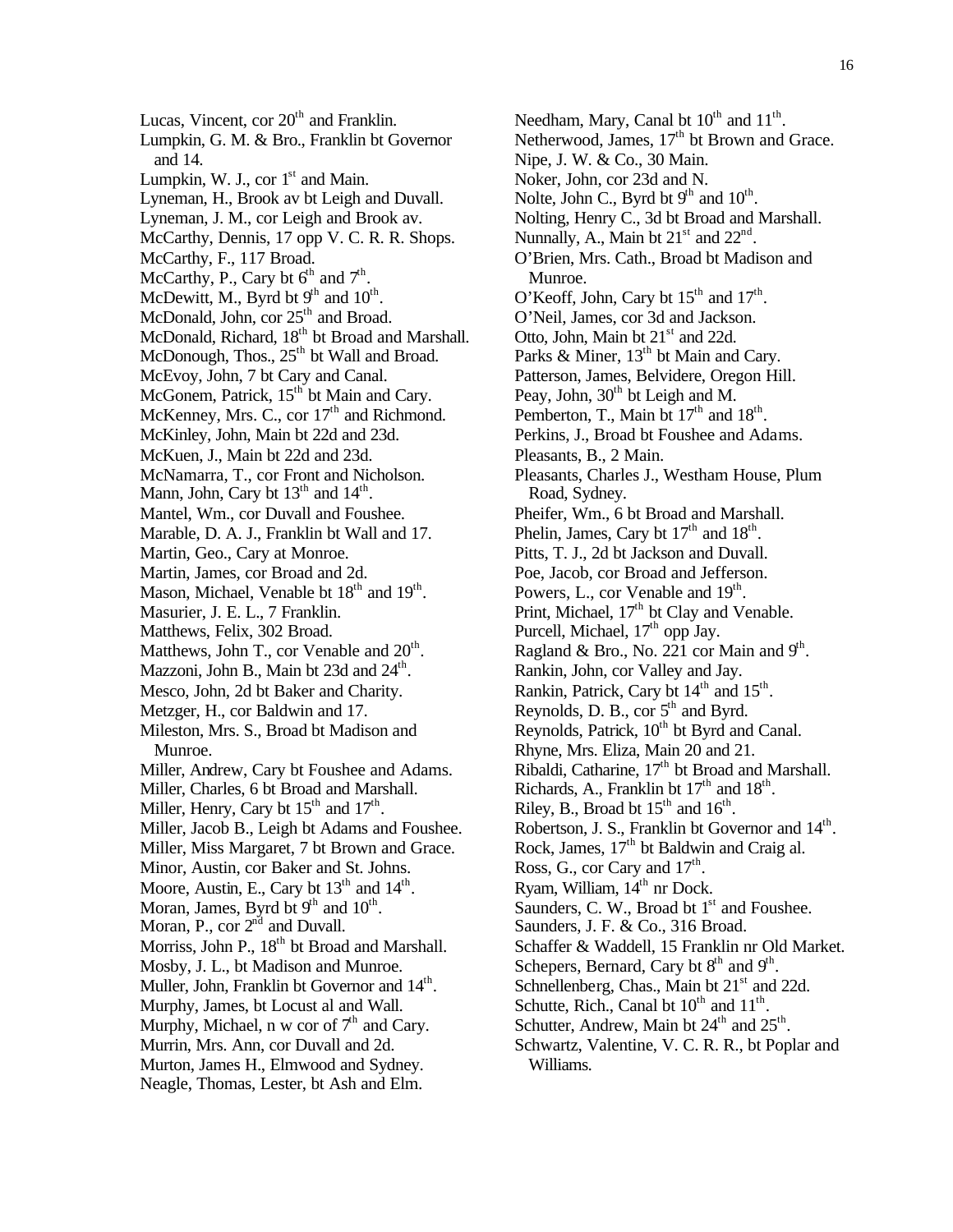Seal, Mrs. Betsy, Baker bt St. Paul's and St. Peter's. Seal, Mrs. Julia Ann, Lester bt Ash and Elm. Sealing, Richard, cor Cary and  $8<sup>th</sup>$ . Sedgwick & Mussen, Franklin bt  $17<sup>th</sup>$  and  $18<sup>th</sup>$ . Sedgwick, Richard, Main bt  $17<sup>th</sup>$  and  $18<sup>th</sup>$ . Semple, D. M., Belvin's Building,  $12<sup>th</sup>$  bt Main and Franklin. Sesser, Henry L., cor  $18<sup>th</sup>$  and Franklin. Shanahan, D., cor Brook av and Baker. Shanks, Wm.,  $5<sup>th</sup>$  bt Byrd and Arch. Sherlock, Jos., Cary bt  $6<sup>th</sup>$  and  $7<sup>th</sup>$ . Shinault, H.,  $5<sup>th</sup>$  bt Canal and Byrd. Shriver, Joseph,  $1<sup>st</sup>$  bt Broad and Marshall. Signaigo, G. B., Cary bt  $17<sup>th</sup>$  and  $18<sup>th</sup>$ . Simon, A.,  $6<sup>th</sup>$  bt Broad and Marshall. Simpson, J., 17<sup>th</sup> bt Clay and Venable. Sims, Jno. L., Adams bt Broad and Marshall. Slate, Joseph,  $10^{th}$  bt Canal and Byrd. Slater, Wm., 18 e Main. Smackey, Chas., 2d bt Jackson and Duval. Smith, C. M., 2d bt Jackson and Duval. Smith, Henry A. W., Front bt Ash and Elm. Smith, Philip, Adams nr Brook av. Smith, R. B., Brook av bt Clay and Leigh. Smithee & Woodward, Franklin bt  $17<sup>th</sup>$  and  $18<sup>th</sup>$ . Solari, Antonio, cor 17<sup>th</sup> and Washington. Staton, John L., s side Basin bt  $10^{th}$  and  $11^{th}$ . Sterling, Rich'd O., cor  $17<sup>th</sup>$  and Marshall. Strotmeyer, Henry, Cary bt  $8<sup>th</sup>$  and  $9<sup>th</sup>$ . Sullivan, Dennis,  $10^{th}$  bt Canal and Byrd. Swain, M. W., s w cor  $6<sup>th</sup>$  and Marshall. Sweeney, Martin, Franklin bt  $17<sup>th</sup>$  and  $18<sup>th</sup>$ . Tainary, John, cor Cary and 17<sup>th</sup>. Talbott, Jesse, 20<sup>th</sup> bt Marshall and Clay. Tanner, C. H., cor Pine and Elmwood. Tanner, Jas. H., cor Marshall and Moore. Taylor, Ro. H. B., Lester bt Elm and Ash. Teaman, Benjamin, Cary bt  $17<sup>th</sup>$  and  $18<sup>th</sup>$ . Terrell, Henry A., cor Brook av and Duval. Thacker, Jas. A., Broad bt Henry and Smith. Timberlake, Geo., Adams bt Broad and Marshall. Todd, R., Broad bt  $1<sup>st</sup>$  and 2d. Tompkins, E. W., Broad bt  $7<sup>th</sup>$  and  $8<sup>th</sup>$ . Toppan, P., 17<sup>th</sup> bt Broad and Marshall. Torback, H., 7<sup>th</sup> bt Cary and Canal. Totty, B. W., Cary bt  $12^{th}$  and  $14^{th}$ . Trustee, Jacob,  $17<sup>th</sup>$  bt Cedar and Washington. Tucker, Fleming, cor  $17<sup>th</sup>$  and Clay. Tutton, Louis, Main bt  $29<sup>th</sup>$  and  $21<sup>st</sup>$ .

Tyler, H. W., 36 Main. Volemiller, Ed., cor Marshall and Jefferson. Vondelehr, A., Duval nr Brook av. Waddel, Rob't J., Highland Row. Waldick, Wm., 18<sup>th</sup> bt Broad and Marshall. Walker, I. H., 18 Main. Walker, Alex., Main bt  $17<sup>th</sup>$  and  $18<sup>th</sup>$ . Warden, Jas., Brook av bt Marshall and Clay. Wassmer, E.,  $8<sup>th</sup>$  bt Broad and Grace. Wassmer,  $S_{n}$ ,  $8^{th}$  bt Broad and Grace. Watson, Joseph, Broad bt  $15<sup>th</sup>$  and  $16<sup>th</sup>$ . Whipple, Samuel H., Lester bt Ash and Elm. Whitaker, Joseph L., Broad bt Adams and Jefferson. White, Fred'k,  $17<sup>th</sup>$  bt Marshall and Clay. Whiteside, John, 2d bt Jackson and Duval. Whittingham, Mrs. E. E., Canal bt  $10^{th}$  and  $11^{th}$ . Weas,  $\text{Wm}$ , cor  $18^{\text{th}}$  and Cary. Weed, Wm. S., 50 Main bt  $14<sup>th</sup>$  and  $15<sup>th</sup>$ . Weekers, Mrs. Ann, Cary bt  $7<sup>th</sup>$  and  $8<sup>th</sup>$ . Weeks, Henry, cor Jefferson and Marshall. Wells, Miss A. E., Broad bt  $15<sup>th</sup>$  and  $16<sup>th</sup>$ . Wells, B. T., Cary bt Foushee and Adams. West, J. T., Byrd bt  $9<sup>th</sup>$  and  $10<sup>th</sup>$ . Wilhelm, Geo., Broad bt  $1<sup>st</sup>$  and 2d. Wilker, Wm., cor Moore and Marshall. Wilks, Mary A., Franklin bt  $17<sup>th</sup>$  and  $18<sup>th</sup>$ . Williams, Henry, 2d bt Charity and Federal. Williams, M. G., agent, Broad bt 2d and 3d. Williams, Wilson, cor  $18<sup>th</sup>$  and Main. Winkers, A. W., 8<sup>th</sup> bt Broad and Grace. Word, C. P. & Bro., 24 e Main. Woodson, A. P. & J. L., cor  $1<sup>st</sup>$  and Broad. Zeh, Wm., cor Broad and Monroe.

## **Grocers, Wholesale.**

Alvey & Lipscombe,  $13<sup>th</sup>$  bt Main and Cary. Blair & Chamberlayne, 58 Main. Butter, James A. & Co., Cary bt  $14<sup>th</sup>$  and  $15<sup>th</sup>$ . Burton & Greenhow,  $13<sup>th</sup>$  bt Main and Cary. Bridgeford & Co., cor Cary and  $20<sup>th</sup>$ . Cocke, Isaac N., Broad bt  $7<sup>th</sup>$  and  $8<sup>th</sup>$ . Conrad & Crew, Cary bt  $13<sup>th</sup>$  and  $14<sup>th</sup>$ . Dabney, R. A. E., n e cor Broad and  $7<sup>th</sup>$ . Davenport, J. & G. B., cor  $15<sup>th</sup>$  and Cary. Duke & Hutcheson, 40 Main. Edmund, Davenport & Co., cor Dock and  $17^{\text{th}}$ . Eggleston & Fitzgerald, 14 Pearl. Foster, Lyle & Co., Cary bt  $14<sup>th</sup>$  and  $15<sup>th</sup>$ . Garrett, Alex., Cary bt  $13<sup>th</sup>$  and  $14<sup>th</sup>$ .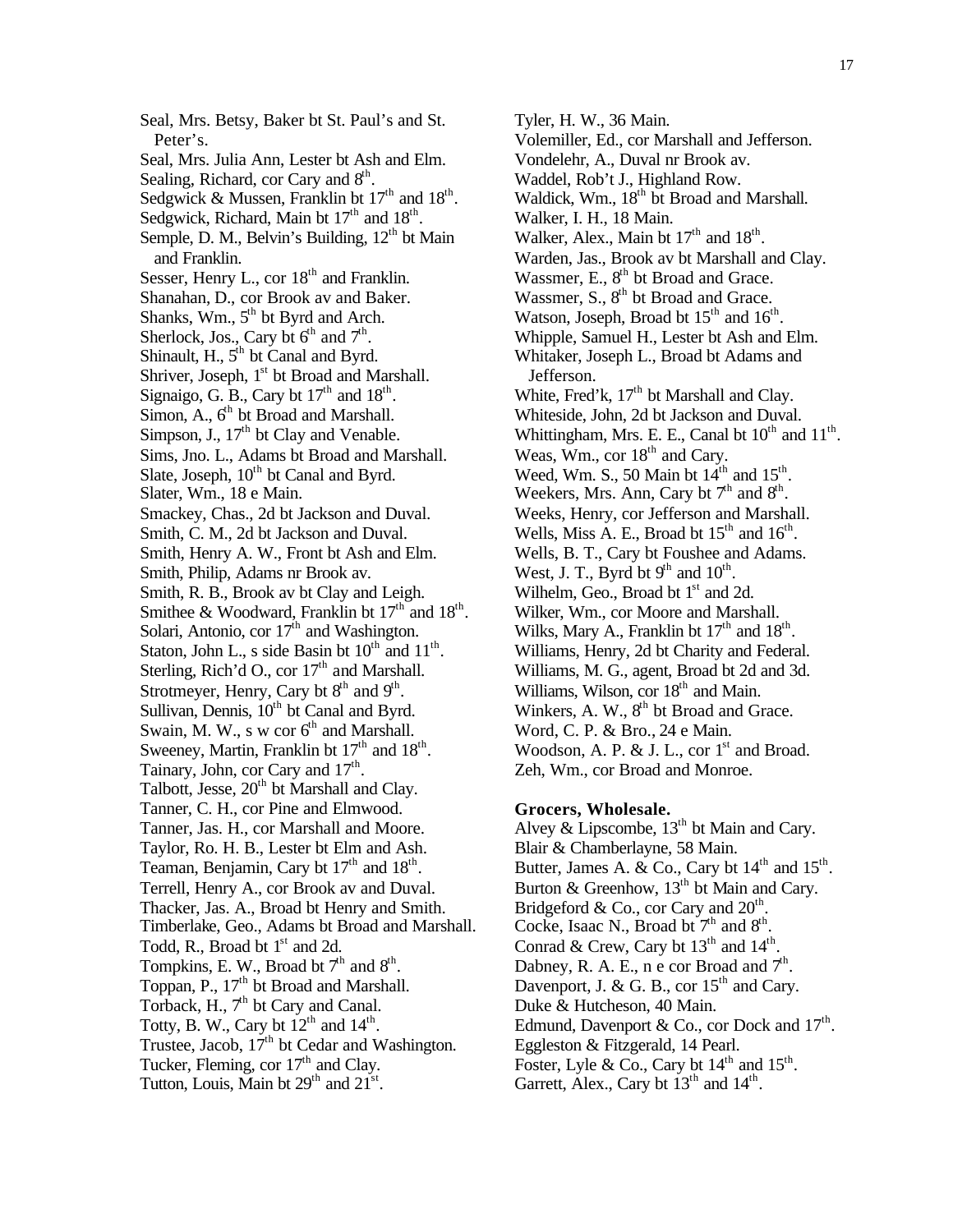Gretter, Geo. W., 34 Main.

Herring, Geo. I., 56 Main.

Harvey, Armistead & Williams,  $14<sup>th</sup>$  bt Cary and Dock.

Johnson, Truehart & Vaughan, Cary bt  $13<sup>th</sup>$  and Virginia.

Johnson, Younger & Otey, 13 Pearl.

Jones, Sampson, n e cor Main and 9<sup>th</sup>.

Massie & Pleasants, Cary bt  $14<sup>th</sup>$  and  $15<sup>th</sup>$ .

Potts, Farley & Co., Cary bt  $13<sup>th</sup>$  and Virginia.

Selen & Miller, cor Cary and  $14<sup>th</sup>$ .

Skinker, E. H. & Co., Cary bt  $14<sup>th</sup>$  and  $15<sup>th</sup>$ .

Spotts, Harvey & Co.,  $14<sup>th</sup>$  bt Cary and Dock.

Stokes & Rives, cor  $15<sup>th</sup>$  and Cary.

Taylor, Wm., Main bt  $17<sup>th</sup>$  and  $18<sup>th</sup>$ .

Tyler, Wm. H.,  $13<sup>th</sup>$  bt Main and Cary.

Wallace, Wm. & Sons, cor Cary and Pearl.

Webb, Lewis & John G. Wade, cor Main and Locust al.

Winston & Powers, cor  $14<sup>th</sup>$  and Cary.

Wolldridge, Wade W., 15<sup>th</sup> bt Main and Cary. Wortham, Edwin & Co., cor  $15<sup>th</sup>$  and Cary.

## **Guano Dealers.**

Bacon & Baskerville, Cary bt  $12<sup>th</sup>$  and  $13<sup>th</sup>$ . Cave, Felix H.,  $12<sup>th</sup>$  bt Main and Cary. Ruffin, Frank G., cor 11<sup>th</sup> and Basin Bank. McGruder, S., Sons, cor  $13<sup>th</sup>$  and Cary. Schar, Kohler & Co., Cary bt  $13<sup>th</sup>$  and Pearl.

## **Guns, Pistols, &c.**

Grohnwald, C. E., 197 Broad. Sutherland, Samuel, 132 Main. Tignor, T. W., 16 E. Main. Walsh, James, 60 Main.

## **Hardware & Cutlery.**

Clarke, A. B., n w cor  $17<sup>th</sup>$  and Franklin. Clarkson & Anderson, 106 Main. Denny, R. J., 205 Main. Destler, Henry L., Front. Donnan, W. S. & G., Governor bt Main and Franklin. Johnston & Bransford, 123 W. Main. Moore, P. T. & Co., 24 Pearl. Porter, Harris & Horner, 19 West Main. Ratcliffe, J. W., cor  $8<sup>th</sup>$  and Broad. Robertson, Theo. & Sons, 65 Main. Sinton, C. J. & Co., 70 Main. Smith & Harwood, 85 Main.

Smith, Rhodes & Co., 22 Pearl. Sublett, J. T. & Bro., Broad bt  $4<sup>th</sup>$  and  $5<sup>th</sup>$ . Vanlew & Taylor, 74 Main. Williams & Elliott, 67 W. Main.

## **Hats, Caps, Furs and Straw Goods.**

Anthony, J. H., cor  $13<sup>th</sup>$  and Cary. Betty, Geo. L., Broad bt  $5<sup>th</sup>$  and  $6<sup>th</sup>$ . Binford, F., 82 Main. Carlton, Chamberlain & Co., 111 Main. Dickinson, R. L., 78 Main. Dooley, John, 81 W. Main. Drew, John, Main bt  $19<sup>th</sup>$  and  $20<sup>th</sup>$ . Duesberry & Bro., 9 West Main. Eckhardt & Sawer, Broad bt  $6^{th}$  and  $7^{th}$ . Ellett & Weisiger, 167 Main. Hamilton & Boucher, 45 W. Main. Moore, Richard, Broad bt  $5<sup>th</sup>$  and  $6<sup>th</sup>$ . Poe, John, jr., cor Franklin and 14<sup>th</sup>. Thompson, John, 87 W. Main.

## **Hospitals.**

Bellevue Hospital, cor Broad and 22d. Main Street Hospital, (for slaves,)  $26<sup>th</sup>$  bt Main and Cary.

## **Hotels.**

American Hotel, Alex. Duvall, proprietor, cor Main and  $11^{\text{th}}$ . Central Hotel, F. J. Smith, proprietor, cor 9<sup>th</sup> and

Grace. Columbian Hotel, Joseph H. Crenshaw, proprietor,  $13^{th}$  s of Cary.

Exchange Hotel & Ballard House, John P. Ballard & Bro., proprietors, cor Franklin and  $14<sup>th</sup>$ .

Dime Hotel, William H. Hayward, proprietor, 84 Main.

Marshall Hotel, Wm. H. Davidson, proprietor, Broad bt  $7<sup>th</sup>$  and  $8<sup>th</sup>$ .

Monticello Hotel, S. Steinlein, proprietor, Broad bt  $6^{\text{th}}$  and  $7^{\text{th}}$ .

Mt. Vernon Hotel, Jos. Fizette, proprietor, cor 8<sup>th</sup> and Byrd.

New Market Hotel, Stadelhofer & Hauser, proprietors, n w cor  $6<sup>th</sup>$  and Marshall.

Potomac House, T. Phillips, proprietor, cor  $7<sup>th</sup>$ and Broad.

Powhatan Hotel, George J. Scammell & Co., proprietors, cor Broad &  $11^{\text{th}}$ .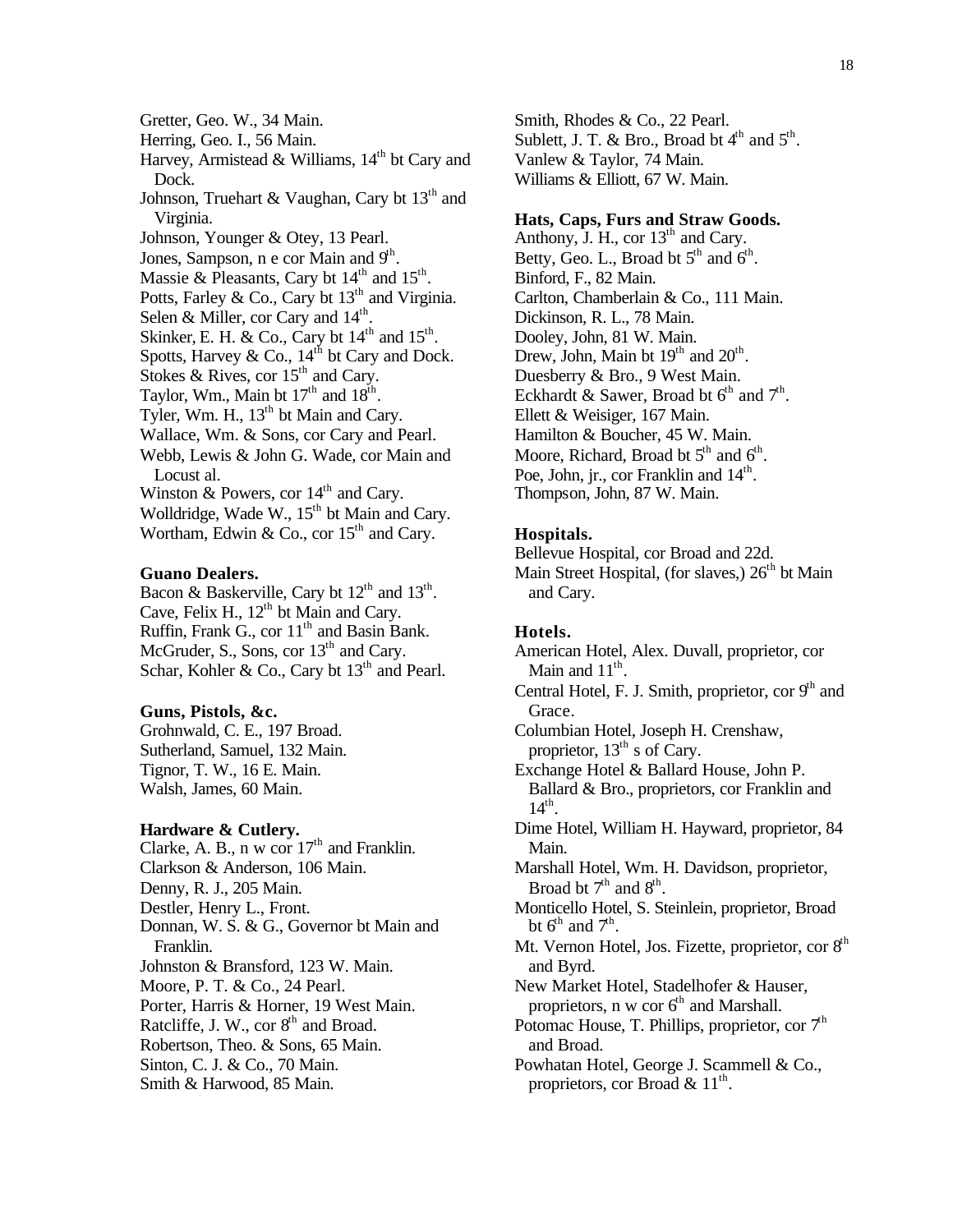Sadler's Hotel, George E. Sadler, proprietor, 9½ West Main. St. Charles Hotel, T. B. P. Ingram, proprietor, cor Wall and Main. St. Lawrence House, cor  $9<sup>th</sup>$  and main. St. Nicholas Hotel, cor  $8<sup>th</sup>$  and Main. Verandah Hotel, Robert Reid, proprietor,  $6<sup>th</sup>$  bt Clay and Marshall. Virginia Hotel, R. Emerson, proprietor,  $6<sup>th</sup>$  Bt Broad and Marshall.

#### **House Furnishing Goods.**

Angus & Byerly, 17 West Main. Bulkley, Thomas A., 137 Main. Butler, William F. & Son, 19 Pearl. Harrold, J., 113 Broad. Stebbins & Pullen, cor Broad and  $9<sup>th</sup>$ . Sumner, G. J. & Co., Governor bt Main and Franklin. Sutton, R. C., jr., n e cor Broad and  $14<sup>th</sup>$ . Taylor, O. B., 117 Main.

#### **Ice Dealers.**

Griffin & Taylor, Cary bt  $21<sup>st</sup>$  and 22d. King, D., cor  $19<sup>th</sup>$ , s side Dock. Wardwell, B. & Co., Cary bt  $18<sup>th</sup>$  and 19tth.

#### **Insurance Companies.**

Insurance Company, State of Virginia, Main bt  $10^{\text{th}}$  and  $11^{\text{th}}$ . Merchants Insurance Company, cor Main and  $12^{th}$ . Mutual Assurance Society,  $9<sup>th</sup>$  bt Marshall and Broad. Richmond Fire Association, 156½ Main. Virginia Fire and Marine Insurance Company, 131 Main. Virginia Life Insurance Company cor  $11<sup>th</sup>$  and Main. **Iron and Steel Dealers.**

Wortham, E. & Co., cor Cary and  $15<sup>th</sup>$ . Gordon, John N. & Son, 14<sup>th</sup> bt Main and Franklin.

#### **Instrument Makers.**

McNamee, Robert, 14<sup>th</sup> bt Main and Franklin. Nelson, James,  $10<sup>th</sup>$  bt Main and Cary.

#### **Iron Railing Manufacturers.**

Barns, Francis J., Main bt  $8<sup>th</sup>$  and  $9<sup>th</sup>$ . Barnes, Lewis L.,  $7<sup>th</sup>$  bt Main and Cary. Browne, James D.,  $9<sup>th</sup>$  bt Main and Franklin. Lownes & Cook,  $8<sup>th</sup>$  bt Main and Franklin.

## **Iron and Steel Works.**

Richmond Iron and Steel Works, James Hunter, proprietor,  $8<sup>th</sup>$  nr R. & Petersburg Depot. Old Dominion Iron and Nail Works' Company, Office,  $14<sup>th</sup>$  nr Cary.

#### **Jewelers.**

*(See Watches and Jewelery.)*

#### **Junk Dealers.**

Britle, Joseph, Broad bt Munroe and Henry. Green & Cory, Cary bt  $18^{th}$  and  $19^{th}$ .

#### **Knitting Machines.**

Craige, E. H., Main  $8<sup>th</sup>$  and  $9<sup>th</sup>$ . Darby & Johnson, Governor bt Main and Franklin.

## **Leather, Hides, &c.**

Beal, Wm., 15<sup>th</sup> bt Main and Cary. Chalkley, O. H., 13<sup>th</sup> bt Main and Cary. Devereaux, N., 136 Cary. Hierholzer, Joseph, cor Brook av and Baker.

## **Lime, Cement, &c.**

Butler, James T. & Co., Cary bt  $14<sup>th</sup>$  and  $15<sup>th</sup>$ . Claiborne, John H., s side Dock nr  $17<sup>th</sup>$ . Green, B. W., jr., Cary bt  $15<sup>th</sup>$  and  $17<sup>th</sup>$ . Smith, Wm., at J. J. Wirth's.

## **Liquors, Wines, &c.**

Blair, Walter, D., n w cor Main and  $8<sup>th</sup>$ . Brady, John S., 130 Cary. Byrne, A. J., 17 bt Grace and Franklin. Cottez, C. & Co., 21 Pearl. Cranz, Oscar, 14<sup>th</sup> bt Main and Franklin. Delaru & Pegronnetts,  $7<sup>th</sup>$  bt Broad and Grace. Dudley & Co., 72 Main. Euker, Lewis & Bro., 208 Main. Ganter  $&$  Lohnert,  $14<sup>th</sup>$  bt Cary and Dock. Grome, John, 12<sup>th</sup> bt Main and Cary. Guggenheimer, Simon, 118 Franklin nr Governor. Hattorf, F. & Co., Cary nr  $14<sup>th</sup>$ .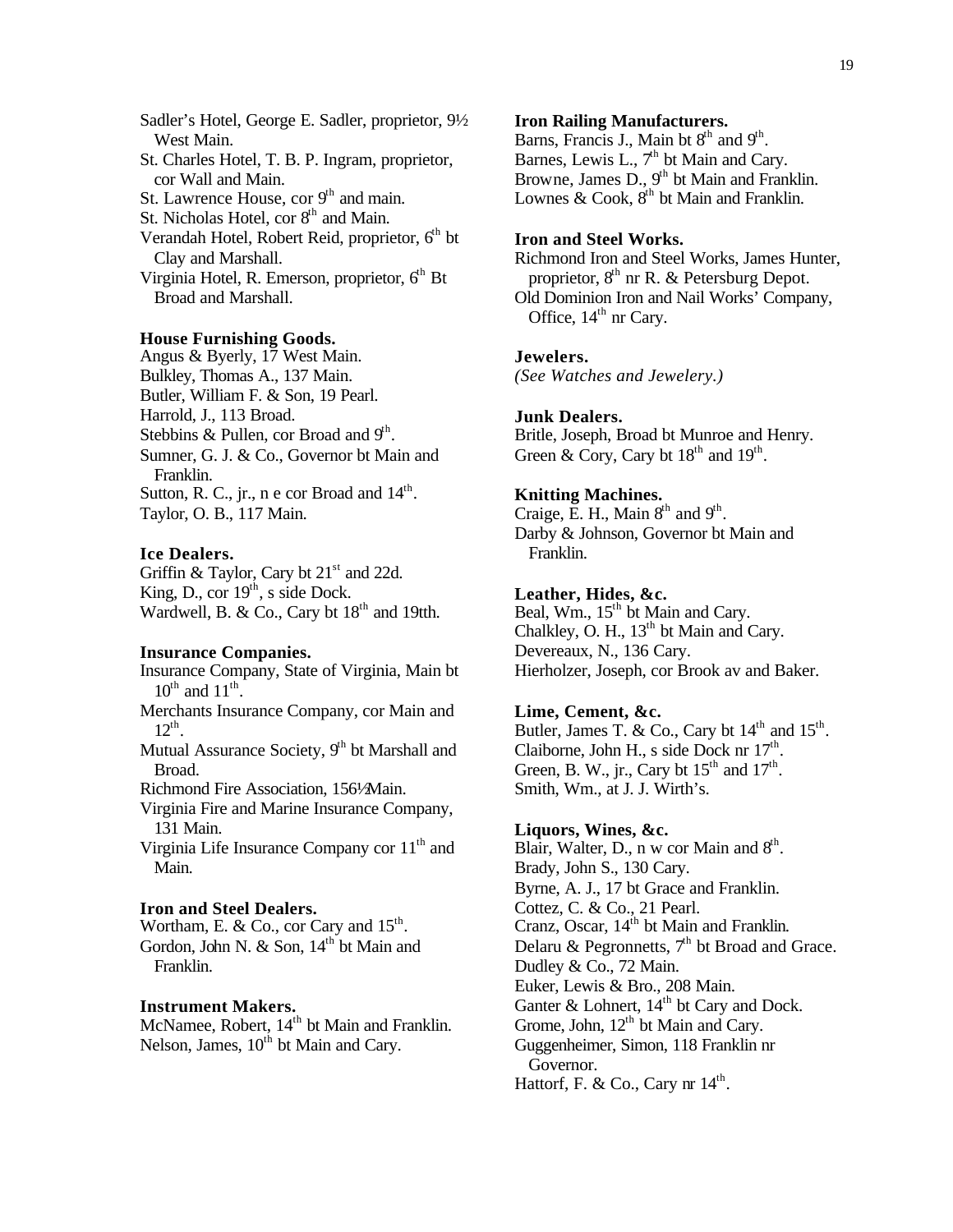Kavanagh, J. P., Broad bt  $4<sup>th</sup>$  and  $7<sup>th</sup>$ . Mitchell & Fry, 16 Pearl. Nipe, J. W. & Co., 30 Main. Potts, Farley & Co., Cary bt  $13<sup>th</sup>$  and Virginia. Stearns, F. & Co.,  $15^{th}$  bt Main and Cary. Tyler, William H.,  $13<sup>th</sup>$  bt Main and Cary. Wallace, William & Sons cor Cary and Pearl.

## **Lithographers.**

Citti, L. F. & Corss, 150 Main. Crehen, E., Main bt  $11<sup>th</sup>$  and  $12<sup>th</sup>$ . Hoyer & Ludwig,  $12^{th}$  bt Main and Cary.

#### **Livery Stables.**

Blankenship & Johnson, cor Franklin and Wall. Broaddus  $\&$  Northern, 18<sup>th</sup> bt Franklin and Grace.

Clash, John, 13gth bt Franklin and Grace. Davis & Hutcheson, Franklin bt Mayo and  $15^{\text{th}}$ . Duke, T., 18<sup>th</sup> bt Franklin and Grace. Dunway, R. W., Cary bt  $15<sup>th</sup>$  and  $17<sup>th</sup>$ . Earnest, G. L.,  $18<sup>th</sup>$  bt Franklin and Grace. Hagan, John,  $18<sup>th</sup>$  bt Franklin and Grace. Hix, Joseph K.,  $10^{th}$  bt Main and Cary. Irby, William D., cor Franklin and Union. Lipscombe, N. C., 2d bt Grace and Broad. Lumpkin, Robert, Franklin bt Governor and 14<sup>th</sup>. Meredith, S.,  $1<sup>st</sup>$  bt Broad and Marshall. Ruskell, Thomas, Wall bt Main and Franklin. Sutherland, W. H. & J. J., cor  $14<sup>th</sup>$  and Franklin. Woodson, P. L., Broad bt Foushee and Adams.

#### **Looking Glasses & Picture Frames.**

Sattler, William & Co., 142 Main. Sundberry, J. V., 209 Main.

#### **Lumber Dealers.**

Belvin, J. A., Broad bt  $12<sup>th</sup>$  and  $14<sup>th</sup>$ . Dudley, Edward E.,  $19<sup>th</sup>$  bt Main and Franklin. Glazebrook, L. W., s w cor Canal and  $10^{\text{th}}$ . Gunn, James, cor Cary and  $15<sup>th</sup>$ . Korsey & Davis,  $s \in \text{cor } 8^{\text{th}}$  and Clay. Mercer, I. J. & Co., s side Dock bt  $14<sup>th</sup>$  and  $15<sup>th</sup>$ . Nettles, John, 17<sup>th</sup> bt Broad and Grace. Parker, T. A., cor  $10^{th}$  and Cary. Phillips & Coleman, s side Dock bt  $18<sup>th</sup>$  and  $19<sup>th</sup>$ . Ragland, E. F. & Co., n e cor Marshall and 3d. Roane, J. R., cor  $20<sup>th</sup>$  and Main. Stevenson, James S., cor 19<sup>th</sup> and Main. Wells, W. W., cor  $15<sup>th</sup>$  and Dock.

Whitelock, R. H. & Son, cor  $18<sup>th</sup>$  and Cary.

#### **Machinists.**

Anderson, J. R. & Co., s side Canal ab Armory. Bowers, A. J., cor  $9<sup>th</sup>$  and Cary. Ettenger & Edmond, Cary bt  $15<sup>th</sup>$  and  $16<sup>th</sup>$ . Hancock, J. & T. & Co.,  $20^{th}$  bt Main and Franklin. Rahm, Phillip, Cary bt  $14<sup>th</sup>$  and  $15<sup>th</sup>$ . Sampson & Pae, s e cor Byrd and  $5^{\text{th}}$ . Talbott & Bro., cor  $17<sup>th</sup>$  and Cary.

## **Marble and Stone Works.**

Davies, John W.,  $9<sup>th</sup>$  bt Main and Franklin. McCloy, Wm. J., Arch bt  $7<sup>th</sup>$  and  $8<sup>th</sup>$ . Rogers & Miller, n w cor Main and  $6<sup>th</sup>$ . Vincent, J., Main bt  $5<sup>th</sup>$  and  $6<sup>th</sup>$ . Wallen, James, cor  $9<sup>th</sup>$  and Franklin. Williams, Joseph A. & Co., cor Virginia and Mill al.

#### **Medical College.**

Richmond Medical College, cor Marshall and College.

#### **Merchant Tailors.**

Allen, Wm., 14<sup>th</sup> bt Main and Franklin. Amrheim, Michael, Broad bt Smith and Munford. Bechor, P., 26 Main. Bechor B., 33 Main. Beers & Poindexter, 104 Main. Benson, Wm. H., 134 Main. Calisher, H. J., 37 w Main. Cohen, Lewis, Wall bt Main and Franklin. French, Thomas, Main bt 19<sup>th</sup> and 20<sup>th</sup>. Fritz, Valentine, Broad bt  $6<sup>th</sup>$  and  $7<sup>th</sup>$ . Howard, G. R., Broad bt  $8<sup>th</sup>$  and  $9<sup>th</sup>$ . Keeling, E. D., 126 Main. Mander, Jas., Franklin bt Governor and 14<sup>th</sup>. Meyer, A., Marshall bt  $4^{\text{th}}$  and  $5^{\text{th}}$ . Miller, Henry, Broad bt  $4<sup>th</sup>$  and  $5<sup>th</sup>$ . Nelson, Marks, Broad bt  $4<sup>th</sup>$  and  $5<sup>th</sup>$ . Nelson, N. W., Broad bt  $7<sup>th</sup>$  and  $8<sup>th</sup>$ . Richardson, Wm. H.,  $14<sup>th</sup>$  bt Main and Franklin. Shafer, John C., 14<sup>th</sup> bt Main and Franklin. Smith, Wm. Ira, 114 Main. Spence, E. B., n w cor Main and  $13<sup>th</sup>$ . Stagg, Wm.,  $11<sup>th</sup>$  bt Bank and Main. Stern, H. & Bro., Broad bt 3d and  $4<sup>th</sup>$ . Stocksdale, N. & Son, 144 Main.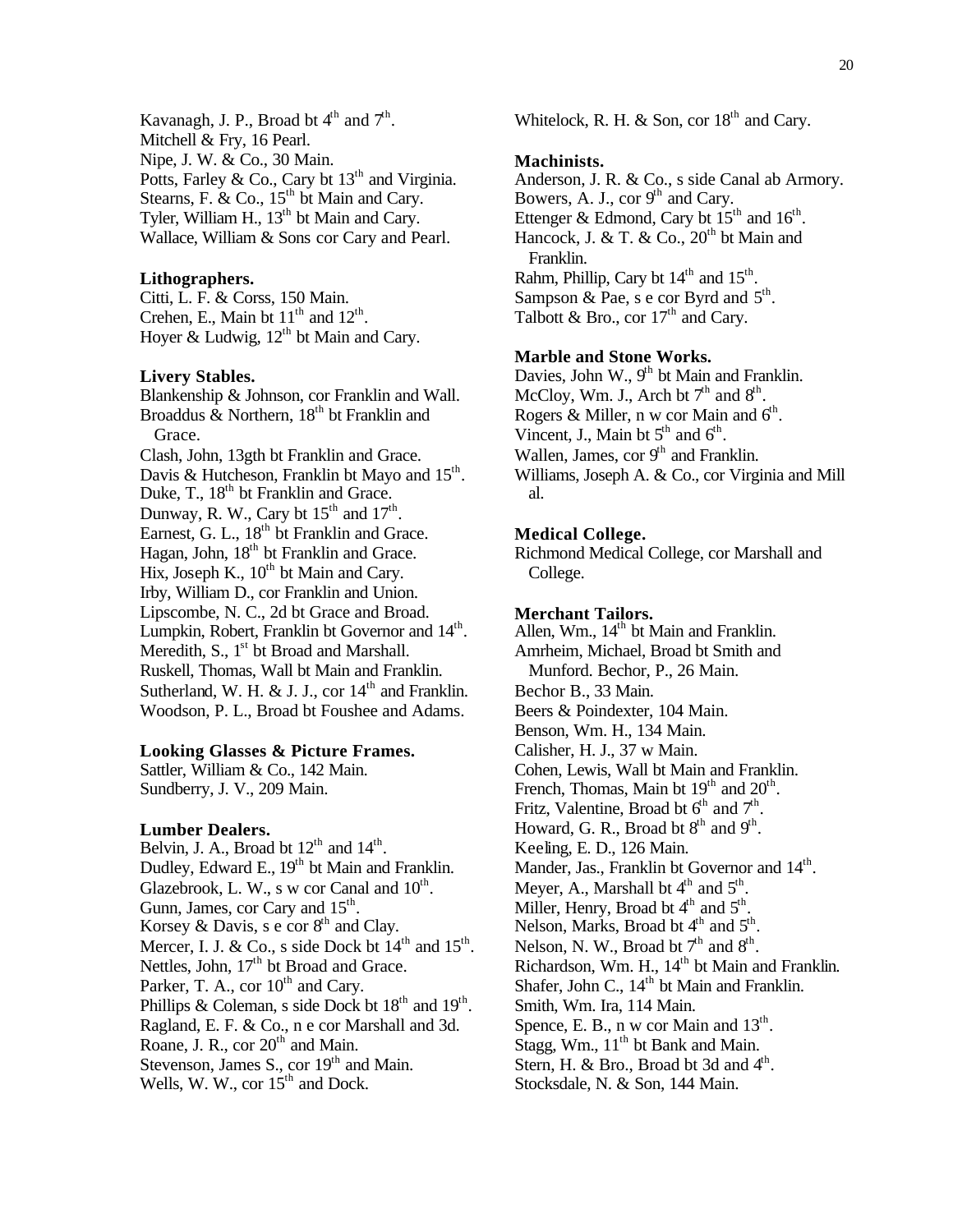Straus, M. L., Broad bt  $5<sup>th</sup>$  and  $6<sup>th</sup>$ . Wendlinger, C., 146 Main.

#### **Milliners.**

Allen, Mrs. G. C., 111 Main. Blythe & Thomasson, Mrs., Broad bt 3d and  $4<sup>th</sup>$ . Childs, Mrs. Georgiana, Broad bt  $15<sup>th</sup>$  and  $16<sup>th</sup>$ . Chiswick, Mrs. C., Broad bt  $15<sup>th</sup>$  and  $16<sup>th</sup>$ . Davis, Mrs. M. J. & Sister, Broad bt  $4<sup>th</sup>$  and  $5<sup>th</sup>$ . Demelman, Mrs. J., Main bt  $17<sup>th</sup>$  and  $18<sup>th</sup>$ . Everett, Mrs. M., Main bt  $8<sup>th</sup>$  and  $9<sup>th</sup>$ . Everett, Mrs. R., Broad bt  $4<sup>th</sup>$  and  $5<sup>th</sup>$ . Fariss, S. M., Broad bt 3d and  $4<sup>th</sup>$ . Fauche, Madame, Broad bt 3d and 4<sup>th</sup>. Friedrich, J., 2d bt Main and Cary. Jacobs, Geo., 39 w Main. Kendrick, Mrs. L. D., Main bt  $21<sup>st</sup>$  and 22d. Lacy, Mrs. M. E., 49 w Main. Miller, L., Broad bt  $15<sup>th</sup>$  and  $16<sup>th</sup>$ . Lyon, Mrs. E., 123 Main. Lyon, Miss Rachel, Broad bt  $8<sup>th</sup>$  and  $9<sup>th</sup>$ . McConnall, Mrs. A., Broad bt 3d and 4<sup>th</sup>. Rady, Mrs. M. A., cor 18<sup>th</sup> and Main. Rittershouse, Mrs. A., Broad bt  $5<sup>th</sup>$  and  $6<sup>th</sup>$ . Slinn, M., Brook av bt Duval and Baker. Son, Madame, 55 w Main. Steel, Mrs. Ann W., Broad bt 3d and 4<sup>th</sup>. Templeman, Miss V. A., Broad bt  $4<sup>th</sup>$  and  $5<sup>th</sup>$ . Turner, Mrs. M., Canal bt 2d and 3d. Wigand, H. L., Broad bt  $5<sup>th</sup>$  and  $6<sup>th</sup>$ .

#### **Millinery Goods.**

Anderson, Green & Hawes, 101 w Main. Barton, N. C., 229 Main. Ginter, Alvey & Arents, cor Main and  $13<sup>th</sup>$ .

**Military Goods.**

Mitchell & Tyler, 108 Main.

## **Music and Musical Instruments.**

Carusi, N., Broad bt  $8<sup>th</sup>$  and  $9<sup>th</sup>$ . Dorr, H. L., Broad bt  $1<sup>st</sup>$  and Foushee. Dorr & Rade, Broad bt 3d and 4<sup>th</sup>. Hadliston & Bro., 169 Main. Mayr, E., Broad bt  $4^{\text{th}}$  and  $5^{\text{th}}$ . Morris, A., 97 Main. Morse, Rufus, Main bt  $11<sup>th</sup>$  and  $12<sup>th</sup>$ . Polster, F., n w cor Broad and  $9<sup>th</sup>$ . Randolph, J. W., 121 Main. Taylor, P. H., 188 Main.

West & Johnston, 145 Main. Woodhouse, Jas. & Co., 139 Main.

#### **Music Teachers.**

Dunderdale, John, s w cor  $4<sup>th</sup>$  and Franklin. Ericsson, O. A., M bt  $9<sup>th</sup>$  and  $10<sup>th</sup>$ . Rittershouse, J. C., Broad bt  $5<sup>th</sup>$  and  $6<sup>th</sup>$ . Wells, J. D., Broad bt 2d and 3d.

## **Negro Traders.**

Davis, B., Locust al. Davis, Solomon, Locust al. Davis, Jno. B., Wall bt Franklin and Broad. Dupree, Wm., head of Marshall. Faundron, R., cor  $17<sup>th</sup>$  and Broad. Jones & Slater, Locust al. Lee, N. M., Franklin bt Mayo and  $15<sup>th</sup>$ . Levy, Ash, Locust al. Lumpkin, Ro., Wall bt Franklin and Broad. McDaniel & Blackburn, Wall bt Franklin and Broad. McMurray, Chas., h cor  $17<sup>th</sup>$  and Broad. Omohundro, O., al nr Wall. Reese, Samuel, Franklin bt  $15<sup>th</sup>$  and  $16<sup>th</sup>$ . Smith & Edmondson, Franklin bt  $15<sup>th</sup>$  and  $16<sup>th</sup>$ . Templeman, H. N., Locust al.

#### **News Depots.**

Evans, J. W., 10 Pearl. Perry, John, Wall bt Main and Franklin. Smith, Lewis L., 182 Main. Weller, Joseph, 121 Broad.

#### **Newspapers.**

Religious Herald – Sands, Shaver & Co., prop'rs,  $10<sup>th</sup>$  bt Main and Cary. Richmond Christian Advocate – Rev. L. Rosser, 161 Main. Richmond Dispatch – Cowardin & Hammersley, cor 13<sup>th</sup> and Main. Richmond Enquirer – Ritchie, Dunnavant, Tyler & Wise, prop'rs, cor Main and  $12^{\text{th}}$ . Richmond Examiner – Wm. Lloyd & Co., prop'rs, 13<sup>th</sup> bt Main and Franklin. Richmond Whig – Bondurant, Elliott & Shields, cor Franklin and  $13^{\text{th}}$ . Southern Literary Messenger – Macfarlane & Fergusson, prop'rs, cor Bank and  $12<sup>th</sup>$ . Southern Planter – August & Williams, prop'rs, 148 Main.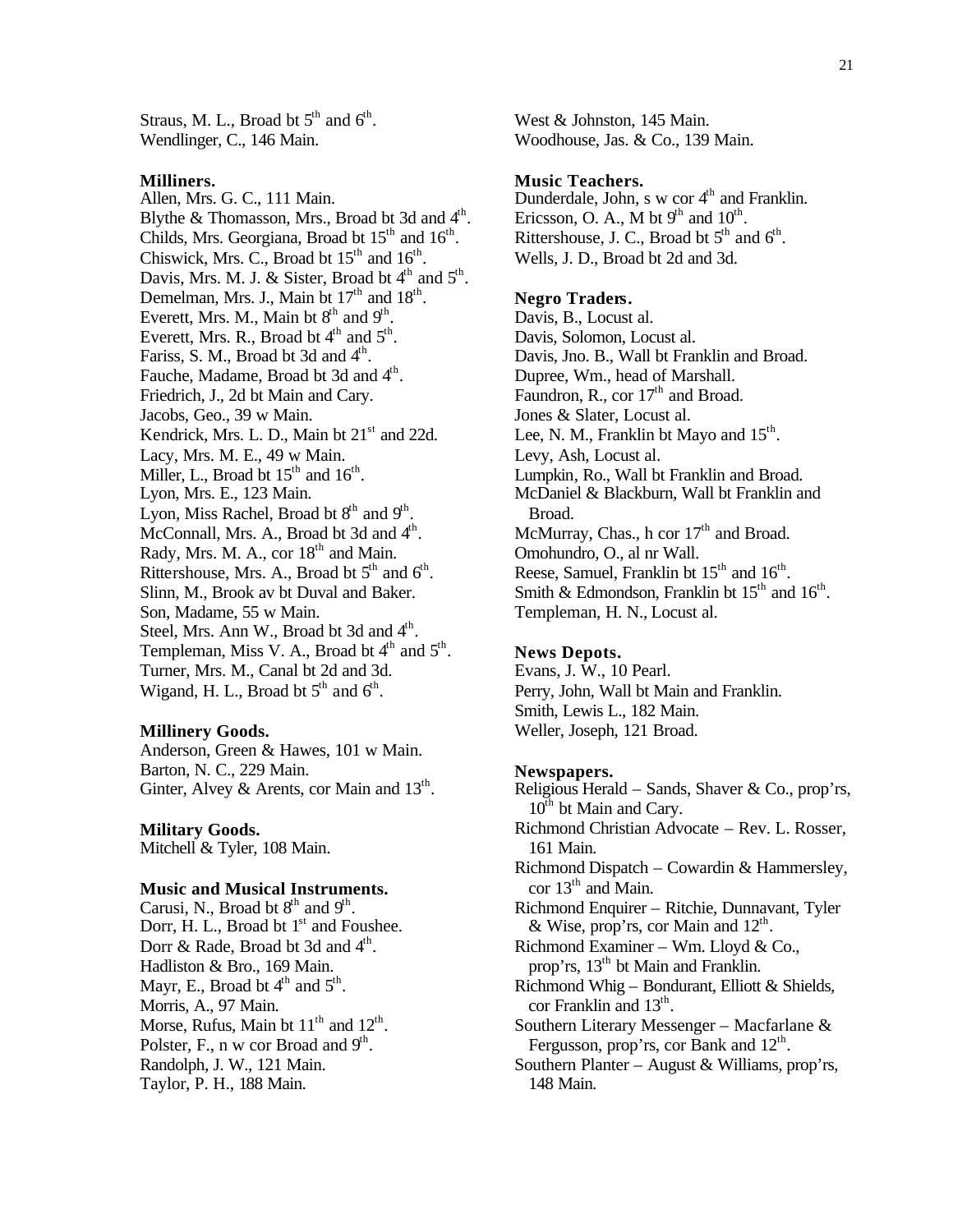Virginia Index – Dewitt & Cabell, prop'rs,  $11<sup>th</sup>$ bt Main and Cary.

#### **Notaries Public.**

Atkinson, T., with Chastain White. Caskie, John S., Law Building, Franklin nr 13th. Goddin, Isaac A., Bank bt  $11^{\text{th}}$  and  $12^{\text{th}}$ . Hudnall, Henry, Bank bt  $10^{th}$  and  $11^{th}$ . Lawton, W. P., cor Franklin and Wall. Lee & Pleasants,  $11<sup>th</sup>$  bt Main Main and Bank. Mathews, Franklin, cor  $20<sup>th</sup>$  and Cary. Royal, G. K., Goddin's Hall, cor  $11<sup>th</sup>$  and Bank. Sturdivant, N. A.,  $11<sup>th</sup>$  bt Main and Bank. Sutton, Jas. T., Jr., Main bt  $11<sup>th</sup>$  and  $12<sup>th</sup>$ .

#### **Nurseryman.**

Eggeling, E. G., Broad opp Richmond College.

#### **Opticians.**

Franklin, M. I. & Co., 148 Main. Markens, E., 2d bt Broad and Marshall. Myers, S. A., 105 Main cor Pearl. Mitchell & Tyler, 108 Main.

#### **Ornamental Plasterer.**

Johnson, Wm. H., Main bt  $7<sup>th</sup>$  and  $8<sup>th</sup>$ .

#### **Oyster Dealers.**

Brown, Peasley & Co., 2d Market Space. Dews, Julius C., 8 Main. Ford, Jas., cor Duval and Brook av. Kirby, R. F.,  $6<sup>th</sup>$  bt Marshall and Clay, and w  $17<sup>th</sup>$ bt Franklin and Grace. Puckett, Wm.,  $17<sup>th</sup>$  bt Franklin and Grace. Rix, Joseph, Main bt 23d and  $24<sup>th</sup>$ . Shutz, Wm. S.,  $w$  17<sup>th</sup> bt Franklin and Grace. Weston, R., w  $17<sup>th</sup>$  bt Franklin and Grace.

#### **Painters, House and Sign.**

Allen, R. W.,  $5<sup>th</sup>$  bt Broad and Marshall. Burgess, John A., Adams bt Cary and Canal. Carter, Jas. M., basement Ballard House. Chalk, B. T., Mayo bt Franklin and Ross. Crutchfield, G. K., Marshall bt  $6<sup>th</sup>$  and  $7<sup>th</sup>$ . Elam, W. A., 184 w Main. Freeman, W. C., Franklin bt Governor and 14<sup>th</sup>. Graves, C. H.,  $7<sup>th</sup>$  bt Main and Franklin. Hargrove & Lee,  $11<sup>th</sup>$  bt Bank and Main. Landrum, S. Y., n e cor Main and  $7<sup>th</sup>$ . Leckert & Dettman, basement Ballard House.

McGinness, John, Mayo bt Ross and Broad. Mason & Whiting, Main bt  $8<sup>th</sup>$  and  $9<sup>th</sup>$ . Maule & Bevill, cor  $12<sup>th</sup>$  and Main. Mitchell, Hewitt & Co., Grace bt  $8<sup>th</sup>$  and  $9<sup>th</sup>$ . Mitchell, Wm., Broad bt  $15<sup>th</sup>$  and  $16<sup>th</sup>$ . Montague, L. L., Bank cor  $12<sup>th</sup>$ . Mull, Oscar, cor 15<sup>th</sup> and Main. Pfeifer, P., 6<sup>th</sup> bt Broad and Marshall. Richardson, G. & C., Wall bt Main and Franklin. Schriver, I., Governor bt Ross and Franklin. Timberlake, W. H.,  $7<sup>th</sup>$  bt Broad and Grace. Wilson, David,  $n \in \text{cor } 8^{\text{th}}$  and Main. Wright, J. W., cor Bank and  $11<sup>th</sup>$ .

#### **Paints, Oils, Glass, &c.**

*See also Druggists.* Sattler, Wm. & Co., 142 Main.

#### **Paper Mill.**

Belvidere Paper Manufacturing Co., cor  $8<sup>th</sup>$  and Arch.

#### **Paper Hangers and Upholsterers.**

Carr, Thomas V., Broad bt 3d and 4<sup>th</sup>. Doggett & Anderson, cor  $13<sup>th</sup>$  and Franklin. Golden, M., Broad bt 3d and 4<sup>th</sup>. Luxford, Jas., cor Grace and  $8<sup>th</sup>$ . Phillips & Crawford, cor  $8<sup>th</sup>$  and Main. Regnault, Jno. F., 192 Main. Rommell, J. A., Broad bt  $4<sup>th</sup>$  and  $5<sup>th</sup>$ . Walters, Wm. A., 140 Main.

#### **Physicians.**

Anderson, C. E., Clay bt Foushee and Adams. Ascoli, A., Franklin bt  $4<sup>th</sup>$  and  $5<sup>th</sup>$ . Barksdale, R., Grace bt  $6^{th}$  and  $7^{th}$ . Barney, C. G., s  $e$  cor Main and  $4<sup>th</sup>$ . Beale, Jas.,  $9<sup>th</sup>$  bt Grace and Franklin. Boldeman, T. H., Marshall bt 2d and 3d. Bolton, Dr. Jas., Grace bt  $4<sup>th</sup>$  and  $5<sup>th</sup>$ . Bricken, C. R., Clay bt Madison and Monroe. Brock, C. W. P., Bellevue Hospital. Brook, Cyrus, Main st Hospital. Brown, P. W., Franklin bt  $3d$  and  $4<sup>th</sup>$ . Brooks, Jno. N., 9<sup>th</sup> bt Main and Cary. Burwell, B.,  $n \in \text{cor } 5^{\text{th}}$  and Broad. Cabell, R. G., Franklin, Exchange Building. Cabell, R. H., Franklin, Exchange Building. Clopton, J., Franklin bt 2d and 3d. Coleman, R. T., n w cor  $4<sup>th</sup>$  and Grace.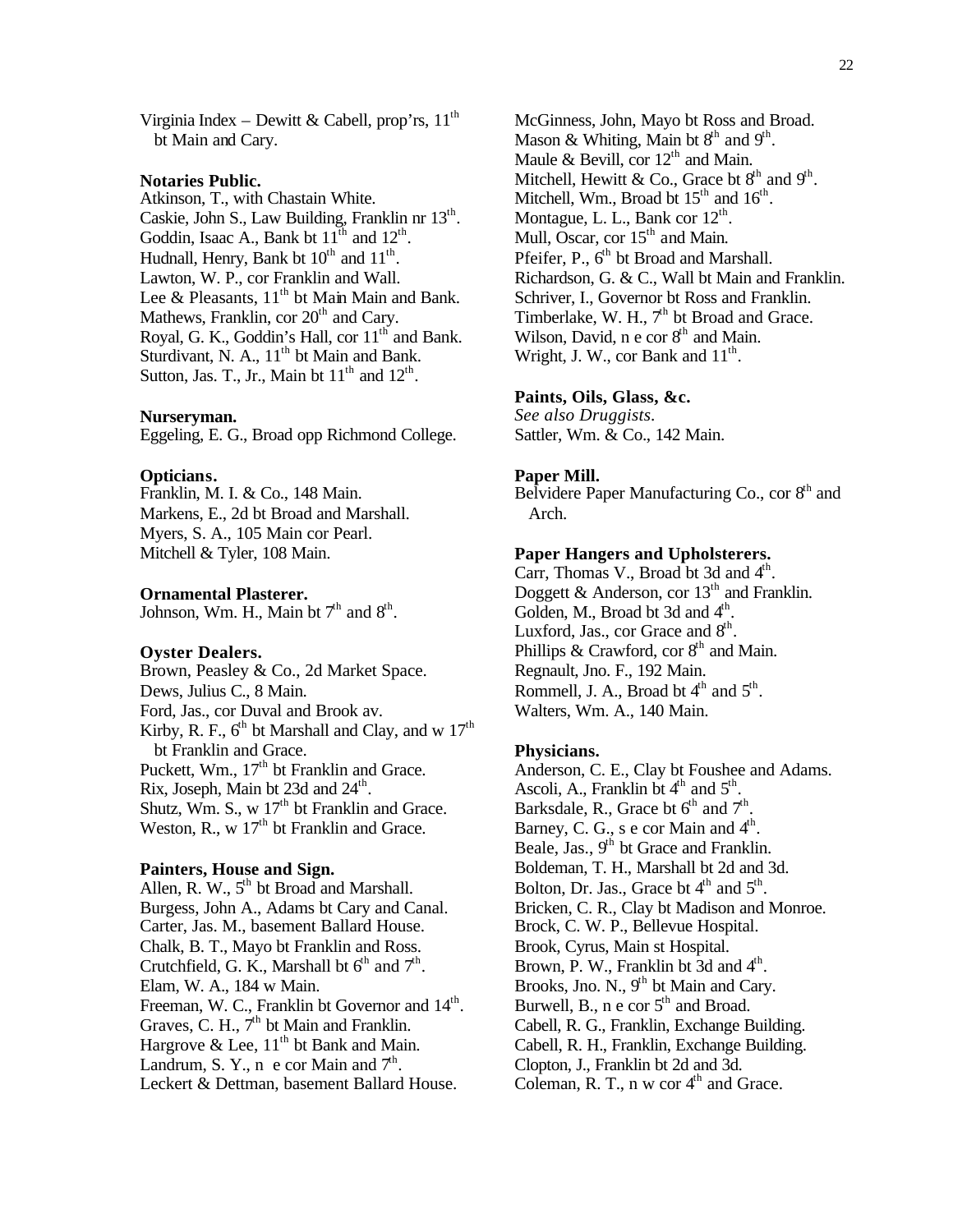Conway, Jas. H., Governor bt Broad and Ross. Crenshaw, O. A., opp American Hotel. Cullen, J. S. Dorsey, Franklin bt  $6<sup>th</sup>$  and  $7<sup>th</sup>$ . Cullen, P.,  $10^{th}$  bt Main and Cary. Cunningham, J. B., s w cor Franklin and  $8<sup>th</sup>$ . Davies, J. H., Powhatan Hotel. Deane, F. H., s w cor  $7<sup>th</sup>$  and Grace. Doetsch, J. Edmund, Broad bt  $10^{th}$  and  $11^{th}$ . Dove, Jas., Bank nr  $9<sup>th</sup>$ . Dove, John, Main bt  $14<sup>th</sup>$  and  $15<sup>th</sup>$ . Drew, Edward C., opp American Hotel. Fisher, Dr. Wm., 139 Main. Gavinzel, G., Broad bt Governor and  $14^{\text{th}}$ . Gibson, Chas. Bell, Franklin bt  $6<sup>th</sup>$  and  $7<sup>th</sup>$ . Grebe, W., s e cor Marshall and  $5<sup>th</sup>$ . Grigsby, A. S., basement Ballard House. Gwathmey, Wm. H., Ross bt Governor and  $14^{\text{th}}$ . Hammond, Wm. H., 8<sup>th</sup> bt Grace and Franklin. Hancock, F. W., Main bt 3d and  $4<sup>th</sup>$ . Hancock, P. S., Main st Hospital. Harrison, Randolph, cor 4<sup>th</sup> and Franklin. Hancock, W. S., Main bt 3d and  $4<sup>th</sup>$ . Haxall, Rob't, s w cor Franklin and  $7<sup>th</sup>$ . Higginbotham, Edward, Main bt  $7<sup>th</sup>$  and  $8<sup>th</sup>$ . Hill, O. B., cor Franklin and Wall. Hobson, J. V., 5<sup>th</sup> bt Main and Cary. Ingram, S. L., 87 w Main. Jackson, John, 17 w Main. Joynes, L. S., Franklin bt  $6<sup>th</sup>$  and  $7<sup>th</sup>$ . Knox, John, Law Buildin, Franklin nr 13<sup>th</sup>. Little, John P., 1611⁄2Main. Lofflan, H.,  $14<sup>th</sup>$  bt Main and Franklin. Luckett, F. E., Ballard House. Lyons, Peter, with Dr. Conway, Governor St. McCarr, Jas. B., 5<sup>th</sup> bt Grace and Franklin. McCluer, J. E., Bank bt  $11<sup>th</sup>$  and  $12<sup>th</sup>$ . Marks, F., next door American Hotel. Mills, Chas. S.,  $12<sup>th</sup>$  bt Broad and Marshall. Palmer, W. P., Main bt  $6<sup>th</sup>$  and  $7<sup>th</sup>$ . Parker, Wm. W., Law Building, Franklin nr 13<sup>th</sup>. Patterson, Wm. A., Broad bt  $10^{th}$  and  $12^{th}$ . Peachy, St. Geo., basement Ballard House. Peticolas, A. e., Broad bt  $12<sup>th</sup>$  and College. Phillips, Wm. H., cor Elmwood and Laurel. Picot, A. F., Franklin bt Locust al and Wall. Plume, Geo., Franklin bt  $14<sup>th</sup>$  and Locust al. Pollard, Thos., Governor bt Broad and Ross. Powell, E.,  $10^{th}$  bt Main and Cary. Rawlings, Geo. C., Broad bt  $9<sup>th</sup>$  and  $10<sup>th</sup>$ . Roddey, F. W., n w cor Broad and  $11<sup>th</sup>$ .

Rowe, Dr. Thomas,  $5<sup>th</sup>$  bt Clay and Marshall. Rust, M. A., Main bt  $7<sup>th</sup>$  and  $8<sup>th</sup>$ . Snellings, Wm. O., cor Broad and  $25^{\text{th}}$ . Snead, A., Grace bt  $4<sup>th</sup>$  and  $5<sup>th</sup>$ . Tatum, H. A., 2d bt Clay and Leigh. Thomas, H. L., Broad bt  $1<sup>st</sup>$  and 2d. Trent, P., s e cor Marshall and  $7<sup>th</sup>$ . Tucker, D. H., Main bt  $7<sup>th</sup>$  and  $8<sup>th</sup>$ . Vest, R. S., Franklin bt  $14<sup>th</sup>$  and Mayo. Walthall, J. B., Leigh bt  $8<sup>th</sup>$  and  $9<sup>th</sup>$ . Waring, L. R., Franklin bt Locust al and Wall. Watson, David, n e cor Franklin and 6<sup>th</sup>. Watson, James C., 27 e Main. Wellford, B. R., s w cor Marshall and  $7<sup>th</sup>$ . Wuilliams, Mrs. J. A., Clay bt  $4<sup>th</sup>$  and  $5<sup>th</sup>$ . Wilson, W. E.,  $7<sup>th</sup>$  bt Main and Cary. Wortham, A. G., s e cor 2d and Marshall.

#### **Piano Forte Manufacturer.**

Dorr, H. L., Broad bt  $1<sup>st</sup>$  and Foushee.

## **Piano Maker.**

Moore, T., 304 Broad.

#### **Planing Mills.**

Bell & Hughes,  $18^{th}$  bt Franklin and Grace. Morris, T.  $\&$  E., 24<sup>th</sup> bt Main and Franklin. Simms & Plummer, Main bt  $7<sup>th</sup>$  and  $8<sup>th</sup>$ .

#### **Pottery.**

Keesee & Parr, Front lower end Rocketts.

#### **Printers.**

Clemmitt, Wm. H., Main bt  $11<sup>th</sup>$  and  $12<sup>th</sup>$ . Cowardin & Hammersley, cor  $13<sup>th</sup>$  and Main. Dewitt & Cabell,  $11<sup>th</sup>$  bt Main and Cary. Elliott & Shields, cor Franklin and  $13^{\text{th}}$ . Ellyson, M., 130 Main. Gary, Geo. W., n w cor  $9<sup>th</sup>$  and Main. Goode, J. C., 180 Main. Lloyd, Wm. & Co., Governor bt Main and Franklin. Macfarlane & Fergusson, cor Bank and  $12^{\text{th}}$ . Ritchie, Dunnavant, Tyler & Wise, cor 12<sup>th</sup> and Main. Sands, Shaver & Co.,  $10^{th}$  bt Main and Cary. Turner, Wm. W.,  $10^{th}$  bt Main and Cary. Wynne, C. H.,  $n \le$  cor Main and  $14<sup>th</sup>$ .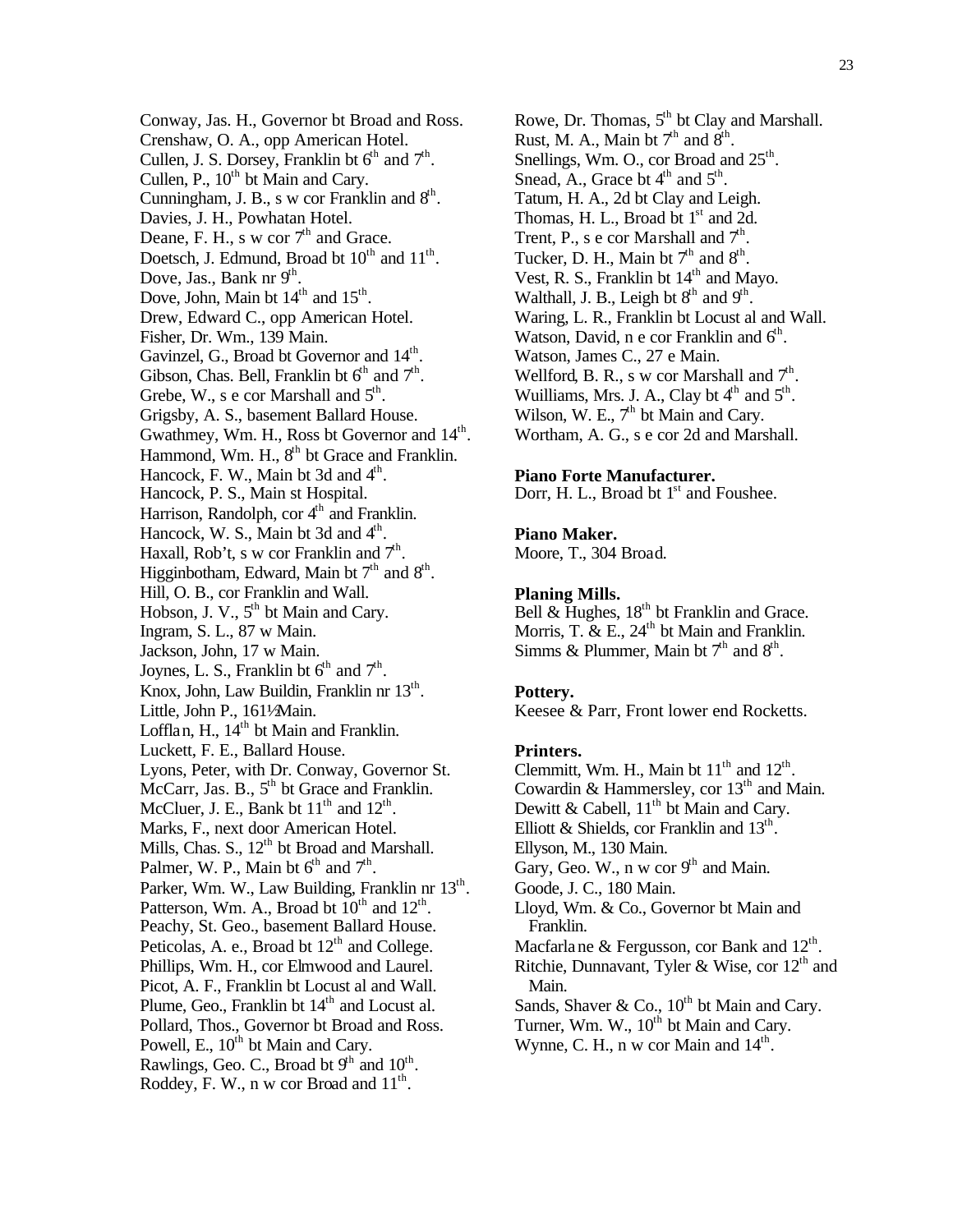## **Produce Dealers.**

*See also Commison Merchants.* Austin & Gentry, cor Franklin and  $16^{\text{th}}$ . Davis & Winn, 324 Broad Broad. Downey, Mark, s e cor Broad and 3d. Lacy, Jno. A. Jr., Franklin bt  $17<sup>th</sup>$  and  $18<sup>th</sup>$ . McGruders, sons,  $10<sup>th</sup>$  bt Canal and Byrd. Hallock, E., 22 Main. Hundley, Thos. L., n w cor  $5<sup>th</sup>$  and Marshall. Sedguick & Mussen, Franklin bt  $17<sup>th</sup>$  and  $18<sup>th</sup>$ .

## **Regalia Manufactory.**

McDonald, E.,  $9<sup>th</sup>$  bt Main and Cary.

#### **Restaurants.**

Antelotti, Lewis, Broad bt  $16<sup>th</sup>$  and  $17<sup>th</sup>$ . Appelius, F., 64 Main.

- Atlantic House, Geo. Forrest, Prop'r, Front nr Nicholson.
- Byrne, James A., Wall bt Main and Franklin.

Crawford, S. V., 10<sup>th</sup> bt Main and Cary.

Dime Restaurant, 84 Main.

Ehrnberg, John M., cor  $12<sup>th</sup>$  and Cary.

Ford, A. J., cor Cary and Virginia.

Frischorn, B., 17<sup>th</sup> bt Main and Franklin.

Hunt, Chas.,  $13^{\text{th}}$  bt Main and Cary.

Kirk, Jas.,  $12<sup>th</sup>$  bt Main and Cary.

Long, Michael, Cary bt  $17<sup>th</sup>$  and  $18<sup>th</sup>$ .

Marxhauser, J., 6<sup>th</sup> bt Marshall and Broad.

- Morganstern, Otto, Broad bt 3d and 4<sup>th</sup>.
- Mott, Wm. V., w  $17<sup>th</sup>$  bt Main and Franklin.
- Palmore, A. B.,  $14<sup>th</sup>$  bt Main and Franklin.
- Phillips, T. P., 3 Pearl.
- Potomac House, T. Phillips, propr., cor Broad and  $7<sup>th</sup>$ .
- Potter, Wm., n w cor Broad and  $7<sup>th</sup>$ .
- Sadler, Geo. E., 91/2w Main.
- Schad, A., Broad bt  $6<sup>th</sup>$  and  $7<sup>th</sup>$ .
- Schad & Vendel, Belleville Gardens, Broad nr Baptist College.
- Schonborn, Wm. E., Wall bt Main and Franklin.
- Sothside House, J. M. Conway, pro., Byrd bt  $9<sup>th</sup>$ and  $10^{\text{th}}$ .
- Stewart, Wm. H., Grace bt  $16<sup>th</sup>$  and  $17<sup>th</sup>$ .
- Tracy, Bernard, Broad bt  $16<sup>th</sup>$  and  $17<sup>th</sup>$ .
- Traders' Gem, Locust al.
- Verandah Hotel, 6<sup>th</sup> bt Clay and Marshall.

Wheeley, Thos.,  $12<sup>th</sup>$  bt Main and Bank. Zetelle, S., 152 Main.

#### **Rolling Mills.**

Archer & Co., rear of Armory. Hunter, James,  $8<sup>th</sup>$  nr Petersburg Bridge.

## **Roofers and Slaters.**

Dudley, P. W., Cary bt  $8<sup>th</sup>$  and  $9<sup>th</sup>$ . McMillan, J., G., Main bt  $8<sup>th</sup>$  and  $9<sup>th</sup>$ . Viles, John, 13<sup>th</sup> bt Main and Cary. Yale, Chas. D. & Co., 130 Main.

## **Saddle and Harness Makers.**

Brown, David A., Broad bt  $7<sup>th</sup>$  and  $8<sup>th</sup>$ . Campbell, James J.,  $12<sup>th</sup>$  bt Main and Cary. Colquitt, Joseph H., Cary bt  $13<sup>th</sup>$  and  $14<sup>th</sup>$ . Cottrell, S. S. & Co., 129 Main. Dennis, J. W., 116 Main. Dickerson, J. C., Wall bt Main and Franklin. Grooms, D. F., 136 Main. Kahn, Gerhard, Franklin nr Wall. Mitchell, Wm. F., Franklin bt  $17<sup>th</sup>$  and Wall. Pegram, Geo. E., Franklin bt  $18<sup>th</sup>$  and  $19<sup>th</sup>$ . Pullen, J. M., Wall bt Main and Franklin. Salmon, Wm., 54 Main. Templeman, Jas., 14<sup>th</sup> bt Main and Franklin.

## **Safes.**

Knowles & Walford, 130 Main. Massie & Pleasants, Cary bt  $14<sup>th</sup>$  and  $15<sup>th</sup>$ . Sinton, C. J. & Co., 71 Main.

## **Sail Maker.**

Miller, Jas., cor  $18<sup>th</sup>$  and Cary.

#### **Saloons.**

Antelotti, Lewis, Broad bt  $16<sup>th</sup>$  and  $17<sup>th</sup>$ . Appelius, J. Fred., 64 Main. Atlantic House, Front nr Nicholson. Backman, Henry, Main bt 17<sup>th</sup> and 18<sup>th</sup>. Barrett, Wm. S., 18<sup>th</sup> bt Main and Cary. Baxter, Jno., cor Mayo and Franklin. Bourquenot, X., Franklin bt Governor and 14<sup>th</sup>. Bryant, Jas., 18<sup>th</sup> bt Cary and Dock. Byrne, Jas. A., Wall bt Main and Franklin. Callahan, P., w  $17<sup>th</sup>$  bt Main and Franklin. Chruston, Sam'l, Front st. Cohen, F.,  $17<sup>th</sup>$  bt Main and Franklin. Collins, James, cor  $11<sup>th</sup>$  and Main. Constant Dramas, Franklin bt  $17<sup>th</sup>$  and  $18<sup>th</sup>$ . Craig, Alex.,  $17<sup>th</sup>$  bt Main and Franklin. Crawford, S. V., 10<sup>th</sup> bt Main and Cary.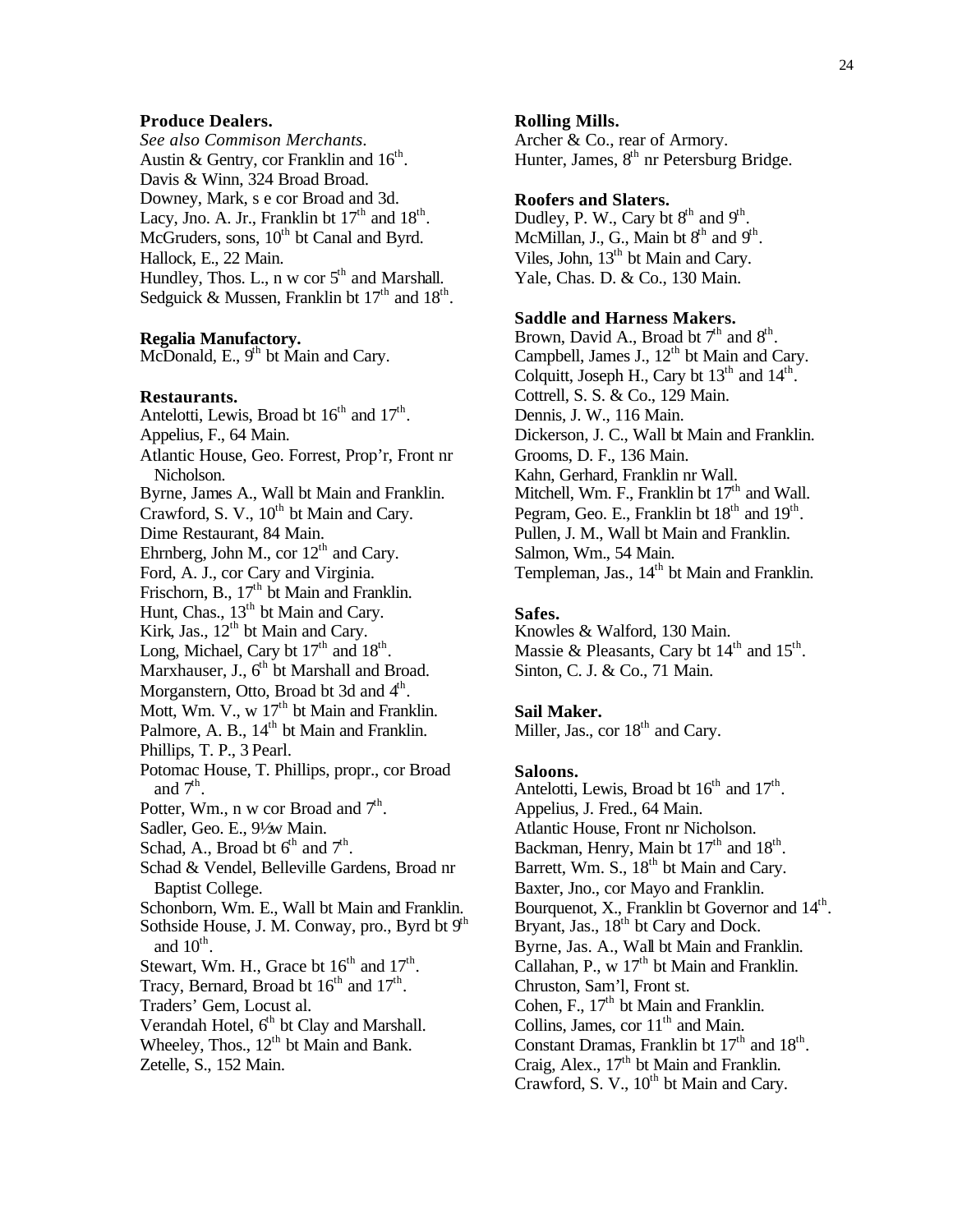Delarue, Jos., Jr.,  $7<sup>th</sup>$  bt Broad and Grace. Denzen, J., Jr., cor Broad and Henry. Diacont, A.,  $17<sup>th</sup>$  bt Grace and Franklin. Dowden, Wm., Main bt  $18<sup>th</sup>$  and  $19<sup>th</sup>$ . Ehrnberg, John M,m cor  $12<sup>th</sup>$  and Cary. Emmenhauser, J., cor 19<sup>th</sup> and Main. Fischer, N., n Marshall ab Moore. Ford, A. J., cor Cary and Virginia. Frost, J., Lester bt Royal and Warehouse. Gording, A., cor 3d and Baker. Gould, S. A., s e cor Cary and  $7<sup>th</sup>$ . Grill, Geo., cor 1<sup>st</sup> and Broad. Guyer, Jno. R.,  $12<sup>th</sup>$  nr Franklin. Hall & Miller, Bank nr  $9<sup>th</sup>$ . Hallahan, Pat.,  $w$  17<sup>th</sup> bt Franklin and Grace. Haunstein, Solomon, 17<sup>th</sup> bt Franklin and Grace. Helfrich, Phillip, 17<sup>th</sup> bt Grace and Franklin. Henley, Wm. C., Lester bt Bath and Tyler. Hiebel, W., cor Broad and Henry. Hobzinger, E.,  $17<sup>th</sup>$  bt Grace and Franklin. Hulcher, Wm. C., 2d bt Duvall and Baker. Hunt, Chas.,  $13<sup>th</sup>$  bt Main and Cary. Jackson, R. H., 18<sup>th</sup> bt Cary and Dock. Jones, David N., 13<sup>th</sup> bt Main and Franklin. Kean, Patrick,  $17<sup>th</sup>$  bt Main and Franklin. Kirk, James, 12<sup>th</sup> bt Main and Cary. Kraus, C., 17<sup>th</sup> bt Grace and Franklin. Lange, J. G.,  $4<sup>th</sup>$  bt Broad and Marshall. Leingang, D., Broad bt  $1<sup>st</sup>$  and 2d. Lewellyn, J. H., cor Wall and Franklin. Long, Michael, Cary bt  $17<sup>th</sup>$  and  $18<sup>th</sup>$ . McConnal, Jas.,  $w$  17<sup>th</sup> bt Main and Franklin. Marx, Henry,  $18<sup>th</sup>$  bt Main and Cary. Marxhausen, J., 6<sup>th</sup> bt Marshall and Clay. Meizel, Phillip, Broad bt Munroe and Henry. Meyer, Geo., Leigh nr Brook av. Meier, Conrad,  $17<sup>th</sup>$  bt Franklin and Grace. Miller, Florius,  $17<sup>th</sup>$  bt Franklin and Grace. Moore, Mrs. Catharine,  $\le 17<sup>th</sup>$  bt Franklin and Grace. Morganstern, Otto, Broad bt 3d and 4<sup>th</sup>. Mott, Wm. V.,  $w$  17<sup>th</sup> bt Main and Franklin. Nottingham, Thos. D., 18<sup>th</sup> bt Cary and Dock. O'Dea, Dennis, 17<sup>th</sup> bt Main and Cary. Orth, Henry, Franklin bt Wall and  $17<sup>th</sup>$ . Palmore, Albert B., 14<sup>th</sup> bt Main and Franklin. Parks, C. W., Main bt  $18<sup>th</sup>$  and  $19<sup>th</sup>$ . Peasley, Wm. L., 17<sup>th</sup> bt Franklin and Grace. Phillips, T. P., 3 Pearl. Poller, Wm., n w cor Broad and  $7<sup>th</sup>$ .

Poncet, M. G., Governor bt Main and Franklin. Potomac House, s w cor Broad and  $7<sup>th</sup>$ . Reilley, Jno., 294 Broad. Ross, Benj., 2<sup>nd</sup> Market Space. Rueger, Louis, cor  $9<sup>th</sup>$  and Bank. Sautter, Phil., 184 Main. Schad, A., Broad bt  $6<sup>th</sup>$  and  $7<sup>th</sup>$ . Schad & Vendel, Broad bt Richmond and College. Schardt, M., cor 22d and Main. Schonborn, Wm. E., Wall bt Main and Franklin. Southside House, J. M. Conway, Byrd bt  $9<sup>th</sup>$  and  $10^{\text{th}}$ . Star saloon, 47 w Main. Staude, A., 322 Broad. Sullivan, D. D., w  $17<sup>th</sup>$  bt Main and Franklin. Thon, Wm., Lester bt Bath and Tyler. Tracy, Bernard, Broad bt  $16<sup>th</sup>$  and  $17<sup>th</sup>$ . Traders' Gem, Locust al bt Main and Franklin. Tyler, W. H., 17<sup>th</sup> bt Marshall and Clay. Verandah Hotel,  $6<sup>th</sup>$  bt Clay and Marshall. Wade, Jno., s s Dock nr  $17^{\text{th}}$ . Wheeley, Thos.,  $12<sup>th</sup>$  bt Main and Bank. Winge, F., 76 Main.

## **Savings Banks.**

*See Banks – Savings.*

## **Saw Manufactory.**

Burger & Boyle, cor Arch and  $8<sup>th</sup>$ .

## **Sash and Blind Manufacturers.**

Allen, Sam'l F., Marshall bt  $6<sup>th</sup>$  and  $7<sup>th</sup>$ . Ambler, Miles, cor Mayo and Ross. Johnson, J. A., 8<sup>th</sup> bt Franklin and Main. Mercer & Hill,  $7<sup>th</sup>$  bt Main and Franklin.

#### **Scales.**

Clarkson & Anderson, 106 Main. Donnan, W. S. & G., Governor bt Main and Franklin. Johnston & Bransford, 123 Main.

## **Schools, Private.**

Anderson, Miss, Marshall bt  $4<sup>th</sup>$  and  $5<sup>th</sup>$ . Baptist Female Institute,  $10<sup>th</sup>$  bt Clay and Marshall. Bennett, Mrs. C. P., 9<sup>th</sup> bt Grace and Franklin. Burruss, C. P., Mayo bt Franklin and Broad. Christian, H. J., Main bt 2d and 3d.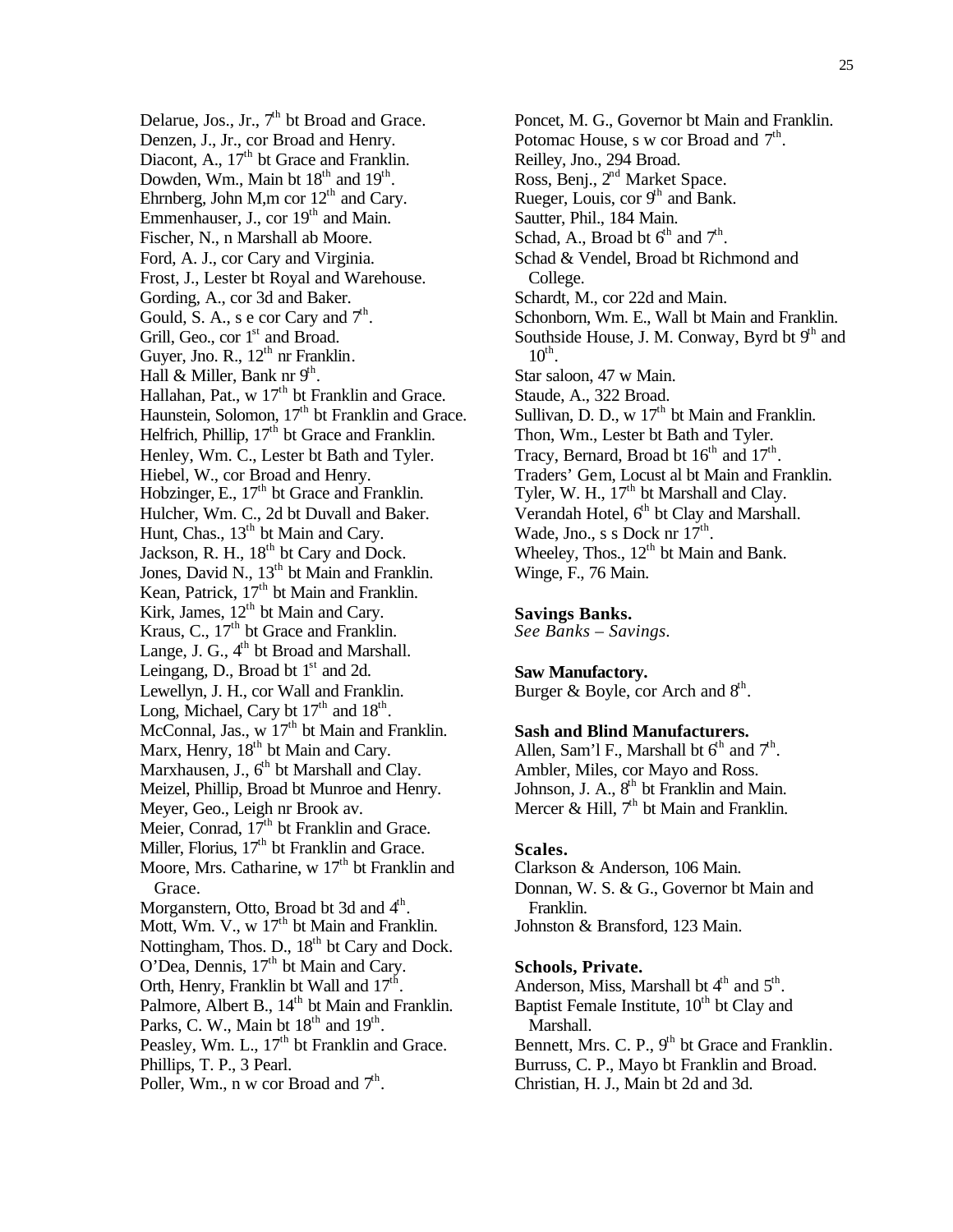Cone, E. W., Grace bt  $8<sup>th</sup>$  and  $9<sup>th</sup>$ . Cosby, B. E.,  $cor 4<sup>th</sup>$  and Duval. Davis, B. W., Valley School, cor  $17<sup>th</sup>$  and Marshall. Jefferson Classical and Commercial School, W. J. G. Willims, Prin., Main bt  $19<sup>th</sup>$  and 2oth. King, Miss Helen, Broad bt  $14<sup>th</sup>$  and Mayo. Martin & Roger, s e cor  $9<sup>th</sup>$  and Clay. Payne, Jno. A., Madison bt Marshall and Clay. Pegram, Mrs. Virginia, Linden Row, Franklin bt  $1<sup>st</sup>$  and 2d. Pellet, Mrs. S. L., Broad bt  $10^{th}$  and  $11^{th}$ . Pendleton, S. T., 4<sup>th</sup> bt Main and Franklin. Perrin, Mrs. E. M., Clay bt Smith and Munford. Petherbridge, C. W., cor  $25<sup>th</sup>$  and Clay. Powell, D. Lee, Linden Row, cor 1<sup>st</sup> and Franklin. Rosier, F. W., Broad bt  $24<sup>th</sup>$  and  $25<sup>th</sup>$ . Smith, Miss A., n w cor Franklin and  $5<sup>th</sup>$ . Tighe, R. H. L., Franklin bt  $6<sup>th</sup>$  and  $7<sup>th</sup>$ . Turner, Edward, n w cor Leigh and  $7<sup>th</sup>$ . Turner, David, Main bt 3d and 4<sup>th</sup>. Walsh, Miss M. E., Basement Trinity Church. Willis & Winfree, Broad bt  $20^{th}$  and  $21^{st}$ . **Seed Stores.**

*See also Druggists.* Palmer, W., Son & Co., 20 Main. Smith, H. M. & Co., 14 Main. Starke, P. H., 52 Main. Watt, Geo. & Co., Franklin, bt Mayo and Wall.

#### **Sewing Machines.**

- Groyer & Baker's, S. W. Clapp, ag't, Mechanics' Institute Building.
- Ladd, Webster & Co's, P. Horton Keach, ag't, 212 Main.
- Lester's, P. H. Keach, ag't, 212 Main.

Old Dominion, S. Hoffman, ag't,  $12<sup>th</sup>$  bt Main and Franklin.

- Singer's, M. A. Stearns, ag't, Main bt  $7<sup>th</sup>$  and  $8<sup>th</sup>$ .
- Wheeler & Wilson's, E. H. Craige, ag't, Main, bt  $8^{\text{th}}$  and  $9^{\text{th}}$ .
- Willcox & Gibb's, Darby & Johnson, ag'ts, Governor, bt Main and Franklin.

#### **Ship Chandlers.**

Beegleston, J. H., Cary bt  $19<sup>th</sup>$  and  $20<sup>th</sup>$ . Cunningham, Ed., Lester bt Bath and Royal. Haskins, R. O., cor Ash and Lester Rocketts. Libby & Burton, Cary bt  $20^{\text{th}}$  and  $21^{\text{st}}$ . Millspaugh, A., cor  $18<sup>th</sup>$  and Cary.

#### **Shoemakers.**

*See also Boots and Shoes.* Albert, J. B., Brook av bt Duval and Baker. Atkinson, James, Broad bt  $25<sup>th</sup>$  and  $26<sup>th</sup>$ . Bauman, C., n e cor Franklin and  $7<sup>th</sup>$ . Beck, Fred'k, Main bt  $20<sup>th</sup>$  and  $21<sup>st</sup>$ . Behle, Chas., Broad bt 2d and 3d. Brandt, E., cor Jefferson and Broad. Brithitto, Levy, Main bt  $20^{th}$  and  $21^{st}$ . Brunner, Rich'd, 15<sup>th</sup> bt Main and Cary. Butler, Thos., Cary bt  $13<sup>th</sup>$  and Virginia. Cabbott, D. L., Lester, bt Bath and Royal. Devoto, Philip, Main bt 23d and 24<sup>th</sup>. Ebenhack, John,  $17<sup>th</sup>$  bt Main and Cary. Favier, V. A., Governor bt Main and Franklin. Freitag, G., Front bt Hughes and Royal. Franceschi, Francis,  $12<sup>th</sup>$  bt Main and Cary. Ganzert, M., Brook av nr Leigh. Goinzret, Fred'k, Franklin bt  $14<sup>th</sup>$  and Mayo. Hobman, G. H., Cary bt  $17<sup>th</sup>$  and  $18<sup>th</sup>$ . John, F., 17<sup>th</sup> bt Grace and Broad. Judah, B. W., 3d bt Broad and Grace. Kaufman, Leyser, Main bt  $19<sup>th</sup>$  and  $20<sup>th</sup>$ . Knatz, Henry, Cary bt  $14<sup>th</sup>$  and  $15<sup>th</sup>$ . Knolle, Wm., 18<sup>th</sup> bt Main and Cary. Know, Henry, 2d bt Jackson and Duval. Koss, August, 3d bt Jackson and Duval. Krug, Wendlin, Broad bt Smith and Munford. Loher, Geo. P.,  $10^{th}$  bt Main and Cary. Long, Jno., Broad, bt Jefferson and Madison. Lowe, J. D., Wall bt Main and Franklin. Luckado, James, Broad bt Mayo and 15<sup>th</sup>. Maisch, G., 326 Broad. Messerschmidt, J., Broad bt Jefferson and Madison. Minson, D. H., Venable bt  $18<sup>th</sup>$  and  $19<sup>th</sup>$ . Mitchell, C., 2d bt Duval and Jackson. Moebus, Jacob,  $6<sup>th</sup>$  bt Clay and Marshall. Neagle, B., Main bt  $18<sup>th</sup>$  and  $19<sup>th</sup>$ . Page, W. C., 18<sup>th</sup> bt Franklin. Roane, Wm., Union bt Franklin and Grace. Sexton, John, 17<sup>th</sup> bt Broad and Marshall. Sluter, H., Cary bt  $6^{\text{th}}$  and  $7^{\text{th}}$ . Spalding, F. B.,  $13<sup>th</sup>$  bt Main and Cary. Straehla, H., Broad bt Foushee and Adams. Sullivn, Pat., Main bt  $20<sup>th</sup>$  and  $21<sup>st</sup>$ . Tyndall, Jno., 14<sup>th</sup> bt Main and Cary.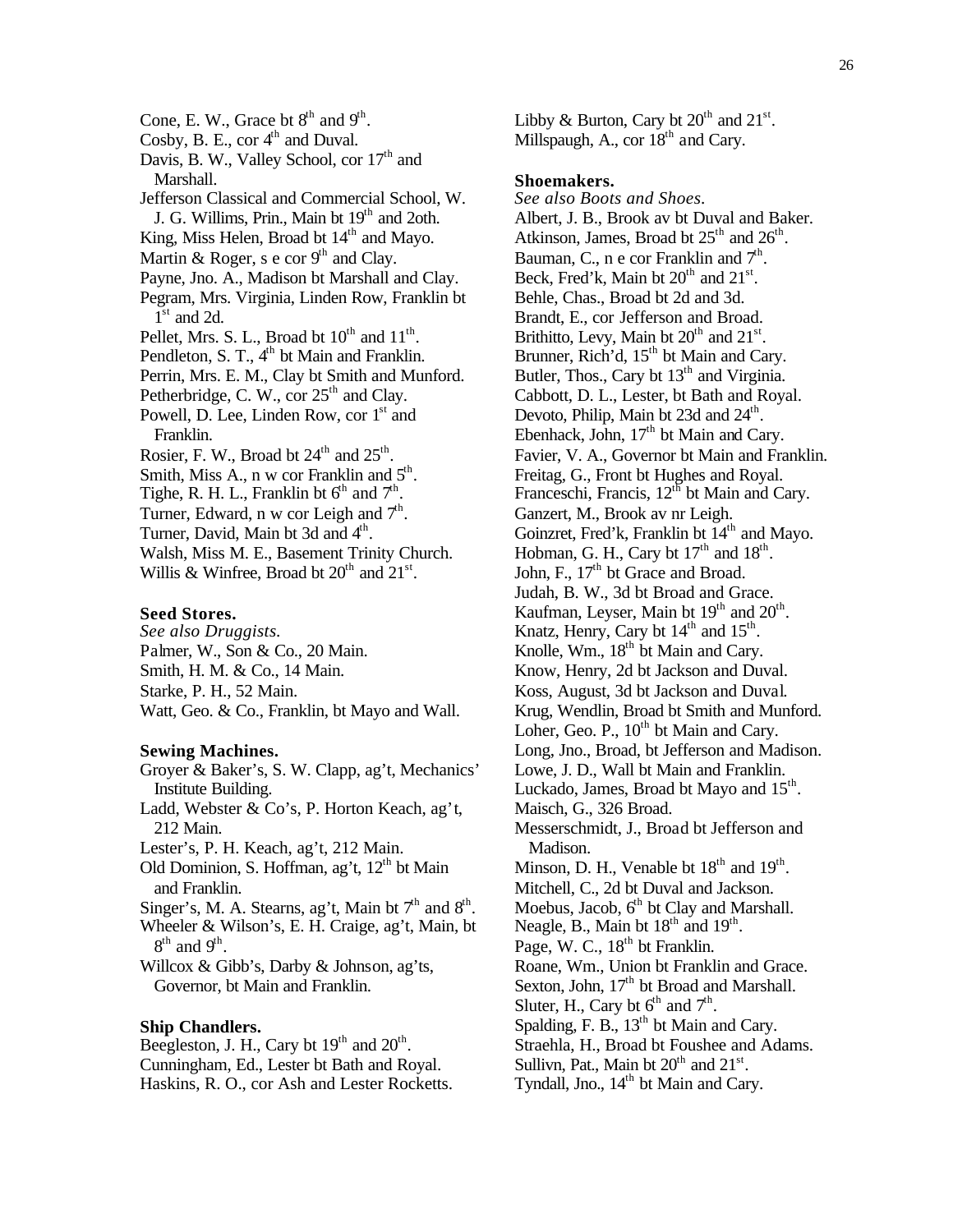Walsh, Thos., Franklin bt Governor and 14<sup>th</sup>. Walters, John S., Elm bt Lester and Poplar. Westerman, Thos., 20 e Main. Zeal, A.,  $5<sup>th</sup>$  bt Byrd and Arch. Zehle, Chas., Elmwood opposite Fair Ground.

### **Silver Platers.**

Hitzilberger, S.,  $12^{th}$  bt Main and Cary. Snead, W. W.,  $10^{th}$  bt Main and Cary.

## **Soap and Candle Maufacturers.**

Bruce, Charles,  $17<sup>th</sup>$  opp Central R. R. Shops. Crew, C. & Son,  $17<sup>th</sup>$  bt Franklin and Grace. Murphy, James, Franklin bt  $17<sup>th</sup>$  and Wall. Sinton, James, cor Franklin and 18<sup>th</sup>.

#### **Shooting Galleries.**

Dime Hotel Gallery, 84 Main. Williams, John B., cor Main and 14<sup>th</sup>.

## **Stoves and Tinware.**

Bargamin, G. & A., 217 Main. Bargamin, Paul, 10<sup>th</sup> bt Main and Cary. Cooper, M. S., Cary bt  $12^{th}$  and  $13^{th}$ . Hagerty & Starke, 200 West Main. Heffley, F., 32 Main. Holhamer & Bro., Broad bt  $6<sup>th</sup>$  and  $7<sup>th</sup>$ . Langley, Chas. H.,  $13<sup>th</sup>$  bt Main and Cary. McKiel, Thomas W., 12 Main. Mountecastle, William A., Broad bt  $5<sup>th</sup>$  and  $6<sup>th</sup>$ . Myer, Wm., cor Broad and 2d. Ryan, Michael, 14<sup>th</sup> bt Cary and Dock. Starrett,  $13<sup>th</sup>$  bt Main and Franklin. Weller, C. R., 28 Main. Wood, Wm. Sears, 6 Main. Yale, C. D. & Co., Governor bt Main and Franklin.

**Stove Manufactory.** Snyder, Asa, nr Tredegar Iron Works.

**Sugar Refinery.** Morriss, Charles Y., 190 W. Main.

#### **Tailors.**

*See also Merchant Tailors.* Anderson, Frederick,  $5<sup>th</sup>$  bt Leigh and Jackson. Bleiweis, H., Franklin bt  $15<sup>th</sup>$  and  $16<sup>th</sup>$ . Davis & Foran, Main bt  $18<sup>th</sup>$  and  $19<sup>th</sup>$ . Disney, Wm., 17<sup>th</sup> bt Broad and Marshall.

Doherty, John E., 13<sup>th</sup> bt Main and Cary. Duncan, J. B.,  $17<sup>th</sup>$  bt Marshall and Cary. Fisher, Harris, Main bt  $24<sup>th</sup>$  and  $25<sup>th</sup>$ . Hardesty, R., W  $17<sup>th</sup>$  bt Main and Franklin. Hartz, John, 8<sup>th</sup> bt Broad and Grace. Johann,  $C_1$ ,  $8<sup>th</sup>$  bt Broad and Grace. Leiss, Edward, Broad bt 1<sup>st</sup> and 2d. Luchtenberg, J. H., Cary bt  $6<sup>th</sup>$  and  $7<sup>th</sup>$ . Mayer, M., Cary bt  $7<sup>th</sup>$  and  $8<sup>th</sup>$ . Muller, John,  $12^{th}$  bt Main and Cary. Myer, F., 3d bt Jackson and Leigh. Nelson, Morris, 6<sup>th</sup> bt Broad and Marshall. Nowland, Thomas, 14<sup>th</sup> bt Main and Cary. O'Shea, Michael,  $17<sup>th</sup>$  bt Clay and Venable. Solomon, D., 123 Broad. Sonpine, Alphonce,  $6<sup>th</sup>$  bt Broad and Grace. Stockmarn, Chris. I., cor Broad and Smith. Unkel, C., Broad bt  $1<sup>st</sup>$  and 2d. Wallner, Jacob, Marshall bt  $5<sup>th</sup>$  and  $6<sup>th</sup>$ .

#### **Telegraph Office.**

American Telegraph Company, 150 Main.

### **Teamsters.**

Atler, Jacob S., jr., Rockett's. Bossieux, E., Dock bt  $19<sup>th</sup>$  and  $20<sup>th</sup>$ . Hatcher & Webster, Marshall bt  $18<sup>th</sup>$  and  $19<sup>th</sup>$ . Kuper, F. A., Shockoe Slip.

## **Tobacco and Cigars.**

Boucher, John,  $14^{\text{th}}$  bt Main and Franklin. Brockmeyer, C. A., Main bt  $17<sup>th</sup>$  and  $18<sup>th</sup>$ . Cottez, C. & Co., 21 Pearl. Cranz, O., 2 Exchange Building. Delarue & Peyronnet,  $7<sup>th</sup>$  bt Broad and Grace. Dudley & Co., 72 Main. Euker, Louis & Bro., 208 Main. Guggenheimer, Simon, 118 Franklin. Guvernator, Jacob, Broad bt  $4<sup>th</sup>$  and  $5<sup>th</sup>$ . Kropp, H., Broad bt  $8<sup>th</sup>$  and  $9<sup>th</sup>$ . Mitchell & Fry, 16 Pearl. Moeller, John O., 198 W. Main. Pike, S., 22 E Main. Potts, Farley & Co., Cary bt  $13<sup>th</sup>$  and Virginia. Rosenfeld, H., Broad bt  $5<sup>th</sup>$  and  $6<sup>th</sup>$ . Staude, F., Broad bt  $6^{\text{th}}$  and  $7^{\text{th}}$ . Tyler, Wm. H.,  $13<sup>th</sup>$  bt Main and Cary.

#### **Tobacconists.**

Atkinson, J. W., Main bt  $26<sup>th</sup>$  and  $27<sup>th</sup>$ .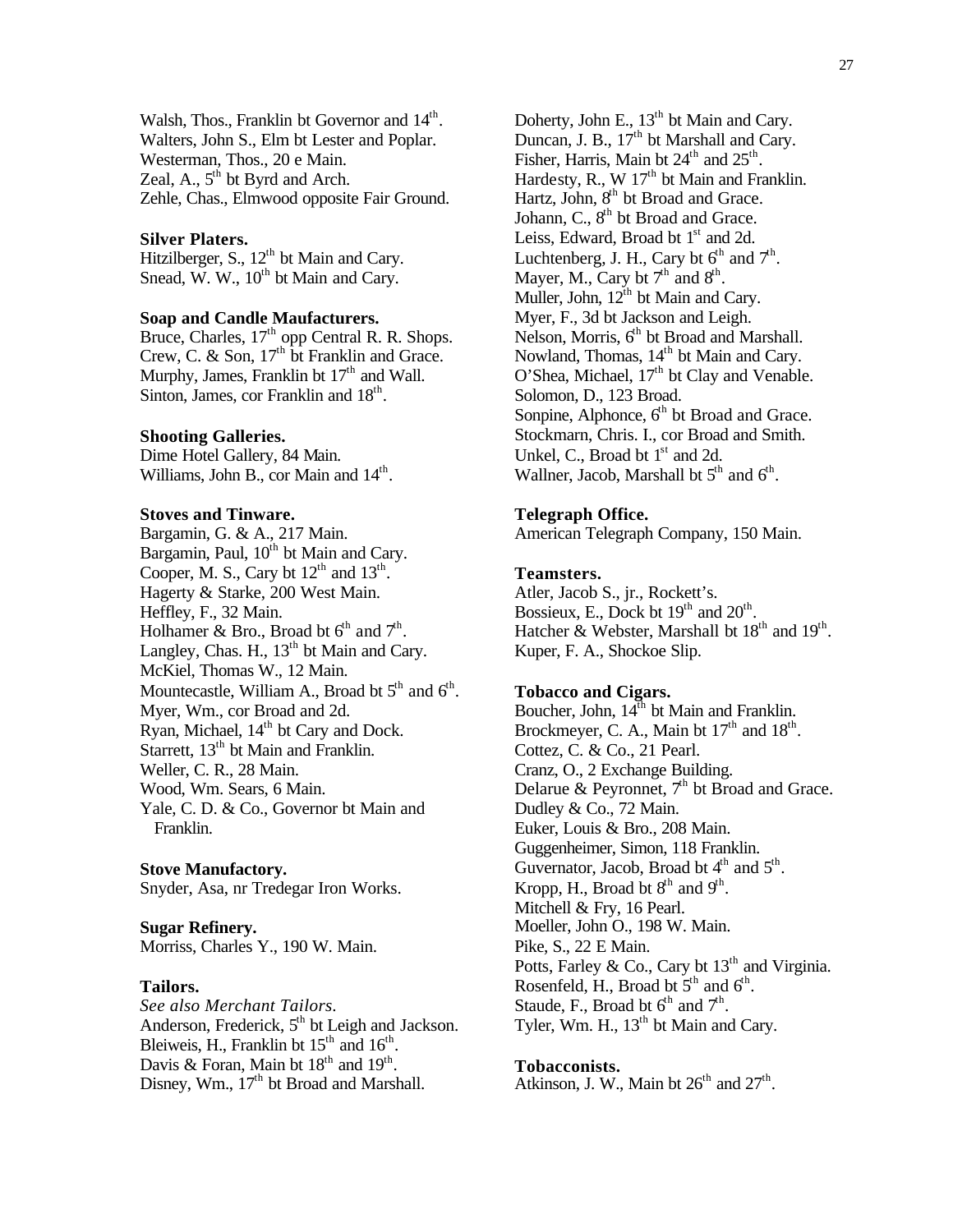Baker, Pleasants & Frayser,  $10^{th}$  bt Main and Franklin. Bailey, S. M., s w cor Cary and  $7<sup>th</sup>$ . Barret, Wm., Main bt 23d and 24<sup>th</sup>. Blair, John D., cor Cary and 22d. Bolling, A.,  $14<sup>th</sup>$  nr Mayo Bridge. Childrey & Greenley,  $18<sup>th</sup>$  bt Franklin and Grace. Christian & Lea,  $20^{th}$  bt Main and Franklin. Crew & Pemberton, cor Cary and  $21^{st}$ . Dill, Joseph G.,  $12<sup>th</sup>$  bt Main and Franklin. Domin, James J., cor Cary and 21<sup>st</sup>. Fisher, James, jr.,  $7<sup>th</sup>$  bel Arch. Fisher, John, cor  $7<sup>th</sup>$  and Arch. Freeland, John, s w cor Cary and  $6<sup>th</sup>$ . Fry, John J., cor Arch and  $9<sup>th</sup>$ . Gathright, Samuel, cor Grace and 20<sup>th</sup>. Gentry, Austin, cor  $6<sup>th</sup>$  and Cary. Gentry, John H. & Co., cor 22d and Cary. Gilliam, George W.,  $9<sup>th</sup>$  bt Byrd and Arch. Grant, James H. & Co.,  $19<sup>th</sup>$  bt Main and Franklin. Grant, Wm. H., cor  $19<sup>th</sup>$  and Franklin. Greaner, J. H., 22d bt Main and Franklin. Greaner, Wm., Cary bt  $18<sup>th</sup>$  and  $19<sup>th</sup>$ . Hardgrove, T. & S., Main bt  $26<sup>th</sup>$  and  $27<sup>th</sup>$ . Hart, Hunt & Co., Cary bt  $15<sup>th</sup>$  and  $17<sup>th</sup>$ . Harwood, George D., cor Main and 26<sup>th</sup>. Higgins, R. J., Cary bt 22d and 23d. Hill, W. B.,  $21<sup>st</sup>$  bt Main and Cary. Hobson, Charles L., cor 19<sup>th</sup> and Cary. Gray, James & Sons,  $7<sup>th</sup>$  bt Byrd and Arch. Kent, Chas. E., Franklin bt  $19<sup>th</sup>$  and  $20<sup>th</sup>$ . Kerr, Alex., cor  $21<sup>st</sup>$  and Cary. Kerr, John R., Cary bt  $20<sup>th</sup>$  and  $21<sup>st</sup>$ . Liggon, John L., Main bt  $25<sup>th</sup>$  and  $26<sup>th</sup>$ . Luck, L. H., Cary bt  $15<sup>th</sup>$  and  $17<sup>th</sup>$ . Mayo, J. H. F., Canal bt  $8<sup>th</sup>$  and  $9<sup>th</sup>$ . Palmer & Allison, Cary bt  $18<sup>th</sup>$  and  $19<sup>th</sup>$ . Patterson & Williams, cor  $7<sup>th</sup>$  and Arch. Robertson, James, cor Union and Grace. Robinson, Wm. R., cor  $21<sup>st</sup>$  and Franklin. Roddey & Strother, Lester bt Main and Cherry. Ross, W. B. & Co., cor  $26<sup>th</sup>$  and Main. Royster, Bro. & Co.,  $25<sup>th</sup>$  bt Main and Franklin. Simpson, E. H., Virginia bel Cary. Smith & McCurdy, 21<sup>st</sup> bt Main and Cary. Stevenson, R. M. & Co., Canal bt  $10^{th}$  and  $11^{th}$ . Sydnor & Anderson, n e cor  $7<sup>th</sup>$  and Cary. Talber & Bonn,  $18<sup>th</sup>$  bt Main and Cary. Taylor, A. W., cor  $24<sup>th</sup>$  and Franklin.

Taylor, Joseph, Cary bt  $24<sup>th</sup>$  and  $25<sup>th</sup>$ . Thomas, A. & Son, cor Virginia and Mill al. Thomas, James, jr.,  $7<sup>th</sup>$  bt Byrd and Arch. Turpin, E. S. & Co.,  $18<sup>th</sup>$  bt Main and Cary. Turpin & Yarborough, cor Franklin and  $25^{\text{th}}$ . Walker, John S.,  $13<sup>th</sup>$  s of Cary. Word, C. P. & J. H., cor  $7<sup>th</sup>$  and Canal.

## **Tobacco Mills and Boxes.**

Bowyer, J. A., n e cor Main and  $7<sup>th</sup>$ . Burch, Jno., 20<sup>th</sup> bt Main and Franklin. Burgess, L. & Co., corner  $8<sup>th</sup>$  and Arch. Childrey, Stephen, 18<sup>th</sup> bt Franklin and Grace. Cogbill, James A.,  $20<sup>th</sup>$  bt Grace and Broad. Conant & Waldron, Cary bt  $15^{\text{th}}$  and  $17^{\text{th}}$ . Hancock, J & T. & Co.,  $20^{th}$  bt Main and Franklin. Hughes, D. W., Main bt  $20<sup>th</sup>$  and  $21<sup>st</sup>$ . Yarrington, Jas.,  $12<sup>th</sup>$  bt Main and Franklin.

## **Tobacco Warehouses.**

Anderson's, n e cor Canal and  $8<sup>th</sup>$ . Brooks', cor  $9<sup>th</sup>$  and Byrd. Dibrell's, Cary and 22d. Mayo's, 14<sup>th</sup> nr Mayo's Bridge. Public, Canal bt  $7<sup>th</sup>$  and  $8<sup>th</sup>$ . Seabrook's, Grace bt  $17<sup>th</sup>$  and  $18<sup>th</sup>$ . Shockoe,  $13<sup>th</sup>$  s of Cary.

## **Tobacco Exchange.**

Tobacco Exchange, cor 13<sup>th</sup> and Cary.

## **Toys.**

Allen, John D. & Co., Main bt  $7<sup>th</sup>$  and  $8<sup>th</sup>$ . Angus & Byerly, 17 w Main. Harrold, J., 113 Broad.

## **Trimmings, Laces, &c.**

Boettcher, C., Broad bt  $5<sup>th</sup>$  and  $6<sup>th</sup>$ . Goldsmit, E., Broad bt  $4<sup>th</sup>$  and  $5<sup>th</sup>$ . Hirsh, S., Broad bt  $4<sup>th</sup>$  and  $5<sup>th</sup>$ . Ruskell, Geo., 91 Main.

## **Turners.**

Ambler, Miles, Mayo bt Ross and Franklin. Childrey, Stephen, 18<sup>th</sup> bt Franklin and Grace. Mahone & Ellis, Main bt  $8<sup>th</sup>$  and  $9<sup>th</sup>$ . Reichman, F. A.,  $12<sup>th</sup>$  bt Main and Franklin.